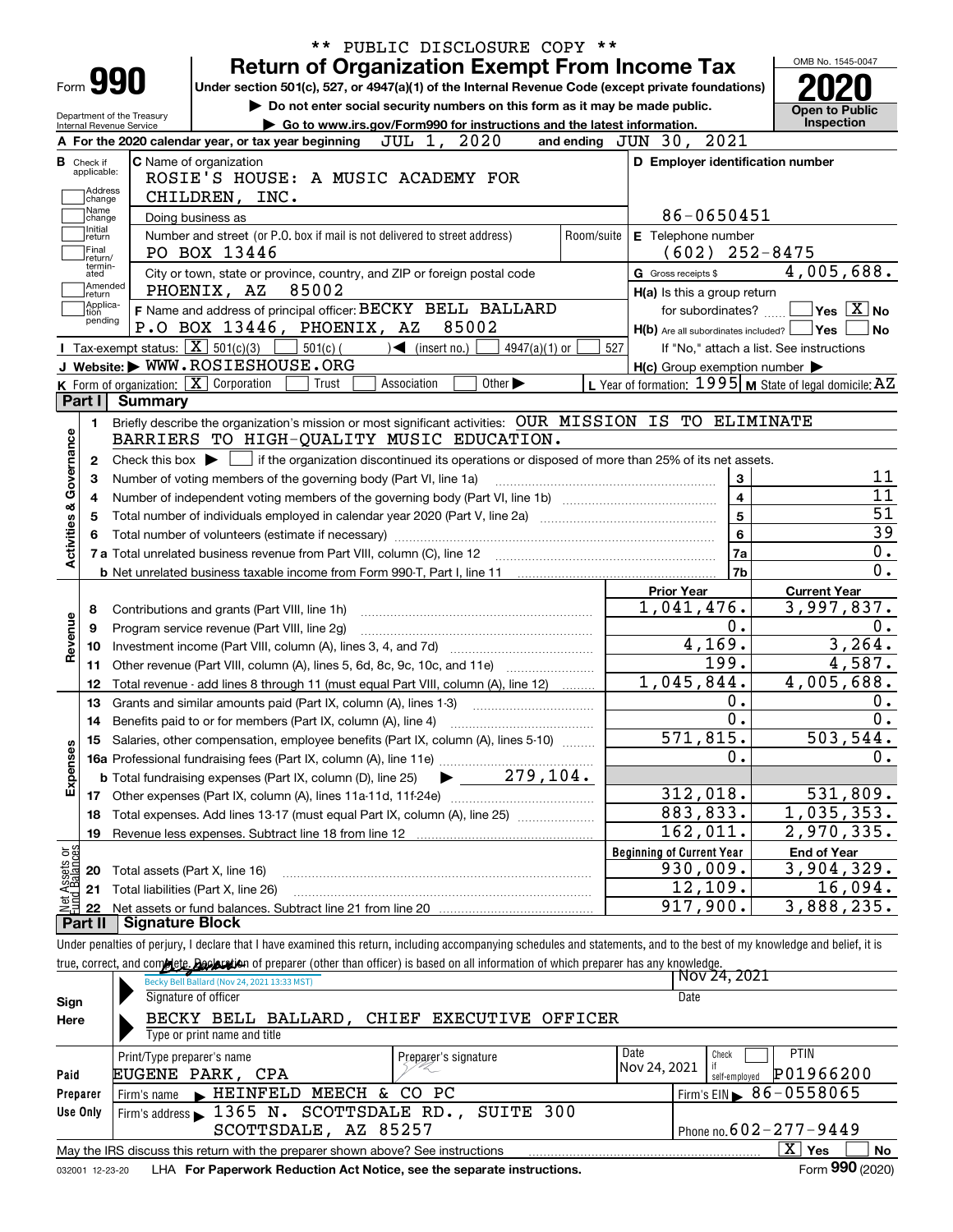|              | ROSIE'S HOUSE: A MUSIC ACADEMY FOR                                                                                                                                                      |
|--------------|-----------------------------------------------------------------------------------------------------------------------------------------------------------------------------------------|
|              | 86-0650451<br>CHILDREN, INC.<br>Page 2<br>Form 990 (2020)                                                                                                                               |
|              | <b>Statement of Program Service Accomplishments</b><br>Part III                                                                                                                         |
|              |                                                                                                                                                                                         |
| 1            | Briefly describe the organization's mission:<br>OUR MISSION IS TO ELIMINATE BARRIERS TO HIGH-QUALITY MUSIC EDUCATION.                                                                   |
|              | THROUGH MUSIC, WE SUPPORT YOUTH AS THEY DEVELOP THEIR FULL CREATIVE                                                                                                                     |
|              | AND PERSONAL POTENTIAL.                                                                                                                                                                 |
|              |                                                                                                                                                                                         |
| $\mathbf{2}$ | Did the organization undertake any significant program services during the year which were not listed on the                                                                            |
|              | $Yes \ \boxed{X}$ No<br>prior Form 990 or 990-EZ?                                                                                                                                       |
|              | If "Yes," describe these new services on Schedule O.                                                                                                                                    |
| 3            | $\sqrt{}$ Yes $\sqrt{}$ X $\sqrt{}$ No<br>Did the organization cease conducting, or make significant changes in how it conducts, any program services?                                  |
| 4            | If "Yes," describe these changes on Schedule O.<br>Describe the organization's program service accomplishments for each of its three largest program services, as measured by expenses. |
|              | Section 501(c)(3) and 501(c)(4) organizations are required to report the amount of grants and allocations to others, the total expenses, and                                            |
|              | revenue, if any, for each program service reported.                                                                                                                                     |
| 4а           | $629$ , $367$ $\cdot$ including grants of \$<br>) (Revenue \$<br>) (Expenses \$<br>(Code:                                                                                               |
|              | ROSIE'S HOUSE IS TRANSFORMING THE FUTURE OF OUR COMMUNITY BY PROVIDING                                                                                                                  |
|              | STUDENTS WHO ARE ECONOMICALLY DISADVANTAGED WITH OPPORTUNITY AND ACCESS                                                                                                                 |
|              | THROUGH MUSIC EDUCATION. OUR PROGRAM PROMOTES GOAL-SETTING AND DEVELOPS                                                                                                                 |
|              | OUR STUDENTS'<br>COMMITMENT TO SECONDARY EDUCATION AND COMMUNITY SERVICE.                                                                                                               |
|              | ONE OF THE LARGEST FREE AFTERSCHOOL MUSIC PROGRAMS NATIONWIDE, WE SERVE                                                                                                                 |
|              | YOUTH AGES 5-18. DURING THE 2020-21 PROGRAM YEAR, ROSIE'S HOUSE                                                                                                                         |
|              | PROVIDED 500 YOUTH WITH OVER 14,000 FREE MUSIC LESSONS AND LOANED 400                                                                                                                   |
|              | FREE MUSICAL INSTRUMENTS. OUR MUSIC PROGRAM INCLUDES LESSONS IN PIANO,                                                                                                                  |
|              | STRINGS, WINDS, MARIACHI AND CHOIR. WE ARE IMPROVING OUR STUDENTS'                                                                                                                      |
|              | QUALITY OF LIFE BY GIVING THEM ACCESS TO OPPORTUNITIES THAT WILL HELP                                                                                                                   |
|              | BREAK THE CYCLE OF POVERTY AND PROVIDE TOOLS FOR LONG-TERM SUCCESS.                                                                                                                     |
| 4b           |                                                                                                                                                                                         |
|              |                                                                                                                                                                                         |
|              |                                                                                                                                                                                         |
|              |                                                                                                                                                                                         |
|              |                                                                                                                                                                                         |
|              |                                                                                                                                                                                         |
|              |                                                                                                                                                                                         |
|              |                                                                                                                                                                                         |
|              |                                                                                                                                                                                         |
|              |                                                                                                                                                                                         |
|              |                                                                                                                                                                                         |
|              |                                                                                                                                                                                         |
| 4с           |                                                                                                                                                                                         |
|              |                                                                                                                                                                                         |
|              |                                                                                                                                                                                         |
|              |                                                                                                                                                                                         |
|              |                                                                                                                                                                                         |
|              |                                                                                                                                                                                         |
|              |                                                                                                                                                                                         |
|              |                                                                                                                                                                                         |
|              |                                                                                                                                                                                         |
|              |                                                                                                                                                                                         |
|              |                                                                                                                                                                                         |
|              |                                                                                                                                                                                         |
| 4d           | Other program services (Describe on Schedule O.)                                                                                                                                        |
|              | (Expenses \$<br>) (Revenue \$<br>including grants of \$                                                                                                                                 |
|              | 629,367.<br>4e Total program service expenses >                                                                                                                                         |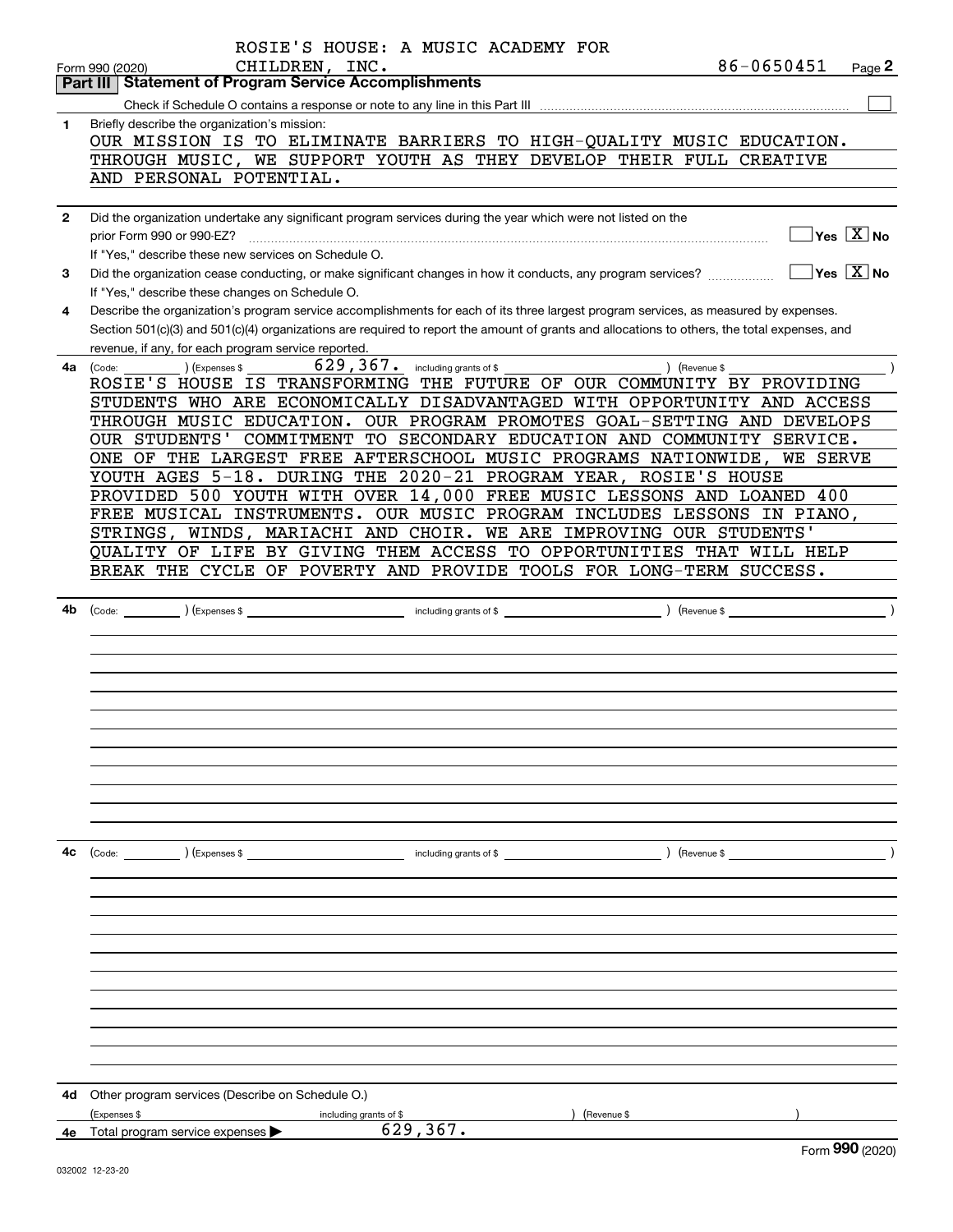| Form 990 (2020) |                                                  | CHILDREN | INC. | 86-0650451 | Page $3$ |
|-----------------|--------------------------------------------------|----------|------|------------|----------|
|                 | <b>Part IV   Checklist of Required Schedules</b> |          |      |            |          |

|     |                                                                                                                                  |                 |             | Yes   No |
|-----|----------------------------------------------------------------------------------------------------------------------------------|-----------------|-------------|----------|
| 1   | Is the organization described in section $501(c)(3)$ or $4947(a)(1)$ (other than a private foundation)?                          |                 |             |          |
|     |                                                                                                                                  | 1.              | x           |          |
| 2   |                                                                                                                                  | $\overline{2}$  | $\mathbf X$ |          |
| 3   | Did the organization engage in direct or indirect political campaign activities on behalf of or in opposition to candidates for  |                 |             |          |
|     |                                                                                                                                  | 3               |             | x        |
| 4   | Section 501(c)(3) organizations. Did the organization engage in lobbying activities, or have a section 501(h) election in effect |                 |             |          |
|     |                                                                                                                                  | 4               |             | x        |
| 5   | Is the organization a section 501(c)(4), 501(c)(5), or 501(c)(6) organization that receives membership dues, assessments, or     |                 |             |          |
|     |                                                                                                                                  | 5               |             | x        |
| 6   | Did the organization maintain any donor advised funds or any similar funds or accounts for which donors have the right to        |                 |             |          |
|     | provide advice on the distribution or investment of amounts in such funds or accounts? If "Yes," complete Schedule D, Part I     | 6               |             | x        |
| 7   | Did the organization receive or hold a conservation easement, including easements to preserve open space,                        |                 |             |          |
|     |                                                                                                                                  | $\overline{7}$  |             | x        |
| 8   | Did the organization maintain collections of works of art, historical treasures, or other similar assets? If "Yes," complete     |                 |             |          |
|     |                                                                                                                                  | 8               |             | x        |
| 9   | Did the organization report an amount in Part X, line 21, for escrow or custodial account liability, serve as a custodian for    |                 |             |          |
|     | amounts not listed in Part X; or provide credit counseling, debt management, credit repair, or debt negotiation services?        |                 |             |          |
|     |                                                                                                                                  | 9               |             | x        |
| 10  | Did the organization, directly or through a related organization, hold assets in donor-restricted endowments                     |                 |             |          |
|     |                                                                                                                                  | 10              | X           |          |
| 11  | If the organization's answer to any of the following questions is "Yes," then complete Schedule D, Parts VI, VII, VIII, IX, or X |                 |             |          |
|     | as applicable.                                                                                                                   |                 |             |          |
|     | a Did the organization report an amount for land, buildings, and equipment in Part X, line 10? If "Yes," complete Schedule D.    |                 |             |          |
|     |                                                                                                                                  | 11a             | X           |          |
|     | Did the organization report an amount for investments - other securities in Part X, line 12, that is 5% or more of its total     |                 |             |          |
|     |                                                                                                                                  | 11 <sub>b</sub> | X           |          |
|     | c Did the organization report an amount for investments - program related in Part X, line 13, that is 5% or more of its total    |                 |             | x        |
|     |                                                                                                                                  | 11c             |             |          |
|     | d Did the organization report an amount for other assets in Part X, line 15, that is 5% or more of its total assets reported in  | 11d             | X           |          |
|     |                                                                                                                                  | 11e             | X           |          |
| f   | Did the organization's separate or consolidated financial statements for the tax year include a footnote that addresses          |                 |             |          |
|     | the organization's liability for uncertain tax positions under FIN 48 (ASC 740)? If "Yes," complete Schedule D, Part X           | 11f             | X           |          |
|     | 12a Did the organization obtain separate, independent audited financial statements for the tax year? If "Yes," complete          |                 |             |          |
|     |                                                                                                                                  | 12a             | X           |          |
|     | <b>b</b> Was the organization included in consolidated, independent audited financial statements for the tax year?               |                 |             |          |
|     | If "Yes," and if the organization answered "No" to line 12a, then completing Schedule D, Parts XI and XII is optional            | 12 <sub>b</sub> |             |          |
| 13  |                                                                                                                                  | 13              |             | 47<br>X  |
| 14a | Did the organization maintain an office, employees, or agents outside of the United States?                                      | 14a             |             | X        |
| b   | Did the organization have aggregate revenues or expenses of more than \$10,000 from grantmaking, fundraising, business,          |                 |             |          |
|     | investment, and program service activities outside the United States, or aggregate foreign investments valued at \$100,000       |                 |             |          |
|     |                                                                                                                                  | 14b             |             | x        |
| 15  | Did the organization report on Part IX, column (A), line 3, more than \$5,000 of grants or other assistance to or for any        |                 |             |          |
|     |                                                                                                                                  | 15              |             | x        |
| 16  | Did the organization report on Part IX, column (A), line 3, more than \$5,000 of aggregate grants or other assistance to         |                 |             |          |
|     |                                                                                                                                  | 16              |             | x        |
| 17  | Did the organization report a total of more than \$15,000 of expenses for professional fundraising services on Part IX,          |                 |             |          |
|     |                                                                                                                                  | 17              | X           |          |
| 18  | Did the organization report more than \$15,000 total of fundraising event gross income and contributions on Part VIII, lines     |                 |             |          |
|     |                                                                                                                                  | 18              |             | x        |
| 19  | Did the organization report more than \$15,000 of gross income from gaming activities on Part VIII, line 9a? If "Yes."           |                 |             |          |
|     |                                                                                                                                  | 19              |             | x        |
| 20a |                                                                                                                                  | <b>20a</b>      |             | X        |
| b   | If "Yes" to line 20a, did the organization attach a copy of its audited financial statements to this return?                     | 20 <sub>b</sub> |             |          |
| 21  | Did the organization report more than \$5,000 of grants or other assistance to any domestic organization or                      |                 |             |          |
|     |                                                                                                                                  | 21              |             | x        |
|     |                                                                                                                                  |                 |             | QQQ      |

Form (2020) **990**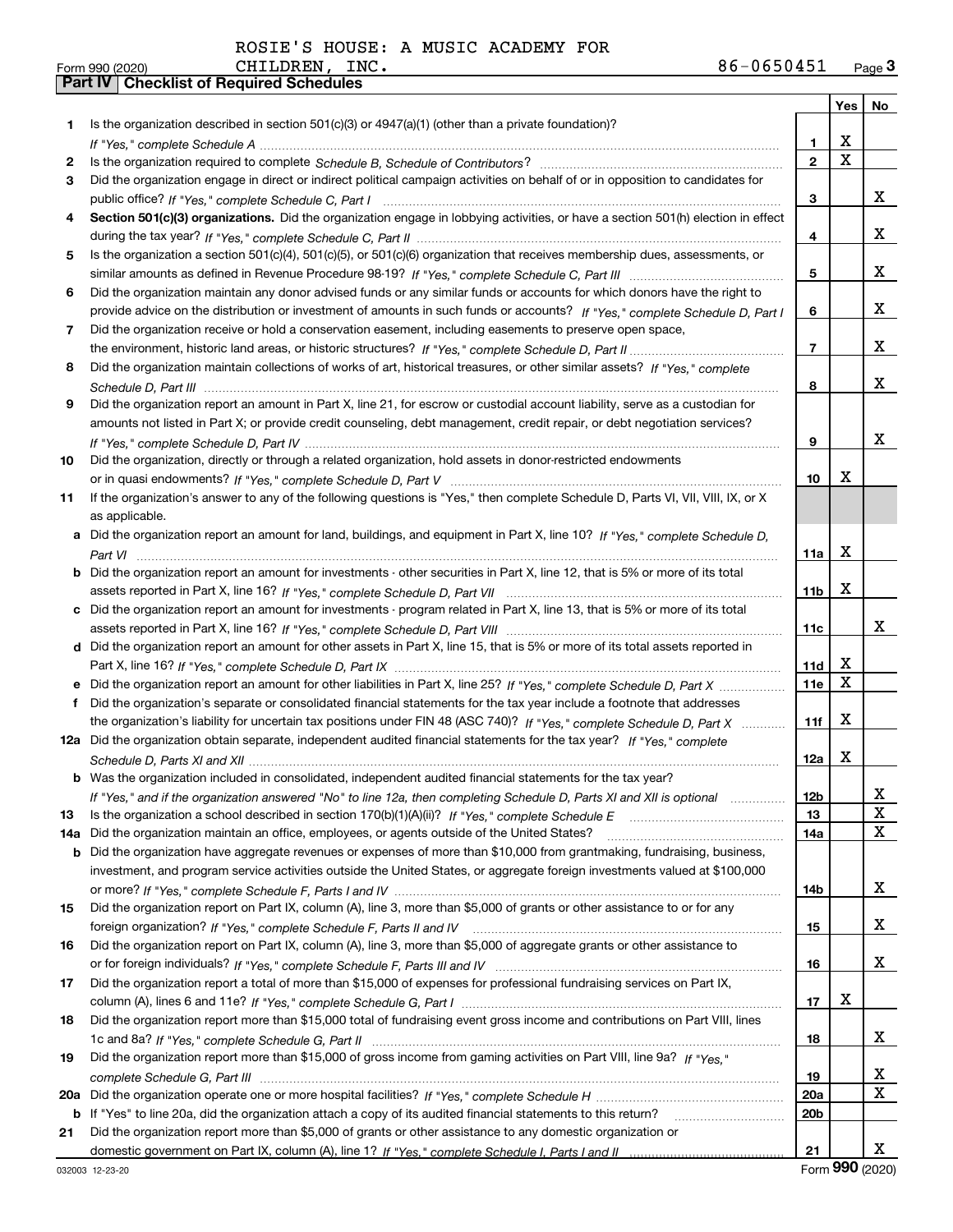|               | 86-0650451<br>CHILDREN,<br>INC.<br>Form 990 (2020)                                                                           |            |     | Page 4            |
|---------------|------------------------------------------------------------------------------------------------------------------------------|------------|-----|-------------------|
|               | Part IV   Checklist of Required Schedules (continued)                                                                        |            |     |                   |
|               |                                                                                                                              |            | Yes | No                |
| 22            | Did the organization report more than \$5,000 of grants or other assistance to or for domestic individuals on                |            |     |                   |
|               |                                                                                                                              | 22         |     | x                 |
| 23            | Did the organization answer "Yes" to Part VII, Section A, line 3, 4, or 5 about compensation of the organization's current   |            |     |                   |
|               | and former officers, directors, trustees, key employees, and highest compensated employees? If "Yes," complete               |            |     |                   |
|               |                                                                                                                              | 23         |     | x                 |
|               | 24a Did the organization have a tax-exempt bond issue with an outstanding principal amount of more than \$100,000 as of the  |            |     |                   |
|               | last day of the year, that was issued after December 31, 2002? If "Yes," answer lines 24b through 24d and complete           |            |     |                   |
|               |                                                                                                                              | 24a        |     | X.                |
|               |                                                                                                                              | 24b        |     |                   |
|               | c Did the organization maintain an escrow account other than a refunding escrow at any time during the year to defease       |            |     |                   |
|               |                                                                                                                              | 24c        |     |                   |
|               |                                                                                                                              | 24d        |     |                   |
|               | 25a Section 501(c)(3), 501(c)(4), and 501(c)(29) organizations. Did the organization engage in an excess benefit             |            |     |                   |
|               |                                                                                                                              | 25a        |     | x                 |
|               | b Is the organization aware that it engaged in an excess benefit transaction with a disqualified person in a prior year, and |            |     |                   |
|               | that the transaction has not been reported on any of the organization's prior Forms 990 or 990-EZ? If "Yes," complete        |            |     |                   |
|               | Schedule L, Part I                                                                                                           | 25b        |     | x                 |
| 26            | Did the organization report any amount on Part X, line 5 or 22, for receivables from or payables to any current              |            |     |                   |
|               | or former officer, director, trustee, key employee, creator or founder, substantial contributor, or 35%                      |            |     |                   |
|               |                                                                                                                              | 26         |     | x                 |
| 27            | Did the organization provide a grant or other assistance to any current or former officer, director, trustee, key employee,  |            |     |                   |
|               | creator or founder, substantial contributor or employee thereof, a grant selection committee member, or to a 35% controlled  |            |     |                   |
|               |                                                                                                                              | 27         |     | x                 |
|               | entity (including an employee thereof) or family member of any of these persons? If "Yes," complete Schedule L, Part III     |            |     |                   |
| 28            | Was the organization a party to a business transaction with one of the following parties (see Schedule L, Part IV            |            |     |                   |
|               | instructions, for applicable filing thresholds, conditions, and exceptions):                                                 |            |     |                   |
|               | a A current or former officer, director, trustee, key employee, creator or founder, or substantial contributor? If           |            |     |                   |
|               |                                                                                                                              | 28a        |     | x<br>$\mathbf{X}$ |
|               |                                                                                                                              | 28b        |     |                   |
|               | c A 35% controlled entity of one or more individuals and/or organizations described in lines 28a or 28b? If                  |            |     |                   |
|               |                                                                                                                              | 28c        |     | x                 |
| 29            |                                                                                                                              | 29         | X   |                   |
| 30            | Did the organization receive contributions of art, historical treasures, or other similar assets, or qualified conservation  |            |     |                   |
|               |                                                                                                                              | 30         |     | X                 |
| 31            | Did the organization liquidate, terminate, or dissolve and cease operations? If "Yes," complete Schedule N, Part I           | 31         |     | X                 |
| 32            | Did the organization sell, exchange, dispose of, or transfer more than 25% of its net assets? If "Yes," complete             |            |     |                   |
|               |                                                                                                                              | 32         |     | x                 |
| 33            | Did the organization own 100% of an entity disregarded as separate from the organization under Regulations                   |            |     |                   |
|               |                                                                                                                              | 33         |     | x                 |
| 34            | Was the organization related to any tax-exempt or taxable entity? If "Yes," complete Schedule R, Part II, III, or IV, and    |            |     |                   |
|               |                                                                                                                              | 34         |     | x                 |
|               | 35a Did the organization have a controlled entity within the meaning of section 512(b)(13)?                                  | <b>35a</b> |     | X                 |
|               | b If "Yes" to line 35a, did the organization receive any payment from or engage in any transaction with a controlled entity  |            |     |                   |
|               |                                                                                                                              | 35b        |     |                   |
| 36            | Section 501(c)(3) organizations. Did the organization make any transfers to an exempt non-charitable related organization?   |            |     |                   |
|               |                                                                                                                              | 36         |     | x                 |
| 37            | Did the organization conduct more than 5% of its activities through an entity that is not a related organization             |            |     |                   |
|               |                                                                                                                              | 37         |     | x                 |
| 38            | Did the organization complete Schedule O and provide explanations in Schedule O for Part VI, lines 11b and 19?               |            |     |                   |
|               |                                                                                                                              | 38         | X   |                   |
| <b>Part V</b> | <b>Statements Regarding Other IRS Filings and Tax Compliance</b>                                                             |            |     |                   |
|               | Check if Schedule O contains a response or note to any line in this Part V                                                   |            |     |                   |
|               |                                                                                                                              |            | Yes | No                |
|               | 4<br>1a                                                                                                                      |            |     |                   |
|               | 0<br><b>b</b> Enter the number of Forms W-2G included in line 1a. Enter -0- if not applicable<br>1b                          |            |     |                   |
|               | c Did the organization comply with backup withholding rules for reportable payments to vendors and reportable gaming         |            |     |                   |
|               |                                                                                                                              | 1c         |     |                   |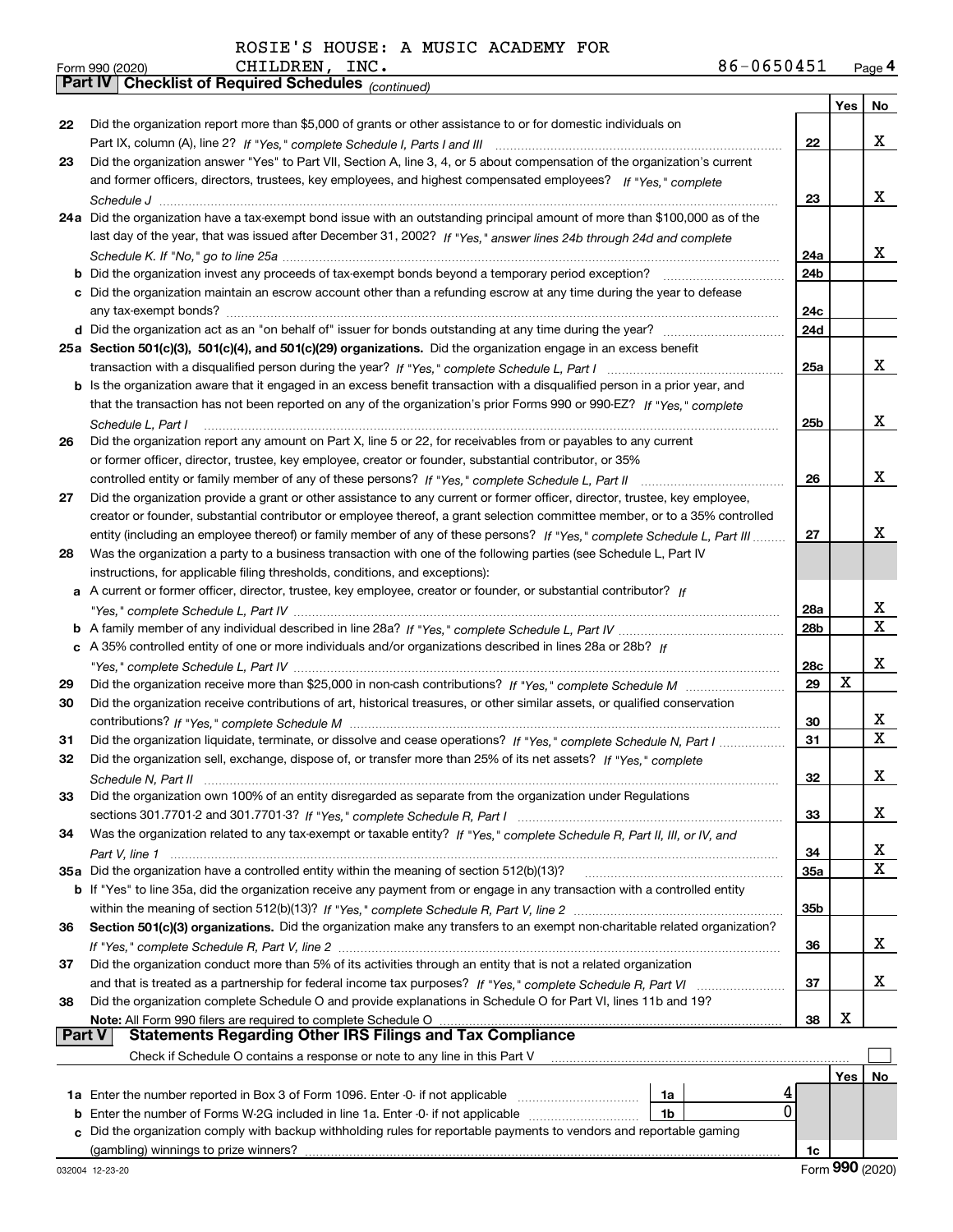| ROSIE'S HOUSE: A MUSIC ACADEMY FOR |  |  |  |  |  |  |
|------------------------------------|--|--|--|--|--|--|
|------------------------------------|--|--|--|--|--|--|

|               |                                                                                                                      | CHILDREN, INC.<br>Form 990 (2020)                                                                                                                                                                                                                                      |                 | 86-0650451 |                |     | $_{\text{Page}}$ 5 |  |
|---------------|----------------------------------------------------------------------------------------------------------------------|------------------------------------------------------------------------------------------------------------------------------------------------------------------------------------------------------------------------------------------------------------------------|-----------------|------------|----------------|-----|--------------------|--|
| <b>Part V</b> |                                                                                                                      | Statements Regarding Other IRS Filings and Tax Compliance (continued)                                                                                                                                                                                                  |                 |            |                |     |                    |  |
|               |                                                                                                                      |                                                                                                                                                                                                                                                                        |                 |            |                | Yes | No                 |  |
|               |                                                                                                                      | 2a Enter the number of employees reported on Form W-3, Transmittal of Wage and Tax Statements,                                                                                                                                                                         |                 |            |                |     |                    |  |
|               |                                                                                                                      | filed for the calendar year ending with or within the year covered by this return <i>manumumumum</i>                                                                                                                                                                   | 2a              | 51         |                |     |                    |  |
|               |                                                                                                                      |                                                                                                                                                                                                                                                                        |                 |            | 2 <sub>b</sub> | х   |                    |  |
|               |                                                                                                                      |                                                                                                                                                                                                                                                                        |                 |            |                |     |                    |  |
| За            |                                                                                                                      | Did the organization have unrelated business gross income of \$1,000 or more during the year?                                                                                                                                                                          |                 |            | 3a             |     | х                  |  |
|               |                                                                                                                      |                                                                                                                                                                                                                                                                        |                 |            | 3b             |     |                    |  |
|               |                                                                                                                      | 4a At any time during the calendar year, did the organization have an interest in, or a signature or other authority over, a                                                                                                                                           |                 |            |                |     |                    |  |
|               |                                                                                                                      |                                                                                                                                                                                                                                                                        |                 |            | 4a             |     | x                  |  |
|               |                                                                                                                      | <b>b</b> If "Yes," enter the name of the foreign country $\blacktriangleright$                                                                                                                                                                                         |                 |            |                |     |                    |  |
|               |                                                                                                                      | See instructions for filing requirements for FinCEN Form 114, Report of Foreign Bank and Financial Accounts (FBAR).                                                                                                                                                    |                 |            |                |     |                    |  |
| 5a            |                                                                                                                      | Was the organization a party to a prohibited tax shelter transaction at any time during the tax year?                                                                                                                                                                  |                 |            | 5a             |     | х                  |  |
| b             |                                                                                                                      |                                                                                                                                                                                                                                                                        |                 |            | 5 <sub>b</sub> |     | X                  |  |
| c             |                                                                                                                      |                                                                                                                                                                                                                                                                        |                 |            | 5c             |     |                    |  |
|               |                                                                                                                      | 6a Does the organization have annual gross receipts that are normally greater than \$100,000, and did the organization solicit                                                                                                                                         |                 |            |                |     |                    |  |
|               |                                                                                                                      | any contributions that were not tax deductible as charitable contributions?                                                                                                                                                                                            |                 |            | 6a             |     | x                  |  |
|               |                                                                                                                      | b If "Yes," did the organization include with every solicitation an express statement that such contributions or gifts                                                                                                                                                 |                 |            |                |     |                    |  |
|               |                                                                                                                      | were not tax deductible?                                                                                                                                                                                                                                               |                 |            | 6b             |     |                    |  |
| 7             |                                                                                                                      | Organizations that may receive deductible contributions under section 170(c).                                                                                                                                                                                          |                 |            |                |     |                    |  |
| a             |                                                                                                                      | Did the organization receive a payment in excess of \$75 made partly as a contribution and partly for goods and services provided to the payor?                                                                                                                        |                 |            | 7a             |     | x                  |  |
| b             |                                                                                                                      | If "Yes," did the organization notify the donor of the value of the goods or services provided?                                                                                                                                                                        |                 |            | 7b             |     |                    |  |
|               |                                                                                                                      | Did the organization sell, exchange, or otherwise dispose of tangible personal property for which it was required                                                                                                                                                      |                 |            |                |     | x                  |  |
|               |                                                                                                                      |                                                                                                                                                                                                                                                                        |                 |            | 7c             |     |                    |  |
| d             | 7d                                                                                                                   |                                                                                                                                                                                                                                                                        |                 |            |                |     |                    |  |
|               | Did the organization receive any funds, directly or indirectly, to pay premiums on a personal benefit contract?<br>е |                                                                                                                                                                                                                                                                        |                 |            |                |     |                    |  |
| f             |                                                                                                                      | Did the organization, during the year, pay premiums, directly or indirectly, on a personal benefit contract?                                                                                                                                                           |                 |            | 7f             |     | X                  |  |
| g<br>h.       |                                                                                                                      | If the organization received a contribution of qualified intellectual property, did the organization file Form 8899 as required?<br>If the organization received a contribution of cars, boats, airplanes, or other vehicles, did the organization file a Form 1098-C? |                 |            | 7g<br>7h       |     |                    |  |
| 8             |                                                                                                                      | Sponsoring organizations maintaining donor advised funds. Did a donor advised fund maintained by the                                                                                                                                                                   |                 |            |                |     |                    |  |
|               |                                                                                                                      | sponsoring organization have excess business holdings at any time during the year?                                                                                                                                                                                     |                 |            | 8              |     |                    |  |
| 9             |                                                                                                                      | Sponsoring organizations maintaining donor advised funds.                                                                                                                                                                                                              |                 |            |                |     |                    |  |
| a             |                                                                                                                      | Did the sponsoring organization make any taxable distributions under section 4966?                                                                                                                                                                                     |                 |            | 9а             |     |                    |  |
| b             |                                                                                                                      | Did the sponsoring organization make a distribution to a donor, donor advisor, or related person?                                                                                                                                                                      |                 |            | 9b             |     |                    |  |
| 10            |                                                                                                                      | Section 501(c)(7) organizations. Enter:                                                                                                                                                                                                                                |                 |            |                |     |                    |  |
|               |                                                                                                                      | a Initiation fees and capital contributions included on Part VIII, line 12 [11] [12] [11] [12] [11] [12] [11] [12] [11] [12] [11] [12] [11] [12] [11] [12] [11] [12] [11] [12] [11] [12] [11] [12] [11] [12] [11] [12] [11] [1                                         | 10a             |            |                |     |                    |  |
|               |                                                                                                                      | Gross receipts, included on Form 990, Part VIII, line 12, for public use of club facilities                                                                                                                                                                            | 10b             |            |                |     |                    |  |
| 11            |                                                                                                                      | Section 501(c)(12) organizations. Enter:                                                                                                                                                                                                                               |                 |            |                |     |                    |  |
| a             |                                                                                                                      | Gross income from members or shareholders                                                                                                                                                                                                                              | 11a             |            |                |     |                    |  |
|               |                                                                                                                      | b Gross income from other sources (Do not net amounts due or paid to other sources against                                                                                                                                                                             |                 |            |                |     |                    |  |
|               |                                                                                                                      |                                                                                                                                                                                                                                                                        | 11 <sub>b</sub> |            |                |     |                    |  |
|               |                                                                                                                      | 12a Section 4947(a)(1) non-exempt charitable trusts. Is the organization filing Form 990 in lieu of Form 1041?                                                                                                                                                         |                 |            | <b>12a</b>     |     |                    |  |
|               |                                                                                                                      | <b>b</b> If "Yes," enter the amount of tax-exempt interest received or accrued during the year <b>contained</b>                                                                                                                                                        | 12b             |            |                |     |                    |  |
| 13            |                                                                                                                      | Section 501(c)(29) qualified nonprofit health insurance issuers.                                                                                                                                                                                                       |                 |            |                |     |                    |  |
|               |                                                                                                                      | <b>a</b> Is the organization licensed to issue qualified health plans in more than one state?                                                                                                                                                                          |                 |            | <b>13a</b>     |     |                    |  |
|               |                                                                                                                      | Note: See the instructions for additional information the organization must report on Schedule O.                                                                                                                                                                      |                 |            |                |     |                    |  |
|               |                                                                                                                      | <b>b</b> Enter the amount of reserves the organization is required to maintain by the states in which the                                                                                                                                                              |                 |            |                |     |                    |  |
|               |                                                                                                                      |                                                                                                                                                                                                                                                                        | 13 <sub>b</sub> |            |                |     |                    |  |
|               |                                                                                                                      |                                                                                                                                                                                                                                                                        | 13 <sub>c</sub> |            |                |     |                    |  |
| 14a           |                                                                                                                      | Did the organization receive any payments for indoor tanning services during the tax year?                                                                                                                                                                             |                 |            | 14a            |     | x                  |  |
|               |                                                                                                                      |                                                                                                                                                                                                                                                                        |                 |            | 14b            |     |                    |  |
| 15            |                                                                                                                      | Is the organization subject to the section 4960 tax on payment(s) of more than \$1,000,000 in remuneration or                                                                                                                                                          |                 |            |                |     |                    |  |
|               |                                                                                                                      |                                                                                                                                                                                                                                                                        |                 |            | 15             |     | х                  |  |
|               |                                                                                                                      | If "Yes," see instructions and file Form 4720, Schedule N.                                                                                                                                                                                                             |                 |            |                |     |                    |  |
| 16            |                                                                                                                      | Is the organization an educational institution subject to the section 4968 excise tax on net investment income?                                                                                                                                                        |                 |            | 16             |     | х                  |  |
|               |                                                                                                                      | If "Yes," complete Form 4720, Schedule O.                                                                                                                                                                                                                              |                 |            |                |     |                    |  |

Form (2020) **990**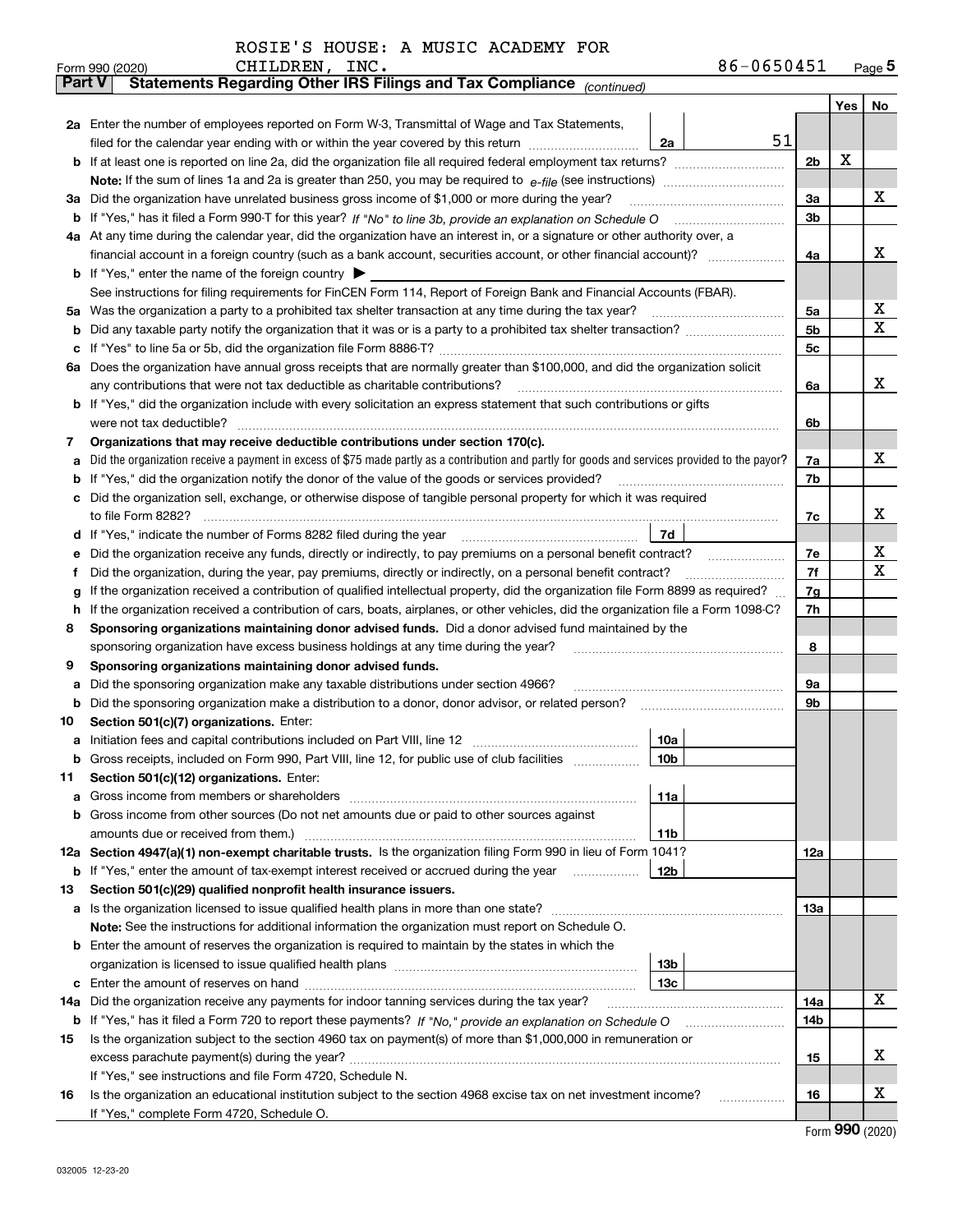*For each "Yes" response to lines 2 through 7b below, and for a "No" response to line 8a, 8b, or 10b below, describe the circumstances, processes, or changes on Schedule O. See instructions.* Form 990 (2020) **CHILDREN, INC.**<br>**Part VI Governance, Management, and Disclosure** For each "Yes" response to lines 2 through 7b below, and for a "No" response

|     | Check if Schedule O contains a response or note to any line in this Part VI                                                                                           |    |    |                 |     | x           |  |  |  |
|-----|-----------------------------------------------------------------------------------------------------------------------------------------------------------------------|----|----|-----------------|-----|-------------|--|--|--|
|     | <b>Section A. Governing Body and Management</b>                                                                                                                       |    |    |                 |     |             |  |  |  |
|     |                                                                                                                                                                       |    |    |                 | Yes | No          |  |  |  |
|     | 1a Enter the number of voting members of the governing body at the end of the tax year                                                                                | 1a | 11 |                 |     |             |  |  |  |
|     | If there are material differences in voting rights among members of the governing body, or if the governing                                                           |    |    |                 |     |             |  |  |  |
|     | body delegated broad authority to an executive committee or similar committee, explain on Schedule O.                                                                 |    |    |                 |     |             |  |  |  |
| b   | Enter the number of voting members included on line 1a, above, who are independent                                                                                    | 1b | 11 |                 |     |             |  |  |  |
| 2   | Did any officer, director, trustee, or key employee have a family relationship or a business relationship with any other                                              |    |    |                 |     |             |  |  |  |
|     | officer, director, trustee, or key employee?                                                                                                                          |    |    | $\mathbf{2}$    |     | X           |  |  |  |
| 3   | Did the organization delegate control over management duties customarily performed by or under the direct supervision                                                 |    |    |                 |     |             |  |  |  |
|     | of officers, directors, trustees, or key employees to a management company or other person?                                                                           |    |    | 3               |     | x           |  |  |  |
| 4   | Did the organization make any significant changes to its governing documents since the prior Form 990 was filed?                                                      |    |    | 4               |     | $\mathbf X$ |  |  |  |
| 5   |                                                                                                                                                                       |    |    | 5               |     | $\mathbf X$ |  |  |  |
| 6   | Did the organization have members or stockholders?                                                                                                                    |    |    | 6               |     | $\mathbf X$ |  |  |  |
| 7a  | Did the organization have members, stockholders, or other persons who had the power to elect or appoint one or                                                        |    |    |                 |     |             |  |  |  |
|     | more members of the governing body?                                                                                                                                   |    |    | 7a              |     | х           |  |  |  |
| b   | Are any governance decisions of the organization reserved to (or subject to approval by) members, stockholders, or                                                    |    |    |                 |     |             |  |  |  |
|     | persons other than the governing body?                                                                                                                                |    |    | 7b              |     | х           |  |  |  |
| 8   | Did the organization contemporaneously document the meetings held or written actions undertaken during the year by the following:                                     |    |    |                 |     |             |  |  |  |
| a   |                                                                                                                                                                       |    |    | 8a              | X   |             |  |  |  |
| b   | Each committee with authority to act on behalf of the governing body?                                                                                                 |    |    | 8b              | X   |             |  |  |  |
| 9   | Is there any officer, director, trustee, or key employee listed in Part VII, Section A, who cannot be reached at the                                                  |    |    |                 |     |             |  |  |  |
|     |                                                                                                                                                                       |    |    | 9               |     | x           |  |  |  |
|     | <b>Section B. Policies</b> (This Section B requests information about policies not required by the Internal Revenue Code.)                                            |    |    |                 |     |             |  |  |  |
|     |                                                                                                                                                                       |    |    |                 | Yes | No          |  |  |  |
|     |                                                                                                                                                                       |    |    | 10a             |     | х           |  |  |  |
|     | <b>b</b> If "Yes," did the organization have written policies and procedures governing the activities of such chapters, affiliates,                                   |    |    |                 |     |             |  |  |  |
|     | and branches to ensure their operations are consistent with the organization's exempt purposes?                                                                       |    |    | 10 <sub>b</sub> |     |             |  |  |  |
|     | 11a Has the organization provided a complete copy of this Form 990 to all members of its governing body before filing the form?                                       |    |    | 11a             | X   |             |  |  |  |
| b   | Describe in Schedule O the process, if any, used by the organization to review this Form 990.                                                                         |    |    |                 |     |             |  |  |  |
| 12a |                                                                                                                                                                       |    |    | 12a             | X   |             |  |  |  |
| b   |                                                                                                                                                                       |    |    | 12 <sub>b</sub> | X   |             |  |  |  |
| с   | Did the organization regularly and consistently monitor and enforce compliance with the policy? If "Yes." describe                                                    |    |    |                 |     |             |  |  |  |
|     | in Schedule O how this was done measured and contained a strategie of the state of the state of the strategie o                                                       |    |    | 12c             | х   |             |  |  |  |
| 13  | Did the organization have a written whistleblower policy?                                                                                                             |    |    | 13              | X   |             |  |  |  |
| 14  | Did the organization have a written document retention and destruction policy?                                                                                        |    |    | 14              | X   |             |  |  |  |
| 15  | Did the process for determining compensation of the following persons include a review and approval by independent                                                    |    |    |                 |     |             |  |  |  |
|     | persons, comparability data, and contemporaneous substantiation of the deliberation and decision?                                                                     |    |    |                 |     |             |  |  |  |
| а   | The organization's CEO, Executive Director, or top management official manufactured content of the organization's CEO, Executive Director, or top management official |    |    | 15a             | х   |             |  |  |  |
| b   |                                                                                                                                                                       |    |    | 15b             | X   |             |  |  |  |
|     | If "Yes" to line 15a or 15b, describe the process in Schedule O (see instructions).                                                                                   |    |    |                 |     |             |  |  |  |
|     | 16a Did the organization invest in, contribute assets to, or participate in a joint venture or similar arrangement with a                                             |    |    |                 |     |             |  |  |  |
|     | taxable entity during the year?                                                                                                                                       |    |    | 16a             |     | х           |  |  |  |
|     | b If "Yes," did the organization follow a written policy or procedure requiring the organization to evaluate its participation                                        |    |    |                 |     |             |  |  |  |
|     | in joint venture arrangements under applicable federal tax law, and take steps to safequard the organization's                                                        |    |    |                 |     |             |  |  |  |
|     | exempt status with respect to such arrangements?                                                                                                                      |    |    | 16b             |     |             |  |  |  |
|     | <b>Section C. Disclosure</b>                                                                                                                                          |    |    |                 |     |             |  |  |  |
| 17  | List the states with which a copy of this Form 990 is required to be filed $\blacktriangleright$ AZ                                                                   |    |    |                 |     |             |  |  |  |
| 18  | Section 6104 requires an organization to make its Forms 1023 (1024 or 1024-A, if applicable), 990, and 990-T (Section 501(c)(3)s only) available                      |    |    |                 |     |             |  |  |  |
|     | for public inspection. Indicate how you made these available. Check all that apply.                                                                                   |    |    |                 |     |             |  |  |  |
|     | $\lfloor X \rfloor$ Own website<br>$X$ Upon request<br>Another's website<br>Other (explain on Schedule O)                                                             |    |    |                 |     |             |  |  |  |
| 19  | Describe on Schedule O whether (and if so, how) the organization made its governing documents, conflict of interest policy, and financial                             |    |    |                 |     |             |  |  |  |
|     | statements available to the public during the tax year.                                                                                                               |    |    |                 |     |             |  |  |  |
| 20  | State the name, address, and telephone number of the person who possesses the organization's books and records                                                        |    |    |                 |     |             |  |  |  |
|     | BECKY BELL BALLARD - 602-252-8475                                                                                                                                     |    |    |                 |     |             |  |  |  |
|     | P.O BOX 13446, PHOENIX, AZ<br>85002                                                                                                                                   |    |    |                 |     |             |  |  |  |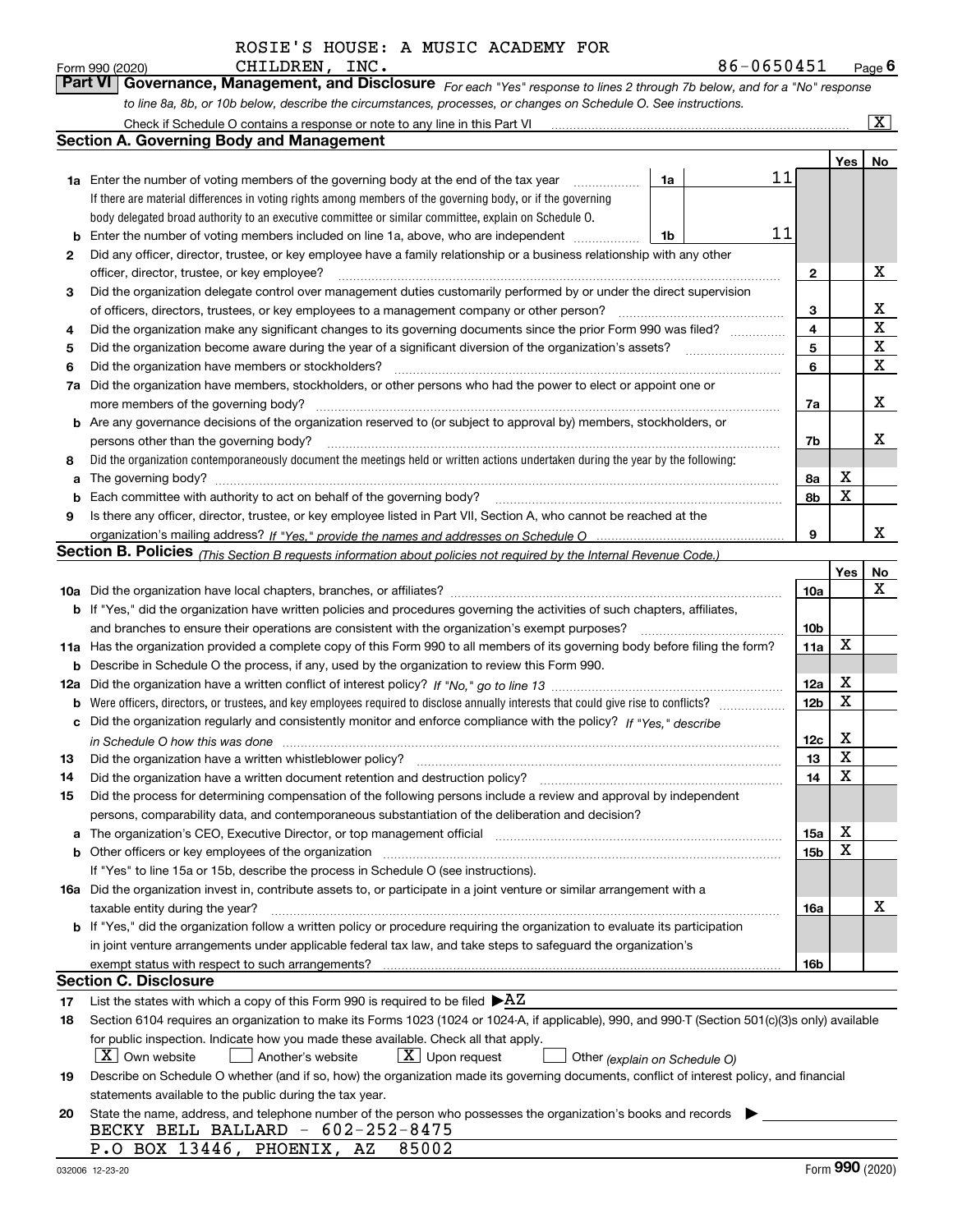|  |  |  |  |  |  | ROSIE'S HOUSE: A MUSIC ACADEMY FOR |  |
|--|--|--|--|--|--|------------------------------------|--|
|--|--|--|--|--|--|------------------------------------|--|

CHILDREN, INC. 2008. [19] 2012 12:30:451 12:30:451 12:30:451 12:30:451 12:30:451 12:30:451 12:30:451 12:30:451 12:30:451 12:30:451 12:30:451 12:30:451 12:30:451 12:30:451 12:30:451 12:30:451 12:30:451 12:30:451 12:451 12:4

 $\mathcal{L}^{\text{max}}$ 

| Form 990 (2020) | CHILDREN. INC.                                                                             | 86-0650451 | Page <i>I</i> |
|-----------------|--------------------------------------------------------------------------------------------|------------|---------------|
|                 | Part VII Compensation of Officers, Directors, Trustees, Key Employees, Highest Compensated |            |               |
|                 | <b>Employees, and Independent Contractors</b>                                              |            |               |

Check if Schedule O contains a response or note to any line in this Part VII

**Section A. Officers, Directors, Trustees, Key Employees, and Highest Compensated Employees**

**1a**  Complete this table for all persons required to be listed. Report compensation for the calendar year ending with or within the organization's tax year. **•** List all of the organization's current officers, directors, trustees (whether individuals or organizations), regardless of amount of compensation.

Enter -0- in columns (D), (E), and (F) if no compensation was paid.

 $\bullet$  List all of the organization's  $\,$ current key employees, if any. See instructions for definition of "key employee."

**•** List the organization's five current highest compensated employees (other than an officer, director, trustee, or key employee) who received reportable compensation (Box 5 of Form W-2 and/or Box 7 of Form 1099-MISC) of more than \$100,000 from the organization and any related organizations.

**•** List all of the organization's former officers, key employees, and highest compensated employees who received more than \$100,000 of reportable compensation from the organization and any related organizations.

**former directors or trustees**  ¥ List all of the organization's that received, in the capacity as a former director or trustee of the organization, more than \$10,000 of reportable compensation from the organization and any related organizations.

See instructions for the order in which to list the persons above.

Check this box if neither the organization nor any related organization compensated any current officer, director, or trustee.  $\mathcal{L}^{\text{max}}$ 

| (A)                           | (B)               | (C)                                     |                                                                  |         |              |                                   |        | (D)                  | (E)                          | (F)                |  |  |
|-------------------------------|-------------------|-----------------------------------------|------------------------------------------------------------------|---------|--------------|-----------------------------------|--------|----------------------|------------------------------|--------------------|--|--|
| Name and title                | Average           | Position<br>(do not check more than one |                                                                  |         |              |                                   |        | Reportable           | Reportable                   | Estimated          |  |  |
|                               | hours per<br>week |                                         | box, unless person is both an<br>officer and a director/trustee) |         |              |                                   |        | compensation<br>from | compensation<br>from related | amount of<br>other |  |  |
|                               | (list any         |                                         |                                                                  |         |              |                                   |        | the                  | organizations                | compensation       |  |  |
|                               | hours for         |                                         |                                                                  |         |              |                                   |        | organization         | (W-2/1099-MISC)              | from the           |  |  |
|                               | related           |                                         |                                                                  |         |              |                                   |        | (W-2/1099-MISC)      |                              | organization       |  |  |
|                               | organizations     |                                         |                                                                  |         |              |                                   |        |                      |                              | and related        |  |  |
|                               | below<br>line)    | ndividual trustee or director           | Institutional trustee                                            | Officer | Key employee | Highest compensated<br>  employee | Former |                      |                              | organizations      |  |  |
| BECKY BELL BALLARD<br>(1)     | 40.00             |                                         |                                                                  |         |              |                                   |        |                      |                              |                    |  |  |
| CHIEF EXECUTIVE OFFICER       |                   |                                         |                                                                  | X       |              |                                   |        | 85,000.              | $\mathbf 0$ .                | 0.                 |  |  |
| (2)<br><b>BARB BERASTEGUI</b> | 5.00              |                                         |                                                                  |         |              |                                   |        |                      |                              |                    |  |  |
| <b>MEMBER</b>                 |                   | $\mathbf X$                             |                                                                  |         |              |                                   |        | $0$ .                | 0.                           | $\mathbf 0$ .      |  |  |
| CHRISTINA CHAMBERS<br>(3)     | 5.00              |                                         |                                                                  |         |              |                                   |        |                      |                              |                    |  |  |
| <b>MEMBER</b>                 |                   | $\mathbf x$                             |                                                                  |         |              |                                   |        | 0.                   | $\mathbf 0$ .                | $\mathbf 0$ .      |  |  |
| (4)<br>TIM FONTES             | 5.00              |                                         |                                                                  |         |              |                                   |        |                      |                              |                    |  |  |
| MEMBER                        |                   | $\mathbf X$                             |                                                                  |         |              |                                   |        | $0$ .                | 0.                           | $\mathbf 0$ .      |  |  |
| CHRISTINA HOWARD<br>(5)       | 5.00              |                                         |                                                                  |         |              |                                   |        |                      |                              |                    |  |  |
| VICE CHAIR                    |                   |                                         |                                                                  | X       |              |                                   |        | $\mathbf 0$ .        | 0.                           | $0_{.}$            |  |  |
| (6)<br>GRETCHEN JEWELL        | 5.00              |                                         |                                                                  |         |              |                                   |        |                      |                              |                    |  |  |
| SECRETARY                     |                   |                                         |                                                                  | X       |              |                                   |        | $\mathbf 0$ .        | 0.                           | $0_{.}$            |  |  |
| NICK KIRBY<br>(7)             | 5.00              |                                         |                                                                  |         |              |                                   |        |                      |                              |                    |  |  |
| <b>MEMBER</b>                 |                   | $\mathbf X$                             |                                                                  |         |              |                                   |        | $\mathbf 0$ .        | $\mathbf 0$ .                | $\mathbf 0$ .      |  |  |
| (8)<br>ALBERT LEFFLER         | 5.00              |                                         |                                                                  |         |              |                                   |        |                      |                              |                    |  |  |
| <b>MEMBER</b>                 |                   | $\mathbf X$                             |                                                                  |         |              |                                   |        | 0.                   | $\mathbf 0$ .                | $\mathbf 0$ .      |  |  |
| DR. KIMBERLY MARSHALL<br>(9)  | $\overline{5.00}$ |                                         |                                                                  |         |              |                                   |        |                      |                              |                    |  |  |
| <b>BOARD CHAIR</b>            |                   |                                         |                                                                  | X       |              |                                   |        | $\mathbf 0$ .        | $\mathbf 0$ .                | $\mathbf 0$ .      |  |  |
| (10) CHRISTINA NORDVALL       | 5.00              |                                         |                                                                  |         |              |                                   |        |                      |                              |                    |  |  |
| <b>TREASURER</b>              |                   |                                         |                                                                  | X       |              |                                   |        | $\mathbf 0$ .        | 0.                           | 0.                 |  |  |
| (11) MELISSA SOLIZ            | 5.00              |                                         |                                                                  |         |              |                                   |        |                      |                              |                    |  |  |
| <b>MEMBER</b>                 |                   | $\mathbf x$                             |                                                                  |         |              |                                   |        | $\mathbf 0$ .        | $\mathbf 0$ .                | 0.                 |  |  |
| (12) PATRICK STEVENS          | 5.00              |                                         |                                                                  |         |              |                                   |        |                      |                              |                    |  |  |
| <b>MEMBER</b>                 |                   | $\mathbf X$                             |                                                                  |         |              |                                   |        | $\mathbf 0$ .        | $\mathbf 0$ .                | 0.                 |  |  |
|                               |                   |                                         |                                                                  |         |              |                                   |        |                      |                              |                    |  |  |
|                               |                   |                                         |                                                                  |         |              |                                   |        |                      |                              |                    |  |  |
|                               |                   |                                         |                                                                  |         |              |                                   |        |                      |                              |                    |  |  |
|                               |                   |                                         |                                                                  |         |              |                                   |        |                      |                              |                    |  |  |
|                               |                   |                                         |                                                                  |         |              |                                   |        |                      |                              |                    |  |  |
|                               |                   |                                         |                                                                  |         |              |                                   |        |                      |                              |                    |  |  |
|                               |                   |                                         |                                                                  |         |              |                                   |        |                      |                              |                    |  |  |
|                               |                   |                                         |                                                                  |         |              |                                   |        |                      |                              |                    |  |  |
|                               |                   |                                         |                                                                  |         |              |                                   |        |                      |                              |                    |  |  |
|                               |                   |                                         |                                                                  |         |              |                                   |        |                      |                              |                    |  |  |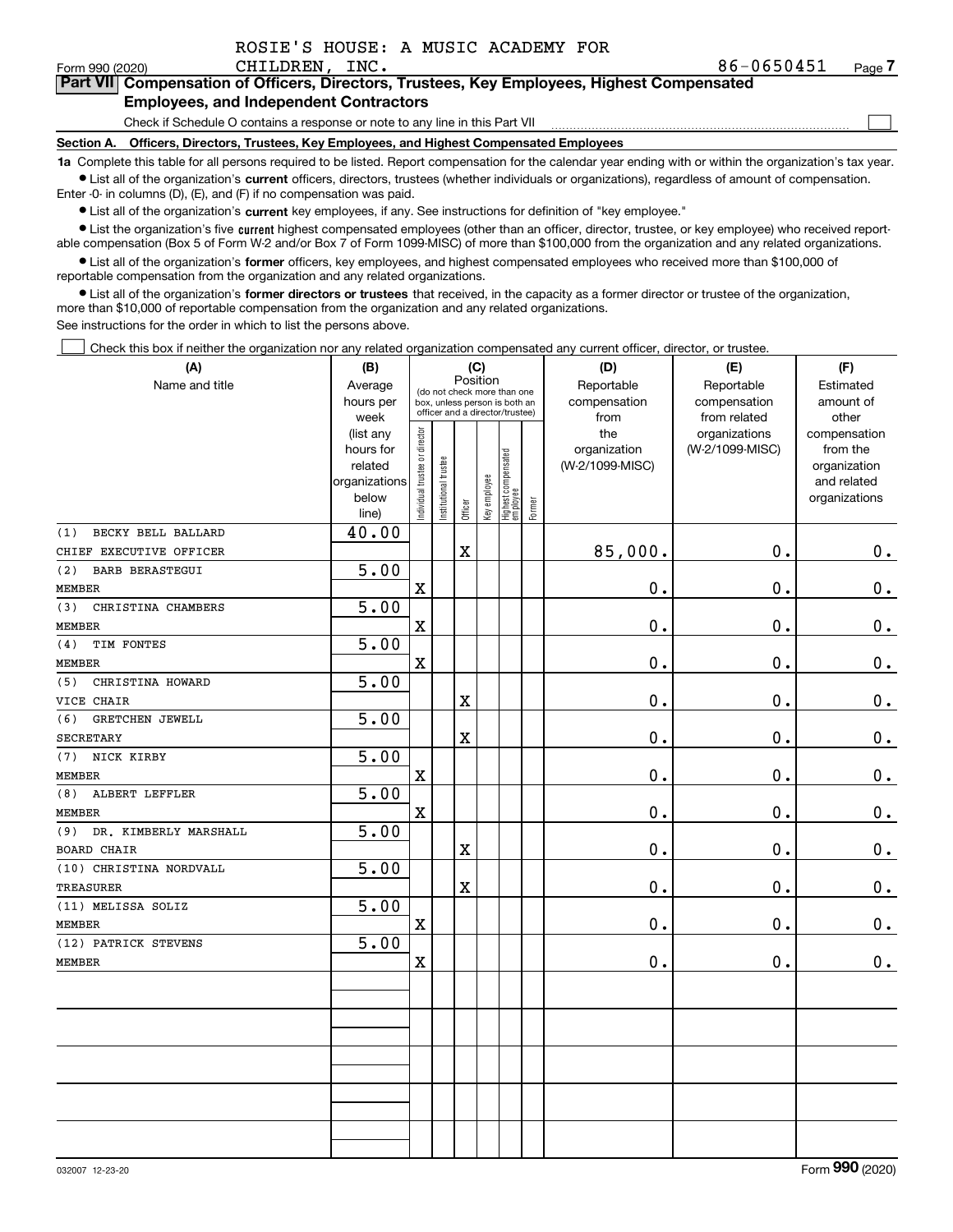|                                    |                                                                                                                                                                                                                                                        | ROSIE'S HOUSE: A MUSIC ACADEMY FOR                     |                                |                       |         |              |                                                                                                 |        |                                                                  | 86-0650451                                                                            |                                            |              |                                              | Page 8                                     |
|------------------------------------|--------------------------------------------------------------------------------------------------------------------------------------------------------------------------------------------------------------------------------------------------------|--------------------------------------------------------|--------------------------------|-----------------------|---------|--------------|-------------------------------------------------------------------------------------------------|--------|------------------------------------------------------------------|---------------------------------------------------------------------------------------|--------------------------------------------|--------------|----------------------------------------------|--------------------------------------------|
| Form 990 (2020)<br><b>Part VII</b> | CHILDREN, INC.<br>Section A. Officers, Directors, Trustees, Key Employees, and Highest Compensated Employees (continued)                                                                                                                               |                                                        |                                |                       |         |              |                                                                                                 |        |                                                                  |                                                                                       |                                            |              |                                              |                                            |
|                                    |                                                                                                                                                                                                                                                        | (B)                                                    |                                |                       |         | (C)          |                                                                                                 |        |                                                                  |                                                                                       |                                            |              | (F)                                          |                                            |
|                                    | (A)<br>Name and title                                                                                                                                                                                                                                  | Average<br>hours per<br>week<br>(list any<br>hours for |                                |                       |         | Position     | (do not check more than one<br>box, unless person is both an<br>officer and a director/trustee) |        | (D)<br>Reportable<br>compensation<br>from<br>the<br>organization | (E)<br>Reportable<br>compensation<br>from related<br>organizations<br>(W-2/1099-MISC) |                                            | compensation | Estimated<br>amount of<br>other<br>from the  |                                            |
|                                    |                                                                                                                                                                                                                                                        | related<br>organizations<br>below<br>line)             | Individual trustee or director | Institutional trustee | Officer | Key employee | Highest compensated<br>employee                                                                 | Former | (W-2/1099-MISC)                                                  |                                                                                       |                                            |              | organization<br>and related<br>organizations |                                            |
|                                    |                                                                                                                                                                                                                                                        |                                                        |                                |                       |         |              |                                                                                                 |        |                                                                  |                                                                                       |                                            |              |                                              |                                            |
|                                    |                                                                                                                                                                                                                                                        |                                                        |                                |                       |         |              |                                                                                                 |        |                                                                  |                                                                                       |                                            |              |                                              |                                            |
|                                    |                                                                                                                                                                                                                                                        |                                                        |                                |                       |         |              |                                                                                                 |        |                                                                  |                                                                                       |                                            |              |                                              |                                            |
|                                    |                                                                                                                                                                                                                                                        |                                                        |                                |                       |         |              |                                                                                                 |        |                                                                  |                                                                                       |                                            |              |                                              |                                            |
|                                    |                                                                                                                                                                                                                                                        |                                                        |                                |                       |         |              |                                                                                                 |        |                                                                  |                                                                                       |                                            |              |                                              |                                            |
|                                    |                                                                                                                                                                                                                                                        |                                                        |                                |                       |         |              |                                                                                                 |        |                                                                  |                                                                                       |                                            |              |                                              |                                            |
| 1b Subtotal                        | c Total from continuation sheets to Part VII, Section A [11, 11] [11] Contains the Total from continuum                                                                                                                                                |                                                        |                                |                       |         |              |                                                                                                 |        | 85,000.<br>0.<br>85,000.                                         |                                                                                       | 0.<br>$\overline{0}$ .<br>$\overline{0}$ . |              |                                              | 0.<br>$\overline{0}$ .<br>$\overline{0}$ . |
| $\mathbf{2}$                       | Total number of individuals (including but not limited to those listed above) who received more than \$100,000 of reportable<br>compensation from the organization $\blacktriangleright$                                                               |                                                        |                                |                       |         |              |                                                                                                 |        |                                                                  |                                                                                       |                                            |              | Yes                                          | 0<br>No                                    |
| 3                                  | Did the organization list any former officer, director, trustee, key employee, or highest compensated employee on<br>line 1a? If "Yes," complete Schedule J for such individual                                                                        |                                                        |                                |                       |         |              |                                                                                                 |        |                                                                  |                                                                                       |                                            | 3            |                                              | $\mathbf X$                                |
| 4<br>5                             | For any individual listed on line 1a, is the sum of reportable compensation and other compensation from the organization<br>Did any person listed on line 1a receive or accrue compensation from any unrelated organization or individual for services |                                                        |                                |                       |         |              |                                                                                                 |        |                                                                  |                                                                                       |                                            | 4            |                                              | x                                          |
|                                    |                                                                                                                                                                                                                                                        |                                                        |                                |                       |         |              |                                                                                                 |        |                                                                  |                                                                                       |                                            | 5            |                                              | x                                          |
| 1                                  | <b>Section B. Independent Contractors</b><br>Complete this table for your five highest compensated independent contractors that received more than \$100,000 of compensation from                                                                      |                                                        |                                |                       |         |              |                                                                                                 |        |                                                                  |                                                                                       |                                            |              |                                              |                                            |
|                                    | the organization. Report compensation for the calendar year ending with or within the organization's tax year.<br>(A)                                                                                                                                  |                                                        |                                |                       |         |              |                                                                                                 |        | (B)                                                              |                                                                                       |                                            | (C)          |                                              |                                            |
|                                    | Name and business address                                                                                                                                                                                                                              |                                                        |                                | <b>NONE</b>           |         |              |                                                                                                 |        | Description of services                                          |                                                                                       |                                            | Compensation |                                              |                                            |
|                                    |                                                                                                                                                                                                                                                        |                                                        |                                |                       |         |              |                                                                                                 |        |                                                                  |                                                                                       |                                            |              |                                              |                                            |
|                                    |                                                                                                                                                                                                                                                        |                                                        |                                |                       |         |              |                                                                                                 |        |                                                                  |                                                                                       |                                            |              |                                              |                                            |
|                                    |                                                                                                                                                                                                                                                        |                                                        |                                |                       |         |              |                                                                                                 |        |                                                                  |                                                                                       |                                            |              |                                              |                                            |
|                                    |                                                                                                                                                                                                                                                        |                                                        |                                |                       |         |              |                                                                                                 |        |                                                                  |                                                                                       |                                            |              |                                              |                                            |

**2**Total number of independent contractors (including but not limited to those listed above) who received more than \$100,000 of compensation from the organization  $\blacktriangleright$ 0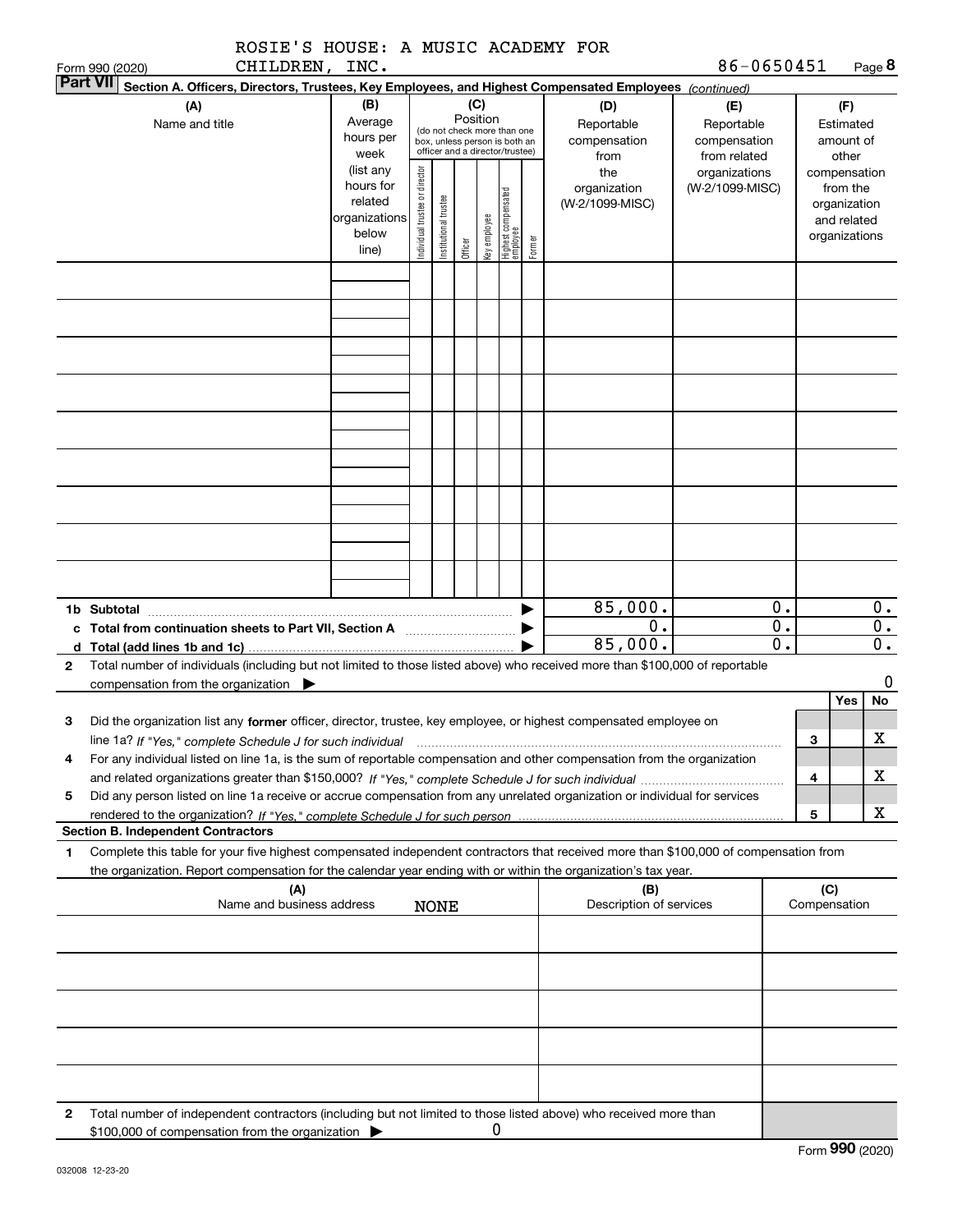|                                                           |                  |                               | Form 990 (2020)                                                                                                       |          | CHILDREN, INC.                             |                      |                       |                                            |                                              | 86-0650451                                        | Page 9                                                          |
|-----------------------------------------------------------|------------------|-------------------------------|-----------------------------------------------------------------------------------------------------------------------|----------|--------------------------------------------|----------------------|-----------------------|--------------------------------------------|----------------------------------------------|---------------------------------------------------|-----------------------------------------------------------------|
|                                                           | <b>Part VIII</b> |                               | <b>Statement of Revenue</b>                                                                                           |          |                                            |                      |                       |                                            |                                              |                                                   |                                                                 |
|                                                           |                  |                               | Check if Schedule O contains a response or note to any line in this Part VIII                                         |          |                                            |                      |                       |                                            |                                              |                                                   |                                                                 |
|                                                           |                  |                               |                                                                                                                       |          |                                            |                      |                       | (A)<br>Total revenue                       | (B)<br>Related or exempt<br>function revenue | $\overline{(C)}$<br>Unrelated<br>business revenue | (D)<br>Revenue excluded<br>from tax under<br>sections 512 - 514 |
|                                                           |                  |                               | 1 a Federated campaigns                                                                                               |          | 1a                                         |                      |                       |                                            |                                              |                                                   |                                                                 |
| Contributions, Gifts, Grants<br>and Other Similar Amounts |                  |                               | <b>b</b> Membership dues<br>$\ldots \ldots \ldots \ldots \ldots$                                                      |          | 1 <sub>b</sub>                             |                      |                       |                                            |                                              |                                                   |                                                                 |
|                                                           |                  |                               | c Fundraising events                                                                                                  |          | 1 <sub>c</sub>                             |                      | 2,500.                |                                            |                                              |                                                   |                                                                 |
|                                                           |                  |                               | d Related organizations                                                                                               |          | 1 <sub>d</sub><br>$\overline{\phantom{a}}$ |                      |                       |                                            |                                              |                                                   |                                                                 |
|                                                           |                  |                               | e Government grants (contributions)                                                                                   |          | 1e                                         |                      | 92,018.               |                                            |                                              |                                                   |                                                                 |
|                                                           |                  |                               | f All other contributions, gifts, grants, and                                                                         |          |                                            |                      |                       |                                            |                                              |                                                   |                                                                 |
|                                                           |                  |                               | similar amounts not included above                                                                                    |          | 1f                                         |                      | <u>3,903,319.</u>     |                                            |                                              |                                                   |                                                                 |
|                                                           |                  |                               | g Noncash contributions included in lines 1a-1f                                                                       |          | $1g$ \$                                    |                      | 101, 541.             |                                            |                                              |                                                   |                                                                 |
|                                                           |                  |                               |                                                                                                                       |          |                                            |                      |                       | 3,997,837.                                 |                                              |                                                   |                                                                 |
|                                                           |                  |                               |                                                                                                                       |          |                                            |                      | <b>Business Code</b>  |                                            |                                              |                                                   |                                                                 |
|                                                           | 2a               |                               |                                                                                                                       |          |                                            |                      |                       |                                            |                                              |                                                   |                                                                 |
|                                                           |                  | b                             |                                                                                                                       |          |                                            |                      |                       |                                            |                                              |                                                   |                                                                 |
|                                                           |                  | c                             |                                                                                                                       |          |                                            |                      |                       |                                            |                                              |                                                   |                                                                 |
|                                                           |                  | d                             | <u> 1989 - Johann Barbara, martin amerikan basar dan basar dan basar dalam basar dalam basar dalam basar dalam ba</u> |          |                                            |                      |                       |                                            |                                              |                                                   |                                                                 |
| Program Service<br>Revenue                                |                  | е                             |                                                                                                                       |          |                                            |                      |                       |                                            |                                              |                                                   |                                                                 |
|                                                           |                  |                               | f All other program service revenue                                                                                   |          |                                            |                      |                       |                                            |                                              |                                                   |                                                                 |
|                                                           |                  |                               |                                                                                                                       |          |                                            |                      |                       |                                            |                                              |                                                   |                                                                 |
|                                                           | 3                |                               | Investment income (including dividends, interest, and                                                                 |          |                                            |                      |                       |                                            |                                              |                                                   |                                                                 |
|                                                           |                  |                               |                                                                                                                       |          |                                            |                      |                       | 3, 264.                                    | 3, 264.                                      |                                                   |                                                                 |
|                                                           | 4                |                               | Income from investment of tax-exempt bond proceeds                                                                    |          |                                            |                      |                       |                                            |                                              |                                                   |                                                                 |
|                                                           | 5                |                               |                                                                                                                       |          | (i) Real                                   |                      | (ii) Personal         |                                            |                                              |                                                   |                                                                 |
|                                                           |                  |                               |                                                                                                                       |          |                                            |                      |                       |                                            |                                              |                                                   |                                                                 |
|                                                           | 6а               |                               | Gross rents<br>.                                                                                                      | 6а<br>6b |                                            |                      |                       |                                            |                                              |                                                   |                                                                 |
|                                                           |                  |                               | Less: rental expenses<br>Rental income or (loss)                                                                      | 6c       |                                            |                      |                       |                                            |                                              |                                                   |                                                                 |
|                                                           |                  | d Net rental income or (loss) |                                                                                                                       |          |                                            |                      |                       |                                            |                                              |                                                   |                                                                 |
|                                                           |                  |                               | 7 a Gross amount from sales of                                                                                        |          | (i) Securities                             |                      | (ii) Other            |                                            |                                              |                                                   |                                                                 |
|                                                           |                  |                               | assets other than inventory                                                                                           | 7a       |                                            |                      |                       |                                            |                                              |                                                   |                                                                 |
|                                                           |                  |                               | <b>b</b> Less: cost or other basis                                                                                    |          |                                            |                      |                       |                                            |                                              |                                                   |                                                                 |
|                                                           |                  |                               | and sales expenses                                                                                                    | 7b       |                                            |                      |                       |                                            |                                              |                                                   |                                                                 |
| evenue                                                    |                  |                               | c Gain or (loss)                                                                                                      | 7c       |                                            |                      |                       |                                            |                                              |                                                   |                                                                 |
| č                                                         |                  |                               |                                                                                                                       |          |                                            |                      |                       |                                            |                                              |                                                   |                                                                 |
| Other                                                     |                  |                               | 8 a Gross income from fundraising events (not                                                                         |          |                                            |                      |                       |                                            |                                              |                                                   |                                                                 |
|                                                           |                  |                               | $2,500.$ of<br>including \$                                                                                           |          |                                            |                      |                       |                                            |                                              |                                                   |                                                                 |
|                                                           |                  |                               | contributions reported on line 1c). See                                                                               |          |                                            |                      |                       |                                            |                                              |                                                   |                                                                 |
|                                                           |                  |                               |                                                                                                                       |          |                                            | 8a                   | 0.                    |                                            |                                              |                                                   |                                                                 |
|                                                           |                  |                               | <b>b</b> Less: direct expenses                                                                                        |          |                                            | 8b                   | $\overline{0}$ .      |                                            |                                              |                                                   |                                                                 |
|                                                           |                  |                               | c Net income or (loss) from fundraising events                                                                        |          |                                            |                      |                       | 0.                                         |                                              |                                                   |                                                                 |
|                                                           |                  |                               | 9 a Gross income from gaming activities. See                                                                          |          |                                            |                      |                       |                                            |                                              |                                                   |                                                                 |
|                                                           |                  |                               |                                                                                                                       |          |                                            | 9a<br>9 <sub>b</sub> |                       |                                            |                                              |                                                   |                                                                 |
|                                                           |                  |                               | c Net income or (loss) from gaming activities                                                                         |          |                                            |                      |                       |                                            |                                              |                                                   |                                                                 |
|                                                           |                  |                               | 10 a Gross sales of inventory, less returns                                                                           |          |                                            |                      |                       |                                            |                                              |                                                   |                                                                 |
|                                                           |                  |                               |                                                                                                                       |          |                                            | 10a                  |                       |                                            |                                              |                                                   |                                                                 |
|                                                           |                  |                               | <b>b</b> Less: cost of goods sold                                                                                     |          |                                            | 10 <sub>b</sub>      |                       |                                            |                                              |                                                   |                                                                 |
|                                                           |                  |                               | <b>c</b> Net income or (loss) from sales of inventory                                                                 |          |                                            |                      |                       |                                            |                                              |                                                   |                                                                 |
|                                                           |                  |                               |                                                                                                                       |          |                                            |                      | <b>Business Code</b>  |                                            |                                              |                                                   |                                                                 |
|                                                           | 11 $a$           |                               |                                                                                                                       |          |                                            |                      |                       |                                            |                                              |                                                   |                                                                 |
|                                                           |                  | b                             |                                                                                                                       |          |                                            |                      |                       |                                            |                                              |                                                   |                                                                 |
| Miscellaneous<br>Revenue                                  |                  | c                             |                                                                                                                       |          |                                            |                      |                       |                                            |                                              |                                                   |                                                                 |
|                                                           |                  |                               |                                                                                                                       |          |                                            |                      | 900099                | 4,587.                                     | 4,587.                                       |                                                   |                                                                 |
|                                                           |                  |                               |                                                                                                                       |          |                                            |                      | $\blacktriangleright$ | 4,587.<br>$\blacktriangleright$ 4,005,688. | 7,851.                                       | 0.1                                               | $\overline{0}$ .                                                |
|                                                           | 12               |                               |                                                                                                                       |          |                                            |                      |                       |                                            |                                              |                                                   |                                                                 |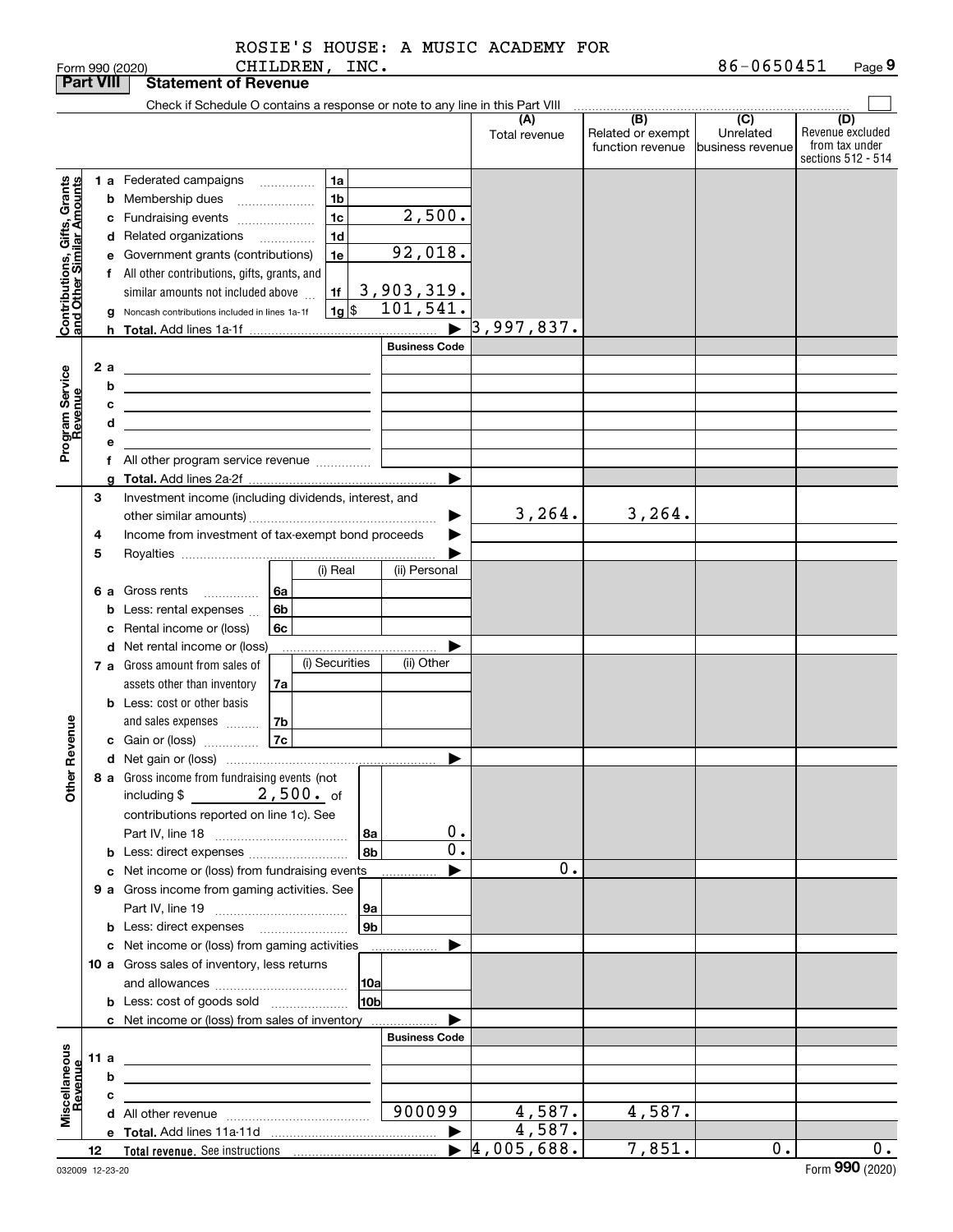CHILDREN, INC. ROSIE'S HOUSE: A MUSIC ACADEMY FOR

|              | CHILDREN, INC.<br>Form 990 (2020)<br><b>Part IX   Statement of Functional Expenses</b>                                                                   |                |                                    |                                    | 86-0650451<br>$Page$ 10 |
|--------------|----------------------------------------------------------------------------------------------------------------------------------------------------------|----------------|------------------------------------|------------------------------------|-------------------------|
|              |                                                                                                                                                          |                |                                    |                                    |                         |
|              | Section 501(c)(3) and 501(c)(4) organizations must complete all columns. All other organizations must complete column (A).                               |                |                                    |                                    | $\overline{\mathbf{X}}$ |
|              | Check if Schedule O contains a response or note to any line in this Part IX                                                                              | (A)            |                                    | $\overline{C}$                     | (D)                     |
|              | Do not include amounts reported on lines 6b,<br>7b, 8b, 9b, and 10b of Part VIII.                                                                        | Total expenses | (B)<br>Program service<br>expenses | Management and<br>general expenses | Fundraising<br>expenses |
| 1.           | Grants and other assistance to domestic organizations                                                                                                    |                |                                    |                                    |                         |
|              | and domestic governments. See Part IV, line 21                                                                                                           |                |                                    |                                    |                         |
| $\mathbf{2}$ | Grants and other assistance to domestic                                                                                                                  |                |                                    |                                    |                         |
|              | individuals. See Part IV, line 22                                                                                                                        |                |                                    |                                    |                         |
| 3            | Grants and other assistance to foreign                                                                                                                   |                |                                    |                                    |                         |
|              | organizations, foreign governments, and foreign                                                                                                          |                |                                    |                                    |                         |
|              | individuals. See Part IV, lines 15 and 16                                                                                                                |                |                                    |                                    |                         |
| 4            | Benefits paid to or for members                                                                                                                          |                |                                    |                                    |                         |
| 5            | Compensation of current officers, directors,                                                                                                             |                |                                    |                                    |                         |
|              |                                                                                                                                                          | 85,000.        | 42,500.                            | 17,000.                            | 25,500.                 |
| 6            | Compensation not included above to disqualified                                                                                                          |                |                                    |                                    |                         |
|              | persons (as defined under section $4958(f)(1)$ ) and                                                                                                     |                |                                    |                                    |                         |
|              | persons described in section 4958(c)(3)(B)                                                                                                               |                |                                    |                                    |                         |
|              |                                                                                                                                                          | 347,283.       | 273,181.                           | 28,813.                            | 45,289.                 |
| 7<br>8       | Pension plan accruals and contributions (include                                                                                                         |                |                                    |                                    |                         |
|              |                                                                                                                                                          |                |                                    |                                    |                         |
|              | section 401(k) and 403(b) employer contributions)                                                                                                        | 35,965.        | 27,914.                            | 2,765.                             | 5,286.                  |
| 9            |                                                                                                                                                          | 35,296.        | 25,639.                            | 4,214.                             | $\overline{5,443}$ .    |
| 10           |                                                                                                                                                          |                |                                    |                                    |                         |
| 11           | Fees for services (nonemployees):                                                                                                                        |                |                                    |                                    |                         |
| a            |                                                                                                                                                          |                |                                    |                                    |                         |
| b            |                                                                                                                                                          | 8,634.         |                                    | 8,634.                             |                         |
| с            |                                                                                                                                                          |                |                                    |                                    |                         |
| d            |                                                                                                                                                          |                |                                    |                                    |                         |
| е            | Professional fundraising services. See Part IV, line 17                                                                                                  |                |                                    |                                    |                         |
| f            | Investment management fees                                                                                                                               |                |                                    |                                    |                         |
| g            | Other. (If line 11g amount exceeds 10% of line 25,                                                                                                       | 142,896.       |                                    |                                    |                         |
|              | column (A) amount, list line 11g expenses on Sch O.)                                                                                                     |                | 2,617.                             | 1,103.                             | 139,176.                |
| 12           |                                                                                                                                                          | 97,326.        | 80,781.                            | 4,636.                             | 11,909.                 |
| 13           |                                                                                                                                                          |                |                                    |                                    |                         |
| 14           |                                                                                                                                                          |                |                                    |                                    |                         |
| 15           |                                                                                                                                                          | 121,962.       | 68,486.                            | 43,651.                            | 9,825.                  |
| 16           |                                                                                                                                                          |                |                                    |                                    |                         |
| 17           | Travel                                                                                                                                                   |                |                                    |                                    |                         |
| 18           | Payments of travel or entertainment expenses                                                                                                             |                |                                    |                                    |                         |
|              | for any federal, state, or local public officials                                                                                                        | 502.           | 66.                                | 429.                               | $\overline{7}$ .        |
| 19           | Conferences, conventions, and meetings                                                                                                                   |                |                                    |                                    |                         |
| 20           | Interest                                                                                                                                                 |                |                                    |                                    |                         |
| 21           |                                                                                                                                                          | 36,789.        | 35,031.                            |                                    |                         |
| 22           | Depreciation, depletion, and amortization                                                                                                                | 11,288.        | 7,901.                             | 1,758.<br>2,258.                   | 1,129.                  |
| 23           | Insurance                                                                                                                                                |                |                                    |                                    |                         |
| 24           | Other expenses. Itemize expenses not covered<br>above (List miscellaneous expenses on line 24e. If<br>line 24e amount exceeds 10% of line 25, column (A) |                |                                    |                                    |                         |
|              | amount, list line 24e expenses on Schedule O.)                                                                                                           |                |                                    |                                    |                         |
|              | a MARKETING AND PUBLIC RE                                                                                                                                | 76,824.        | 34,342.                            | 8,626.                             | 33,856.                 |
| b            |                                                                                                                                                          |                |                                    |                                    |                         |
| с            |                                                                                                                                                          |                |                                    |                                    |                         |
| d            |                                                                                                                                                          |                |                                    |                                    |                         |
|              |                                                                                                                                                          | 35,588.        | 30,909.                            | 2,995.                             | 1,684.                  |
| 25           | Total functional expenses. Add lines 1 through 24e                                                                                                       | 1,035,353.     | 629, 367.                          | 126,882.                           | $\overline{279,104}$ .  |
| 26           | Joint costs. Complete this line only if the organization                                                                                                 |                |                                    |                                    |                         |
|              | reported in column (B) joint costs from a combined                                                                                                       |                |                                    |                                    |                         |
|              | educational campaign and fundraising solicitation.                                                                                                       |                |                                    |                                    |                         |
|              | Check here $\blacktriangleright$<br>if following SOP 98-2 (ASC 958-720)                                                                                  |                |                                    |                                    |                         |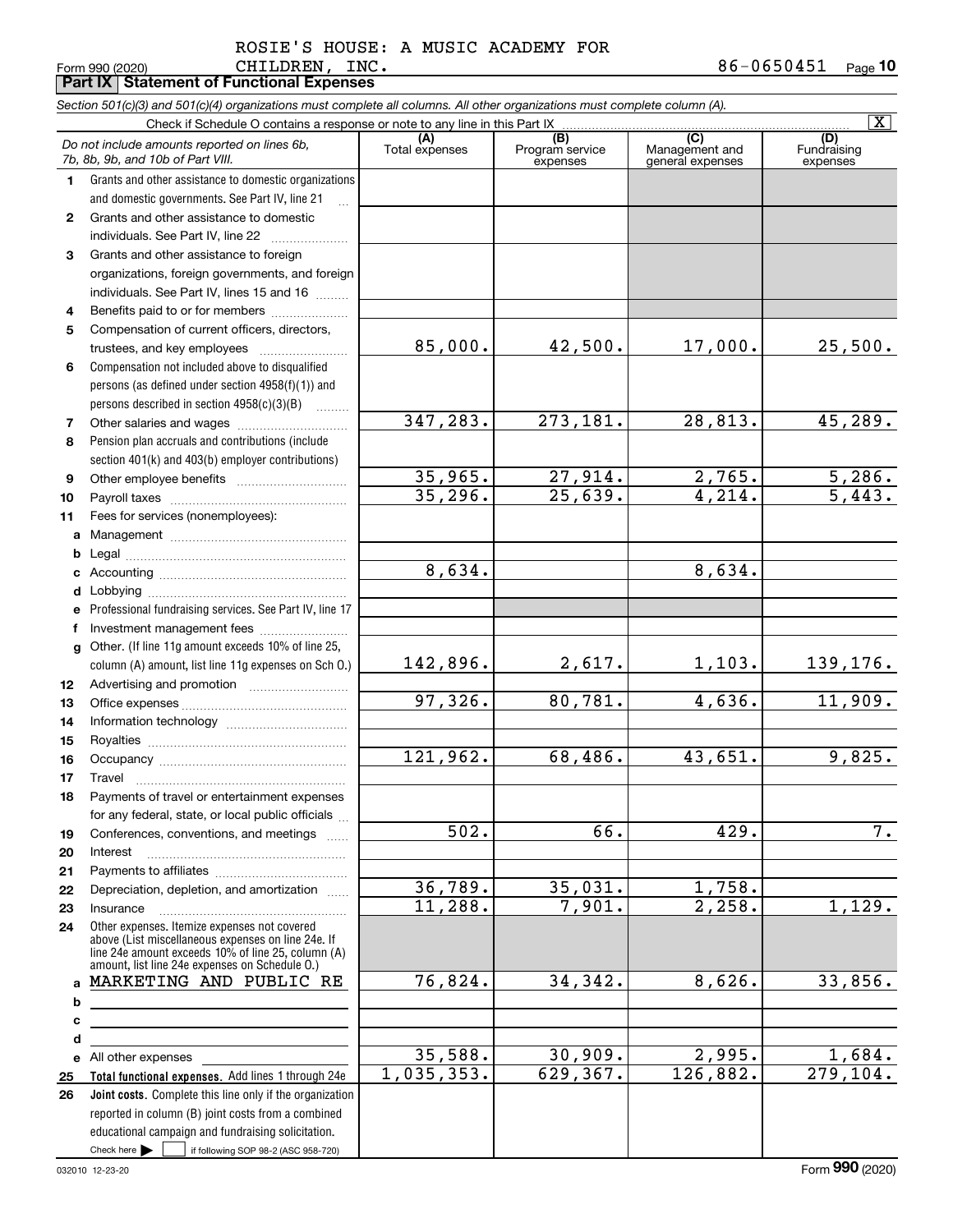|  | Form 990 (2020) |
|--|-----------------|
|  |                 |

# CHILDREN, INC. ROSIE'S HOUSE: A MUSIC ACADEMY FOR

|                             | Part X | <b>Balance Sheet</b>                                                                                                                                                                                                           |          |                          |                  |                               |
|-----------------------------|--------|--------------------------------------------------------------------------------------------------------------------------------------------------------------------------------------------------------------------------------|----------|--------------------------|------------------|-------------------------------|
|                             |        |                                                                                                                                                                                                                                |          |                          |                  |                               |
|                             |        |                                                                                                                                                                                                                                |          | (A)<br>Beginning of year |                  | (B)<br>End of year            |
|                             | 1      |                                                                                                                                                                                                                                |          | 593,370.                 | 1                | 1,363,220.                    |
|                             | 2      |                                                                                                                                                                                                                                |          |                          | $\overline{2}$   |                               |
|                             | з      |                                                                                                                                                                                                                                |          |                          | 3                | 1,674,805.                    |
|                             | 4      |                                                                                                                                                                                                                                |          |                          | 4                | $\overline{5,792.}$           |
|                             | 5      | Loans and other receivables from any current or former officer, director,                                                                                                                                                      |          |                          |                  |                               |
|                             |        | trustee, key employee, creator or founder, substantial contributor, or 35%                                                                                                                                                     |          |                          |                  |                               |
|                             |        | controlled entity or family member of any of these persons                                                                                                                                                                     |          |                          | 5                |                               |
|                             | 6      | Loans and other receivables from other disqualified persons (as defined                                                                                                                                                        |          |                          |                  |                               |
|                             |        | under section $4958(f)(1)$ , and persons described in section $4958(c)(3)(B)$                                                                                                                                                  | $\sim$   |                          | 6                |                               |
|                             | 7      |                                                                                                                                                                                                                                |          |                          | $\overline{7}$   |                               |
| Assets                      | 8      |                                                                                                                                                                                                                                |          |                          | 8                |                               |
|                             | 9      | Prepaid expenses and deferred charges                                                                                                                                                                                          |          | 12,445.                  | $\boldsymbol{9}$ | 37,486.                       |
|                             |        | <b>10a</b> Land, buildings, and equipment: cost or other                                                                                                                                                                       |          |                          |                  |                               |
|                             |        | basis. Complete Part VI of Schedule D  10a                                                                                                                                                                                     | 540,061. |                          |                  |                               |
|                             | b      | 10 <sub>b</sub><br>Less: accumulated depreciation                                                                                                                                                                              | 303,726. | 191,884.                 | 10 <sub>c</sub>  | 236,335.                      |
|                             | 11     |                                                                                                                                                                                                                                |          |                          | 11               |                               |
|                             | 12     |                                                                                                                                                                                                                                |          | 130,790.                 | 12               | 383,841.                      |
|                             | 13     |                                                                                                                                                                                                                                |          |                          | 13               |                               |
|                             | 14     |                                                                                                                                                                                                                                |          | 14                       |                  |                               |
|                             | 15     |                                                                                                                                                                                                                                |          | 1,520.                   | 15               | 202,850.                      |
|                             | 16     |                                                                                                                                                                                                                                |          | 930,009.                 | 16               | 3,904,329.                    |
|                             | 17     |                                                                                                                                                                                                                                |          | 2,119.                   | 17               | 2,915.                        |
|                             | 18     |                                                                                                                                                                                                                                |          | 18                       |                  |                               |
|                             | 19     | Deferred revenue manual contracts and contracts are contracted and contract and contract are contracted and contract are contracted and contract are contracted and contract are contracted and contract are contracted and co |          |                          | 19               |                               |
|                             | 20     |                                                                                                                                                                                                                                |          |                          | 20               |                               |
|                             | 21     | Escrow or custodial account liability. Complete Part IV of Schedule D                                                                                                                                                          | $\cdots$ |                          | 21               |                               |
|                             | 22     | Loans and other payables to any current or former officer, director,                                                                                                                                                           |          |                          |                  |                               |
|                             |        | trustee, key employee, creator or founder, substantial contributor, or 35%                                                                                                                                                     |          |                          |                  |                               |
| Liabilities                 |        | controlled entity or family member of any of these persons                                                                                                                                                                     |          |                          | 22               |                               |
|                             | 23     | Secured mortgages and notes payable to unrelated third parties                                                                                                                                                                 |          |                          | 23               |                               |
|                             | 24     | Unsecured notes and loans payable to unrelated third parties                                                                                                                                                                   |          |                          | 24               |                               |
|                             | 25     | Other liabilities (including federal income tax, payables to related third                                                                                                                                                     |          |                          |                  |                               |
|                             |        | parties, and other liabilities not included on lines 17-24). Complete Part X                                                                                                                                                   |          |                          |                  |                               |
|                             |        | of Schedule D                                                                                                                                                                                                                  |          | 9,990.                   | 25               | 13,179.                       |
|                             | 26     | Total liabilities. Add lines 17 through 25                                                                                                                                                                                     |          | 12,109.                  | 26               | 16,094.                       |
|                             |        | Organizations that follow FASB ASC 958, check here $\blacktriangleright \boxed{X}$                                                                                                                                             |          |                          |                  |                               |
|                             |        | and complete lines 27, 28, 32, and 33.                                                                                                                                                                                         |          |                          |                  |                               |
|                             | 27     | Net assets without donor restrictions                                                                                                                                                                                          |          | 702, 100.                | 27               | $\frac{740,764.}{3,147,471.}$ |
|                             | 28     |                                                                                                                                                                                                                                |          | 215,800.                 | 28               |                               |
|                             |        | Organizations that do not follow FASB ASC 958, check here ▶ [                                                                                                                                                                  |          |                          |                  |                               |
|                             |        | and complete lines 29 through 33.                                                                                                                                                                                              |          |                          |                  |                               |
|                             | 29     |                                                                                                                                                                                                                                |          |                          | 29               |                               |
| Net Assets or Fund Balances | 30     | Paid-in or capital surplus, or land, building, or equipment fund                                                                                                                                                               |          |                          | 30               |                               |
|                             | 31     | Retained earnings, endowment, accumulated income, or other funds                                                                                                                                                               | .        | 917,900.                 | 31               | 3,888,235.                    |
|                             | 32     |                                                                                                                                                                                                                                |          | 930,009.                 | 32<br>33         | 3,904,329.                    |
|                             | 33     |                                                                                                                                                                                                                                |          |                          |                  |                               |

Form (2020) **990**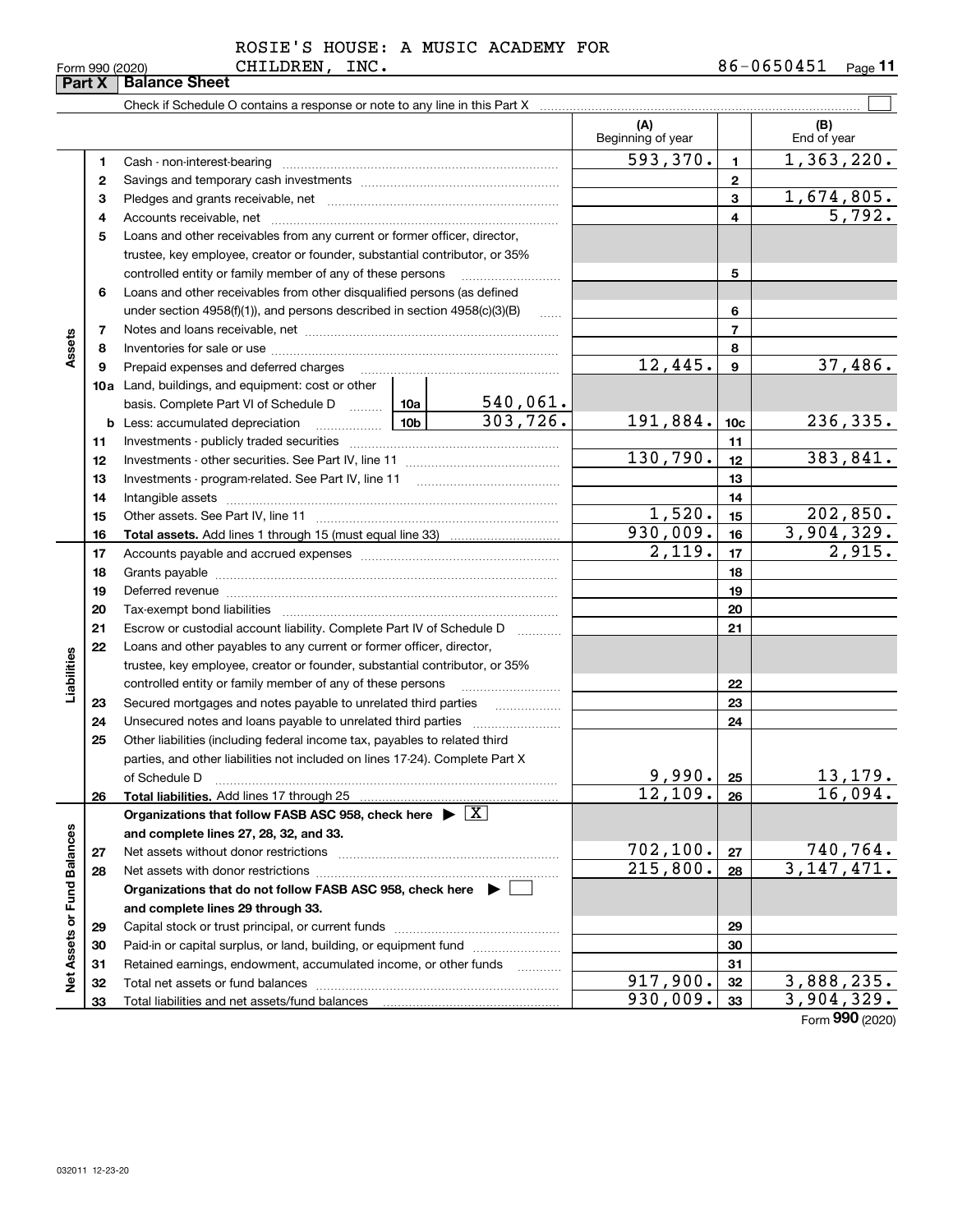|    | ROSIE'S HOUSE: A MUSIC ACADEMY FOR                                                                                                                                                                                            |                         |                         |            |           |
|----|-------------------------------------------------------------------------------------------------------------------------------------------------------------------------------------------------------------------------------|-------------------------|-------------------------|------------|-----------|
|    | CHILDREN, INC.<br>Form 990 (2020)                                                                                                                                                                                             |                         | 86-0650451              |            | Page $12$ |
|    | <b>Part XI   Reconciliation of Net Assets</b>                                                                                                                                                                                 |                         |                         |            |           |
|    |                                                                                                                                                                                                                               |                         |                         |            |           |
|    |                                                                                                                                                                                                                               |                         |                         |            |           |
| 1  |                                                                                                                                                                                                                               | $\mathbf{1}$            | 4,005,688.              |            |           |
| 2  |                                                                                                                                                                                                                               | $\overline{2}$          | $\overline{1,035,353.}$ |            |           |
| 3  | Revenue less expenses. Subtract line 2 from line 1                                                                                                                                                                            | 3                       | 2,970,335.              |            |           |
| 4  |                                                                                                                                                                                                                               | $\overline{\mathbf{4}}$ |                         |            | 917,900.  |
| 5  | Net unrealized gains (losses) on investments [11] matter continuum matter and all the set of the set of the set of the set of the set of the set of the set of the set of the set of the set of the set of the set of the set | 5                       |                         |            |           |
| 6  |                                                                                                                                                                                                                               | 6                       |                         |            |           |
| 7  | Investment expenses www.communication.com/www.communication.com/www.communication.com/www.communication.com/ww                                                                                                                | $\overline{7}$          |                         |            |           |
| 8  | Prior period adjustments www.communication.communication.com/news/communication.com/news/communication.com/news/                                                                                                              | 8                       |                         |            |           |
| 9  | Other changes in net assets or fund balances (explain on Schedule O)                                                                                                                                                          | 9                       |                         |            | 0.        |
| 10 | Net assets or fund balances at end of year. Combine lines 3 through 9 (must equal Part X, line 32,                                                                                                                            |                         |                         |            |           |
|    | column (B))                                                                                                                                                                                                                   | 10                      | 3,888,235.              |            |           |
|    | Part XII Financial Statements and Reporting                                                                                                                                                                                   |                         |                         |            |           |
|    |                                                                                                                                                                                                                               |                         |                         |            |           |
|    |                                                                                                                                                                                                                               |                         |                         | <b>Yes</b> | No        |
| 1  | $\boxed{\mathbf{X}}$ Accrual<br>Accounting method used to prepare the Form 990: <u>[16</u> ] Cash<br>Other                                                                                                                    |                         |                         |            |           |
|    | If the organization changed its method of accounting from a prior year or checked "Other," explain in Schedule O.                                                                                                             |                         |                         |            |           |
|    | 2a Were the organization's financial statements compiled or reviewed by an independent accountant?                                                                                                                            |                         | 2a                      |            | Х         |
|    | If "Yes," check a box below to indicate whether the financial statements for the year were compiled or reviewed on a                                                                                                          |                         |                         |            |           |
|    | separate basis, consolidated basis, or both:                                                                                                                                                                                  |                         |                         |            |           |
|    | Separate basis<br><b>Consolidated basis</b><br>Both consolidated and separate basis                                                                                                                                           |                         |                         |            |           |
|    | <b>b</b> Were the organization's financial statements audited by an independent accountant?                                                                                                                                   |                         | 2 <sub>b</sub>          | X          |           |
|    | If "Yes," check a box below to indicate whether the financial statements for the year were audited on a separate basis,                                                                                                       |                         |                         |            |           |
|    | consolidated basis, or both:                                                                                                                                                                                                  |                         |                         |            |           |
|    | $X$ Separate basis<br>Both consolidated and separate basis<br><b>Consolidated basis</b>                                                                                                                                       |                         |                         |            |           |
|    | c If "Yes" to line 2a or 2b, does the organization have a committee that assumes responsibility for oversight of the audit,                                                                                                   |                         |                         |            |           |
|    |                                                                                                                                                                                                                               |                         | 2c                      | х          |           |
|    | If the organization changed either its oversight process or selection process during the tax year, explain on Schedule O.                                                                                                     |                         |                         |            |           |
|    | 3a As a result of a federal award, was the organization required to undergo an audit or audits as set forth in the Single Audit                                                                                               |                         |                         |            |           |
|    | Act and OMB Circular A-133?                                                                                                                                                                                                   |                         | 3a                      |            | X.        |
|    | b If "Yes," did the organization undergo the required audit or audits? If the organization did not undergo the required audit                                                                                                 |                         |                         |            |           |
|    |                                                                                                                                                                                                                               |                         | 3b                      |            |           |

Form (2020) **990**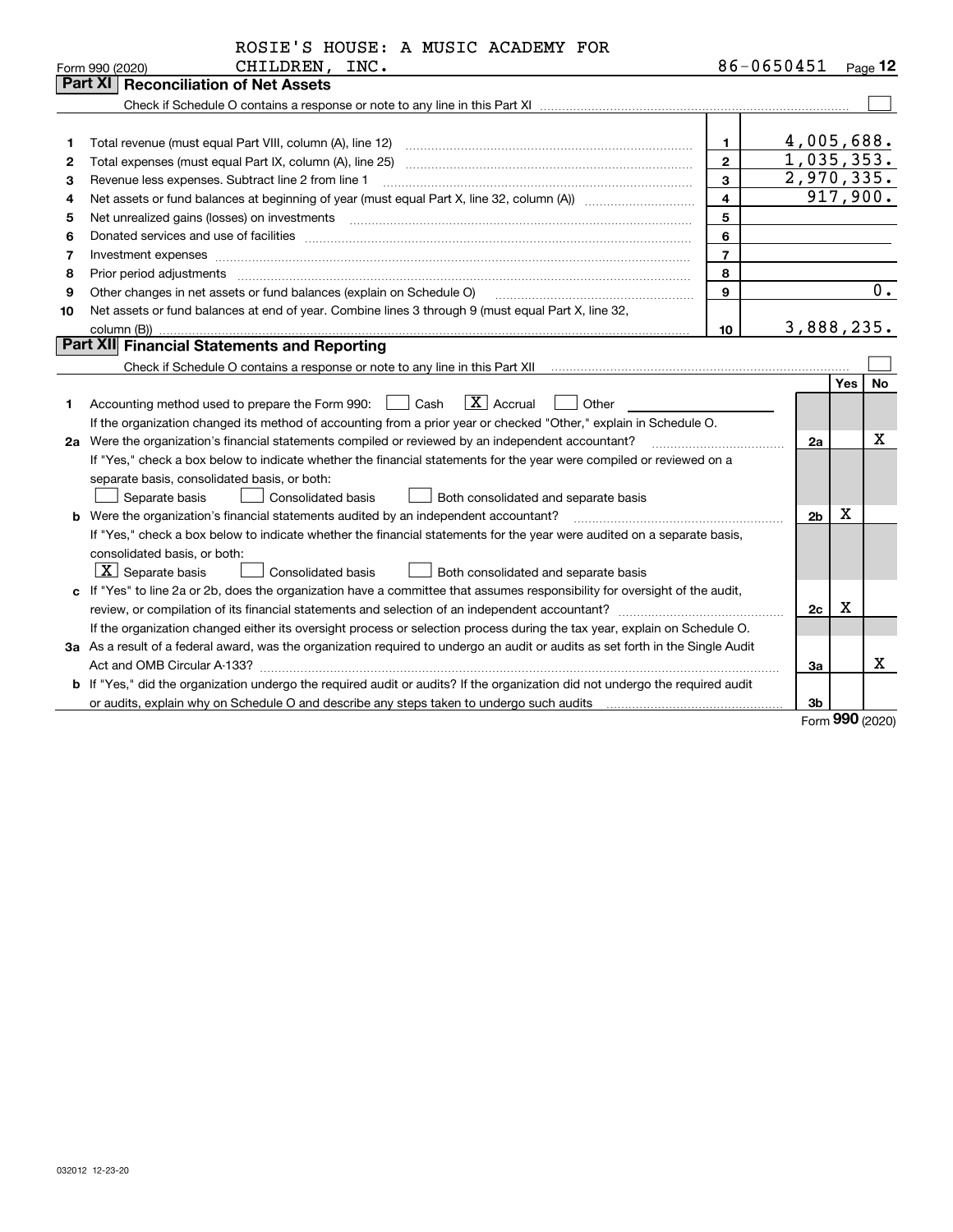| <b>SCHEDULE A</b>                                                                                         |                                                                                                                                                                                                                                                      |                                                                                                                                  |                                                                |    |                            |  | OMB No. 1545-0047                     |  |  |  |  |
|-----------------------------------------------------------------------------------------------------------|------------------------------------------------------------------------------------------------------------------------------------------------------------------------------------------------------------------------------------------------------|----------------------------------------------------------------------------------------------------------------------------------|----------------------------------------------------------------|----|----------------------------|--|---------------------------------------|--|--|--|--|
| (Form 990 or 990-EZ)                                                                                      |                                                                                                                                                                                                                                                      | <b>Public Charity Status and Public Support</b><br>Complete if the organization is a section 501(c)(3) organization or a section |                                                                |    |                            |  |                                       |  |  |  |  |
|                                                                                                           |                                                                                                                                                                                                                                                      | 4947(a)(1) nonexempt charitable trust.                                                                                           |                                                                |    |                            |  |                                       |  |  |  |  |
| Department of the Treasury<br>Internal Revenue Service                                                    |                                                                                                                                                                                                                                                      | Attach to Form 990 or Form 990-EZ.                                                                                               |                                                                |    |                            |  | Open to Public<br>Inspection          |  |  |  |  |
| Name of the organization                                                                                  | ROSIE'S HOUSE: A MUSIC ACADEMY FOR                                                                                                                                                                                                                   | Go to www.irs.gov/Form990 for instructions and the latest information.                                                           |                                                                |    |                            |  | <b>Employer identification number</b> |  |  |  |  |
|                                                                                                           | CHILDREN, INC.                                                                                                                                                                                                                                       |                                                                                                                                  |                                                                |    |                            |  | 86-0650451                            |  |  |  |  |
| Part I                                                                                                    | Reason for Public Charity Status. (All organizations must complete this part.) See instructions.                                                                                                                                                     |                                                                                                                                  |                                                                |    |                            |  |                                       |  |  |  |  |
| The organization is not a private foundation because it is: (For lines 1 through 12, check only one box.) |                                                                                                                                                                                                                                                      |                                                                                                                                  |                                                                |    |                            |  |                                       |  |  |  |  |
| 1                                                                                                         | A church, convention of churches, or association of churches described in section 170(b)(1)(A)(i).                                                                                                                                                   |                                                                                                                                  |                                                                |    |                            |  |                                       |  |  |  |  |
| 2                                                                                                         | A school described in section 170(b)(1)(A)(ii). (Attach Schedule E (Form 990 or 990-EZ).)                                                                                                                                                            |                                                                                                                                  |                                                                |    |                            |  |                                       |  |  |  |  |
| 3                                                                                                         | A hospital or a cooperative hospital service organization described in section 170(b)(1)(A)(iii).                                                                                                                                                    |                                                                                                                                  |                                                                |    |                            |  |                                       |  |  |  |  |
| 4                                                                                                         | A medical research organization operated in conjunction with a hospital described in section 170(b)(1)(A)(iii). Enter the hospital's name,                                                                                                           |                                                                                                                                  |                                                                |    |                            |  |                                       |  |  |  |  |
| city, and state:                                                                                          |                                                                                                                                                                                                                                                      |                                                                                                                                  |                                                                |    |                            |  |                                       |  |  |  |  |
| 5                                                                                                         | An organization operated for the benefit of a college or university owned or operated by a governmental unit described in                                                                                                                            |                                                                                                                                  |                                                                |    |                            |  |                                       |  |  |  |  |
|                                                                                                           | section 170(b)(1)(A)(iv). (Complete Part II.)                                                                                                                                                                                                        |                                                                                                                                  |                                                                |    |                            |  |                                       |  |  |  |  |
| 6<br>$\mathbf{X}$                                                                                         | A federal, state, or local government or governmental unit described in section 170(b)(1)(A)(v).                                                                                                                                                     |                                                                                                                                  |                                                                |    |                            |  |                                       |  |  |  |  |
| 7                                                                                                         | An organization that normally receives a substantial part of its support from a governmental unit or from the general public described in<br>section 170(b)(1)(A)(vi). (Complete Part II.)                                                           |                                                                                                                                  |                                                                |    |                            |  |                                       |  |  |  |  |
| 8                                                                                                         | A community trust described in section 170(b)(1)(A)(vi). (Complete Part II.)                                                                                                                                                                         |                                                                                                                                  |                                                                |    |                            |  |                                       |  |  |  |  |
| 9                                                                                                         | An agricultural research organization described in section 170(b)(1)(A)(ix) operated in conjunction with a land-grant college                                                                                                                        |                                                                                                                                  |                                                                |    |                            |  |                                       |  |  |  |  |
|                                                                                                           | or university or a non-land-grant college of agriculture (see instructions). Enter the name, city, and state of the college or                                                                                                                       |                                                                                                                                  |                                                                |    |                            |  |                                       |  |  |  |  |
| university:                                                                                               |                                                                                                                                                                                                                                                      |                                                                                                                                  |                                                                |    |                            |  |                                       |  |  |  |  |
| 10                                                                                                        | An organization that normally receives (1) more than 33 1/3% of its support from contributions, membership fees, and gross receipts from                                                                                                             |                                                                                                                                  |                                                                |    |                            |  |                                       |  |  |  |  |
|                                                                                                           | activities related to its exempt functions, subject to certain exceptions; and (2) no more than 33 1/3% of its support from gross investment                                                                                                         |                                                                                                                                  |                                                                |    |                            |  |                                       |  |  |  |  |
|                                                                                                           | income and unrelated business taxable income (less section 511 tax) from businesses acquired by the organization after June 30, 1975.                                                                                                                |                                                                                                                                  |                                                                |    |                            |  |                                       |  |  |  |  |
|                                                                                                           | See section 509(a)(2). (Complete Part III.)                                                                                                                                                                                                          |                                                                                                                                  |                                                                |    |                            |  |                                       |  |  |  |  |
| 11                                                                                                        | An organization organized and operated exclusively to test for public safety. See section 509(a)(4).                                                                                                                                                 |                                                                                                                                  |                                                                |    |                            |  |                                       |  |  |  |  |
| 12                                                                                                        | An organization organized and operated exclusively for the benefit of, to perform the functions of, or to carry out the purposes of one or                                                                                                           |                                                                                                                                  |                                                                |    |                            |  |                                       |  |  |  |  |
|                                                                                                           | more publicly supported organizations described in section 509(a)(1) or section 509(a)(2). See section 509(a)(3). Check the box in<br>lines 12a through 12d that describes the type of supporting organization and complete lines 12e, 12f, and 12g. |                                                                                                                                  |                                                                |    |                            |  |                                       |  |  |  |  |
| a                                                                                                         | Type I. A supporting organization operated, supervised, or controlled by its supported organization(s), typically by giving                                                                                                                          |                                                                                                                                  |                                                                |    |                            |  |                                       |  |  |  |  |
|                                                                                                           | the supported organization(s) the power to regularly appoint or elect a majority of the directors or trustees of the supporting                                                                                                                      |                                                                                                                                  |                                                                |    |                            |  |                                       |  |  |  |  |
|                                                                                                           | organization. You must complete Part IV, Sections A and B.                                                                                                                                                                                           |                                                                                                                                  |                                                                |    |                            |  |                                       |  |  |  |  |
| b                                                                                                         | Type II. A supporting organization supervised or controlled in connection with its supported organization(s), by having                                                                                                                              |                                                                                                                                  |                                                                |    |                            |  |                                       |  |  |  |  |
|                                                                                                           | control or management of the supporting organization vested in the same persons that control or manage the supported                                                                                                                                 |                                                                                                                                  |                                                                |    |                            |  |                                       |  |  |  |  |
|                                                                                                           | organization(s). You must complete Part IV, Sections A and C.                                                                                                                                                                                        |                                                                                                                                  |                                                                |    |                            |  |                                       |  |  |  |  |
| с                                                                                                         | Type III functionally integrated. A supporting organization operated in connection with, and functionally integrated with,                                                                                                                           |                                                                                                                                  |                                                                |    |                            |  |                                       |  |  |  |  |
|                                                                                                           | its supported organization(s) (see instructions). You must complete Part IV, Sections A, D, and E.                                                                                                                                                   |                                                                                                                                  |                                                                |    |                            |  |                                       |  |  |  |  |
| d                                                                                                         | Type III non-functionally integrated. A supporting organization operated in connection with its supported organization(s)                                                                                                                            |                                                                                                                                  |                                                                |    |                            |  |                                       |  |  |  |  |
|                                                                                                           | that is not functionally integrated. The organization generally must satisfy a distribution requirement and an attentiveness<br>requirement (see instructions). You must complete Part IV, Sections A and D, and Part V.                             |                                                                                                                                  |                                                                |    |                            |  |                                       |  |  |  |  |
| е                                                                                                         | Check this box if the organization received a written determination from the IRS that it is a Type I, Type II, Type III                                                                                                                              |                                                                                                                                  |                                                                |    |                            |  |                                       |  |  |  |  |
|                                                                                                           | functionally integrated, or Type III non-functionally integrated supporting organization.                                                                                                                                                            |                                                                                                                                  |                                                                |    |                            |  |                                       |  |  |  |  |
| Enter the number of supported organizations                                                               |                                                                                                                                                                                                                                                      |                                                                                                                                  |                                                                |    |                            |  |                                       |  |  |  |  |
|                                                                                                           | Provide the following information about the supported organization(s).                                                                                                                                                                               |                                                                                                                                  |                                                                |    |                            |  |                                       |  |  |  |  |
| (i) Name of supported                                                                                     | (ii) EIN                                                                                                                                                                                                                                             | (iii) Type of organization<br>(described on lines 1-10                                                                           | (iv) Is the organization listed<br>in your governing document? |    | (v) Amount of monetary     |  | (vi) Amount of other                  |  |  |  |  |
| organization                                                                                              |                                                                                                                                                                                                                                                      | above (see instructions))                                                                                                        | Yes                                                            | No | support (see instructions) |  | support (see instructions)            |  |  |  |  |
|                                                                                                           |                                                                                                                                                                                                                                                      |                                                                                                                                  |                                                                |    |                            |  |                                       |  |  |  |  |
|                                                                                                           |                                                                                                                                                                                                                                                      |                                                                                                                                  |                                                                |    |                            |  |                                       |  |  |  |  |
|                                                                                                           |                                                                                                                                                                                                                                                      |                                                                                                                                  |                                                                |    |                            |  |                                       |  |  |  |  |
|                                                                                                           |                                                                                                                                                                                                                                                      |                                                                                                                                  |                                                                |    |                            |  |                                       |  |  |  |  |
|                                                                                                           |                                                                                                                                                                                                                                                      |                                                                                                                                  |                                                                |    |                            |  |                                       |  |  |  |  |
|                                                                                                           |                                                                                                                                                                                                                                                      |                                                                                                                                  |                                                                |    |                            |  |                                       |  |  |  |  |
|                                                                                                           |                                                                                                                                                                                                                                                      |                                                                                                                                  |                                                                |    |                            |  |                                       |  |  |  |  |
|                                                                                                           |                                                                                                                                                                                                                                                      |                                                                                                                                  |                                                                |    |                            |  |                                       |  |  |  |  |
|                                                                                                           |                                                                                                                                                                                                                                                      |                                                                                                                                  |                                                                |    |                            |  |                                       |  |  |  |  |
| Total                                                                                                     |                                                                                                                                                                                                                                                      |                                                                                                                                  |                                                                |    |                            |  |                                       |  |  |  |  |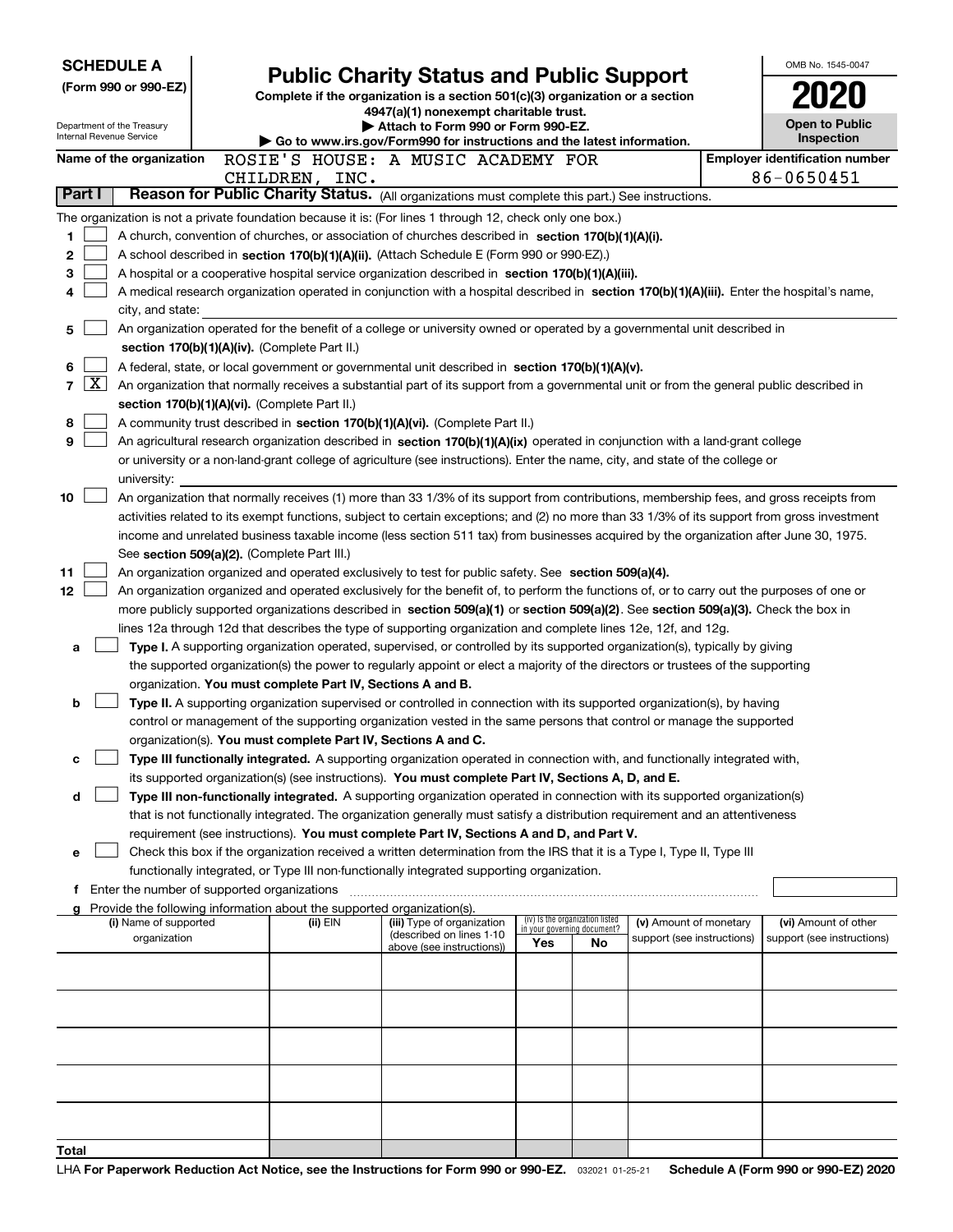Schedule A (Form 990 or 990-EZ) 2020 CHILDREN, INC.<br>**Part II** Support Schedule for Organizations Desc

**2** CHILDREN, INC. 86-0650451

(Complete only if you checked the box on line 5, 7, or 8 of Part I or if the organization failed to qualify under Part III. If the organization fails to qualify under the tests listed below, please complete Part III.) **Part III Support Schedule for Organizations Described in Sections 170(b)(1)(A)(iv) and 170(b)(1)(A)(vi)** 

|    | <b>Section A. Public Support</b>                                                                                                               |                        |                         |                         |            |          |                                          |
|----|------------------------------------------------------------------------------------------------------------------------------------------------|------------------------|-------------------------|-------------------------|------------|----------|------------------------------------------|
|    | Calendar year (or fiscal year beginning in)                                                                                                    | (a) 2016               | (b) 2017                | $(c)$ 2018              | $(d)$ 2019 | (e) 2020 | (f) Total                                |
|    | 1 Gifts, grants, contributions, and                                                                                                            |                        |                         |                         |            |          |                                          |
|    | membership fees received. (Do not                                                                                                              |                        |                         |                         |            |          |                                          |
|    | include any "unusual grants.")                                                                                                                 | 723,630.               | 725,954.                | 972,121.                | 1041476.   | 3971837. | 7435018.                                 |
|    | 2 Tax revenues levied for the organ-                                                                                                           |                        |                         |                         |            |          |                                          |
|    | ization's benefit and either paid to                                                                                                           |                        |                         |                         |            |          |                                          |
|    | or expended on its behalf                                                                                                                      |                        |                         |                         |            |          |                                          |
|    | 3 The value of services or facilities                                                                                                          |                        |                         |                         |            |          |                                          |
|    | furnished by a governmental unit to                                                                                                            |                        |                         |                         |            |          |                                          |
|    | the organization without charge                                                                                                                |                        |                         |                         |            |          |                                          |
|    | 4 Total. Add lines 1 through 3                                                                                                                 | 723,630.               | $\overline{725}$ , 954. | 972,121.                | 1041476.   | 3971837. | $\overline{74}35018.$                    |
|    | 5 The portion of total contributions                                                                                                           |                        |                         |                         |            |          |                                          |
|    | by each person (other than a                                                                                                                   |                        |                         |                         |            |          |                                          |
|    | governmental unit or publicly                                                                                                                  |                        |                         |                         |            |          |                                          |
|    | supported organization) included                                                                                                               |                        |                         |                         |            |          |                                          |
|    | on line 1 that exceeds 2% of the                                                                                                               |                        |                         |                         |            |          |                                          |
|    | amount shown on line 11,                                                                                                                       |                        |                         |                         |            |          |                                          |
|    | column (f)                                                                                                                                     |                        |                         |                         |            |          | 991,096.                                 |
|    | 6 Public support. Subtract line 5 from line 4.                                                                                                 |                        |                         |                         |            |          | 6443922.                                 |
|    | <b>Section B. Total Support</b>                                                                                                                |                        |                         |                         |            |          |                                          |
|    | Calendar year (or fiscal year beginning in)                                                                                                    | (a) 2016               | (b) 2017                | $(c)$ 2018              | $(d)$ 2019 | (e) 2020 | (f) Total                                |
|    | <b>7</b> Amounts from line 4                                                                                                                   | $\overline{723,630}$ . | $\overline{725}$ , 954. | $\overline{972, 121}$ . | 1041476.   | 3971837. | 7435018.                                 |
|    | 8 Gross income from interest,                                                                                                                  |                        |                         |                         |            |          |                                          |
|    | dividends, payments received on                                                                                                                |                        |                         |                         |            |          |                                          |
|    | securities loans, rents, royalties,                                                                                                            |                        |                         |                         |            |          |                                          |
|    | and income from similar sources                                                                                                                | 912.                   | 1,392.                  | 2,538.                  | 4,169.     | 3, 264.  | 12,275.                                  |
|    | <b>9</b> Net income from unrelated business                                                                                                    |                        |                         |                         |            |          |                                          |
|    | activities, whether or not the                                                                                                                 |                        |                         |                         |            |          |                                          |
|    | business is regularly carried on                                                                                                               |                        |                         |                         |            |          |                                          |
|    | 10 Other income. Do not include gain                                                                                                           |                        |                         |                         |            |          |                                          |
|    | or loss from the sale of capital                                                                                                               |                        |                         |                         |            |          |                                          |
|    | assets (Explain in Part VI.)                                                                                                                   |                        |                         |                         |            |          |                                          |
|    | <b>11 Total support.</b> Add lines 7 through 10                                                                                                |                        |                         |                         |            |          | $\overline{74}47293.$                    |
|    | 12 Gross receipts from related activities, etc. (see instructions)                                                                             |                        |                         |                         |            | 12       |                                          |
|    | 13 First 5 years. If the Form 990 is for the organization's first, second, third, fourth, or fifth tax year as a section 501(c)(3)             |                        |                         |                         |            |          |                                          |
|    | organization, check this box and stop here                                                                                                     |                        |                         |                         |            |          |                                          |
|    | <b>Section C. Computation of Public Support Percentage</b>                                                                                     |                        |                         |                         |            |          |                                          |
|    |                                                                                                                                                |                        |                         |                         |            | 14       | 86.53<br>%                               |
|    |                                                                                                                                                |                        |                         |                         |            | 15       | 95.41<br>%                               |
|    | 16a 33 1/3% support test - 2020. If the organization did not check the box on line 13, and line 14 is 33 1/3% or more, check this box and      |                        |                         |                         |            |          |                                          |
|    | stop here. The organization qualifies as a publicly supported organization                                                                     |                        |                         |                         |            |          | $\blacktriangleright$ $\boxed{\text{X}}$ |
|    | b 33 1/3% support test - 2019. If the organization did not check a box on line 13 or 16a, and line 15 is 33 1/3% or more, check this box       |                        |                         |                         |            |          |                                          |
|    | and stop here. The organization qualifies as a publicly supported organization                                                                 |                        |                         |                         |            |          |                                          |
|    | 17a 10% -facts-and-circumstances test - 2020. If the organization did not check a box on line 13, 16a, or 16b, and line 14 is 10% or more,     |                        |                         |                         |            |          |                                          |
|    | and if the organization meets the facts-and-circumstances test, check this box and stop here. Explain in Part VI how the organization          |                        |                         |                         |            |          |                                          |
|    | meets the facts-and-circumstances test. The organization qualifies as a publicly supported organization                                        |                        |                         |                         |            |          |                                          |
|    | <b>b 10% -facts-and-circumstances test - 2019.</b> If the organization did not check a box on line 13, 16a, 16b, or 17a, and line 15 is 10% or |                        |                         |                         |            |          |                                          |
|    | more, and if the organization meets the facts-and-circumstances test, check this box and stop here. Explain in Part VI how the                 |                        |                         |                         |            |          |                                          |
|    | organization meets the facts-and-circumstances test. The organization qualifies as a publicly supported organization                           |                        |                         |                         |            |          |                                          |
| 18 | Private foundation. If the organization did not check a box on line 13, 16a, 16b, 17a, or 17b, check this box and see instructions             |                        |                         |                         |            |          |                                          |
|    |                                                                                                                                                |                        |                         |                         |            |          |                                          |

**Schedule A (Form 990 or 990-EZ) 2020**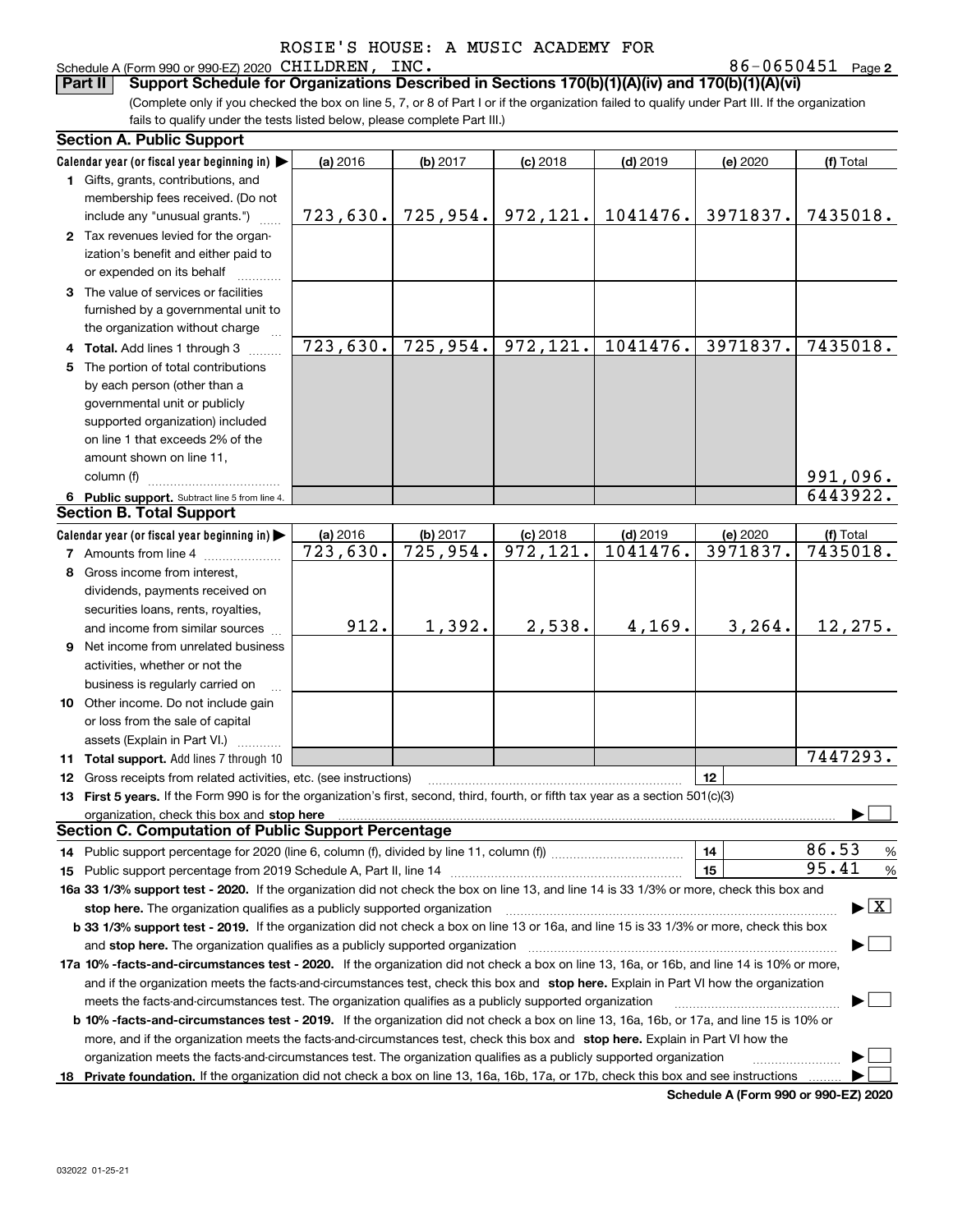Schedule A (Form 990 or 990-EZ) 2020 CHILDREN, INC.

### **Part III Support Schedule for Organizations Described in Section 509(a)(2)**

(Complete only if you checked the box on line 10 of Part I or if the organization failed to qualify under Part II. If the organization fails to qualify under the tests listed below, please complete Part II.)

|    | <b>Section A. Public Support</b>                                                                                                                                                                                               |          |          |            |            |          |             |
|----|--------------------------------------------------------------------------------------------------------------------------------------------------------------------------------------------------------------------------------|----------|----------|------------|------------|----------|-------------|
|    | Calendar year (or fiscal year beginning in) $\blacktriangleright$                                                                                                                                                              | (a) 2016 | (b) 2017 | $(c)$ 2018 | $(d)$ 2019 | (e) 2020 | (f) Total   |
|    | 1 Gifts, grants, contributions, and                                                                                                                                                                                            |          |          |            |            |          |             |
|    | membership fees received. (Do not                                                                                                                                                                                              |          |          |            |            |          |             |
|    | include any "unusual grants.")                                                                                                                                                                                                 |          |          |            |            |          |             |
|    | <b>2</b> Gross receipts from admissions,                                                                                                                                                                                       |          |          |            |            |          |             |
|    | merchandise sold or services per-                                                                                                                                                                                              |          |          |            |            |          |             |
|    | formed, or facilities furnished in                                                                                                                                                                                             |          |          |            |            |          |             |
|    | any activity that is related to the<br>organization's tax-exempt purpose                                                                                                                                                       |          |          |            |            |          |             |
|    | 3 Gross receipts from activities that                                                                                                                                                                                          |          |          |            |            |          |             |
|    | are not an unrelated trade or bus-                                                                                                                                                                                             |          |          |            |            |          |             |
|    | iness under section 513                                                                                                                                                                                                        |          |          |            |            |          |             |
|    | 4 Tax revenues levied for the organ-                                                                                                                                                                                           |          |          |            |            |          |             |
|    | ization's benefit and either paid to                                                                                                                                                                                           |          |          |            |            |          |             |
|    | or expended on its behalf<br>.                                                                                                                                                                                                 |          |          |            |            |          |             |
|    | 5 The value of services or facilities                                                                                                                                                                                          |          |          |            |            |          |             |
|    | furnished by a governmental unit to                                                                                                                                                                                            |          |          |            |            |          |             |
|    | the organization without charge                                                                                                                                                                                                |          |          |            |            |          |             |
|    | <b>6 Total.</b> Add lines 1 through 5                                                                                                                                                                                          |          |          |            |            |          |             |
|    | 7a Amounts included on lines 1, 2, and                                                                                                                                                                                         |          |          |            |            |          |             |
|    | 3 received from disqualified persons                                                                                                                                                                                           |          |          |            |            |          |             |
|    | <b>b</b> Amounts included on lines 2 and 3 received                                                                                                                                                                            |          |          |            |            |          |             |
|    | from other than disqualified persons that                                                                                                                                                                                      |          |          |            |            |          |             |
|    | exceed the greater of \$5,000 or 1% of the<br>amount on line 13 for the year                                                                                                                                                   |          |          |            |            |          |             |
|    | c Add lines 7a and 7b                                                                                                                                                                                                          |          |          |            |            |          |             |
|    | 8 Public support. (Subtract line 7c from line 6.)                                                                                                                                                                              |          |          |            |            |          |             |
|    | <b>Section B. Total Support</b>                                                                                                                                                                                                |          |          |            |            |          |             |
|    | Calendar year (or fiscal year beginning in)                                                                                                                                                                                    | (a) 2016 | (b) 2017 | $(c)$ 2018 | $(d)$ 2019 | (e) 2020 | (f) Total   |
|    | 9 Amounts from line 6                                                                                                                                                                                                          |          |          |            |            |          |             |
|    | <b>10a</b> Gross income from interest,                                                                                                                                                                                         |          |          |            |            |          |             |
|    | dividends, payments received on                                                                                                                                                                                                |          |          |            |            |          |             |
|    | securities loans, rents, royalties,<br>and income from similar sources                                                                                                                                                         |          |          |            |            |          |             |
|    | <b>b</b> Unrelated business taxable income                                                                                                                                                                                     |          |          |            |            |          |             |
|    | (less section 511 taxes) from businesses                                                                                                                                                                                       |          |          |            |            |          |             |
|    | acquired after June 30, 1975 [10001]                                                                                                                                                                                           |          |          |            |            |          |             |
|    | c Add lines 10a and 10b                                                                                                                                                                                                        |          |          |            |            |          |             |
|    | 11 Net income from unrelated business                                                                                                                                                                                          |          |          |            |            |          |             |
|    | activities not included in line 10b,                                                                                                                                                                                           |          |          |            |            |          |             |
|    | whether or not the business is<br>regularly carried on                                                                                                                                                                         |          |          |            |            |          |             |
|    | <b>12</b> Other income. Do not include gain                                                                                                                                                                                    |          |          |            |            |          |             |
|    | or loss from the sale of capital                                                                                                                                                                                               |          |          |            |            |          |             |
|    | assets (Explain in Part VI.)<br><b>13</b> Total support. (Add lines 9, 10c, 11, and 12.)                                                                                                                                       |          |          |            |            |          |             |
|    | 14 First 5 years. If the Form 990 is for the organization's first, second, third, fourth, or fifth tax year as a section 501(c)(3) organization,                                                                               |          |          |            |            |          |             |
|    | check this box and stop here manufactured and control the state of the state of the state of the state of the state of the state of the state of the state of the state of the state of the state of the state of the state of |          |          |            |            |          |             |
|    | <b>Section C. Computation of Public Support Percentage</b>                                                                                                                                                                     |          |          |            |            |          |             |
|    | 15 Public support percentage for 2020 (line 8, column (f), divided by line 13, column (f))                                                                                                                                     |          |          |            |            | 15       | %           |
|    | 16 Public support percentage from 2019 Schedule A, Part III, line 15                                                                                                                                                           |          |          |            |            | 16       | %           |
|    | <b>Section D. Computation of Investment Income Percentage</b>                                                                                                                                                                  |          |          |            |            |          |             |
|    | 17 Investment income percentage for 2020 (line 10c, column (f), divided by line 13, column (f))                                                                                                                                |          |          |            |            | 17       | %           |
|    | <b>18</b> Investment income percentage from <b>2019</b> Schedule A, Part III, line 17                                                                                                                                          |          |          |            |            | 18       | %           |
|    | 19a 33 1/3% support tests - 2020. If the organization did not check the box on line 14, and line 15 is more than 33 1/3%, and line 17 is not                                                                                   |          |          |            |            |          |             |
|    | more than 33 1/3%, check this box and stop here. The organization qualifies as a publicly supported organization                                                                                                               |          |          |            |            |          | $\sim$<br>▶ |
|    | b 33 1/3% support tests - 2019. If the organization did not check a box on line 14 or line 19a, and line 16 is more than 33 1/3%, and                                                                                          |          |          |            |            |          |             |
|    | line 18 is not more than 33 1/3%, check this box and stop here. The organization qualifies as a publicly supported organization                                                                                                |          |          |            |            |          |             |
| 20 |                                                                                                                                                                                                                                |          |          |            |            |          |             |
|    |                                                                                                                                                                                                                                |          |          |            |            |          |             |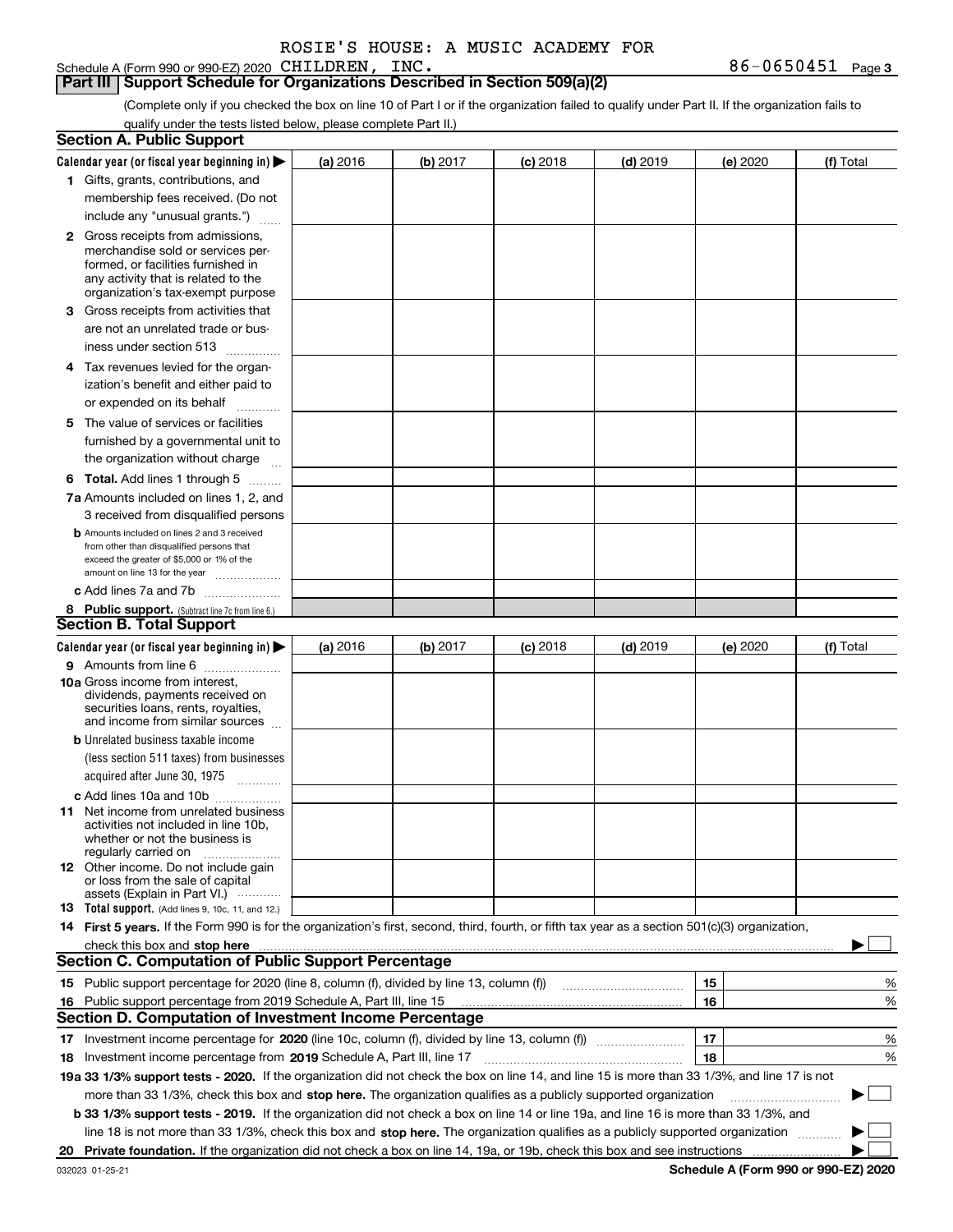# Schedule A (Form 990 or 990-EZ) 2020  $CHILDREN$ ,  $INC$ .

**Part IV Supporting Organizations**

(Complete only if you checked a box in line 12 on Part I. If you checked box 12a, Part I, complete Sections A and B. If you checked box 12b, Part I, complete Sections A and C. If you checked box 12c, Part I, complete Sections A, D, and E. If you checked box 12d, Part I, complete Sections A and D, and complete Part V.)

## **Section A. All Supporting Organizations**

- **1** Are all of the organization's supported organizations listed by name in the organization's governing documents? If "No," describe in **Part VI** how the supported organizations are designated. If designated by *class or purpose, describe the designation. If historic and continuing relationship, explain.*
- **2** Did the organization have any supported organization that does not have an IRS determination of status under section 509(a)(1) or (2)? If "Yes," explain in Part VI how the organization determined that the supported *organization was described in section 509(a)(1) or (2).*
- **3a** Did the organization have a supported organization described in section 501(c)(4), (5), or (6)? If "Yes," answer *lines 3b and 3c below.*
- **b** Did the organization confirm that each supported organization qualified under section 501(c)(4), (5), or (6) and satisfied the public support tests under section 509(a)(2)? If "Yes," describe in **Part VI** when and how the *organization made the determination.*
- **c**Did the organization ensure that all support to such organizations was used exclusively for section 170(c)(2)(B) purposes? If "Yes," explain in **Part VI** what controls the organization put in place to ensure such use.
- **4a***If* Was any supported organization not organized in the United States ("foreign supported organization")? *"Yes," and if you checked box 12a or 12b in Part I, answer lines 4b and 4c below.*
- **b** Did the organization have ultimate control and discretion in deciding whether to make grants to the foreign supported organization? If "Yes," describe in **Part VI** how the organization had such control and discretion *despite being controlled or supervised by or in connection with its supported organizations.*
- **c** Did the organization support any foreign supported organization that does not have an IRS determination under sections 501(c)(3) and 509(a)(1) or (2)? If "Yes," explain in **Part VI** what controls the organization used *to ensure that all support to the foreign supported organization was used exclusively for section 170(c)(2)(B) purposes.*
- **5a***If "Yes,"* Did the organization add, substitute, or remove any supported organizations during the tax year? answer lines 5b and 5c below (if applicable). Also, provide detail in **Part VI,** including (i) the names and EIN *numbers of the supported organizations added, substituted, or removed; (ii) the reasons for each such action; (iii) the authority under the organization's organizing document authorizing such action; and (iv) how the action was accomplished (such as by amendment to the organizing document).*
- **b** Type I or Type II only. Was any added or substituted supported organization part of a class already designated in the organization's organizing document?
- **cSubstitutions only.**  Was the substitution the result of an event beyond the organization's control?
- **6** Did the organization provide support (whether in the form of grants or the provision of services or facilities) to **Part VI.** *If "Yes," provide detail in* support or benefit one or more of the filing organization's supported organizations? anyone other than (i) its supported organizations, (ii) individuals that are part of the charitable class benefited by one or more of its supported organizations, or (iii) other supporting organizations that also
- **7**Did the organization provide a grant, loan, compensation, or other similar payment to a substantial contributor *If "Yes," complete Part I of Schedule L (Form 990 or 990-EZ).* regard to a substantial contributor? (as defined in section 4958(c)(3)(C)), a family member of a substantial contributor, or a 35% controlled entity with
- **8** Did the organization make a loan to a disqualified person (as defined in section 4958) not described in line 7? *If "Yes," complete Part I of Schedule L (Form 990 or 990-EZ).*
- **9a** Was the organization controlled directly or indirectly at any time during the tax year by one or more in section 509(a)(1) or (2))? If "Yes," *provide detail in* <code>Part VI.</code> disqualified persons, as defined in section 4946 (other than foundation managers and organizations described
- **b** Did one or more disqualified persons (as defined in line 9a) hold a controlling interest in any entity in which the supporting organization had an interest? If "Yes," provide detail in P**art VI**.
- **c**Did a disqualified person (as defined in line 9a) have an ownership interest in, or derive any personal benefit from, assets in which the supporting organization also had an interest? If "Yes," provide detail in P**art VI.**
- **10a** Was the organization subject to the excess business holdings rules of section 4943 because of section supporting organizations)? If "Yes," answer line 10b below. 4943(f) (regarding certain Type II supporting organizations, and all Type III non-functionally integrated
- **b** Did the organization have any excess business holdings in the tax year? (Use Schedule C, Form 4720, to *determine whether the organization had excess business holdings.)*

032024 01-25-21

**Schedule A (Form 990 or 990-EZ) 2020**

**1**

**2**

**3a**

**3b**

**3c**

**4a**

**4b**

**4c**

**5a**

**5b5c**

**6**

**7**

**8**

**9a**

**9b**

**9c**

**10a**

**10b**

**Yes**

**No**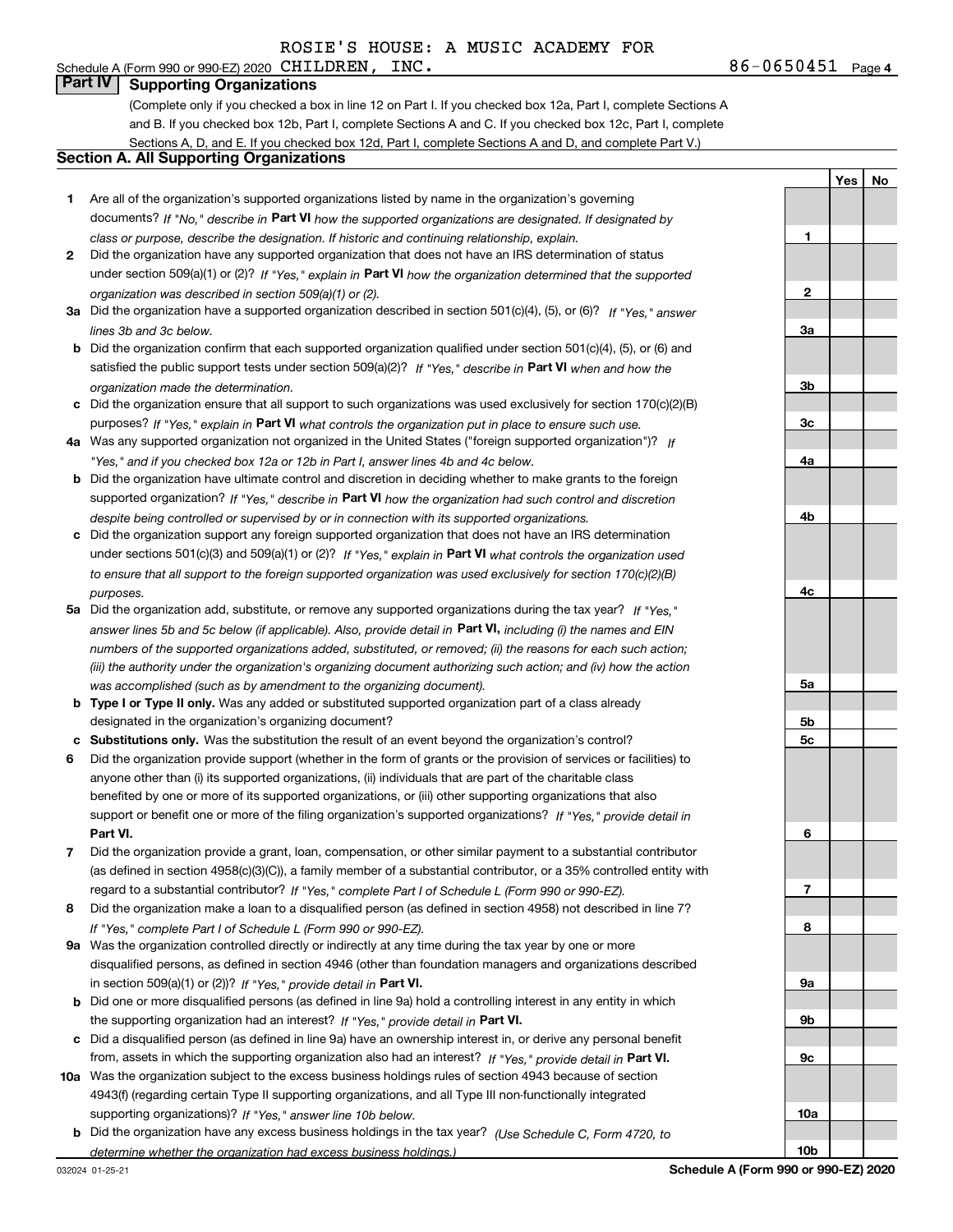Schedule A (Form 990 or 990-EZ) 2020 CHILDREN,  $INC$ .

**Part IV Supporting Organizations** *(continued)*

#### **11** Has the organization accepted a gift or contribution from any of the following persons? **a**A person who directly or indirectly controls, either alone or together with persons described in lines 11b and **b** A family member of a person described in line 11a above? **c** A 35% controlled entity of a person described in line 11a or 11b above? If "Yes" to line 11a, 11b, or 11c, provide **11a11bPart VI. 11c Yes No 12** Did the organization operate for the benefit of any supported organization other than the supported directors, or trustees at all times during the tax year? If "No," describe in **Part VI** how the supported organization(s) **12Part VI**  *how providing such benefit carried out the purposes of the supported organization(s) that operated,* **Yes No 1** Were a majority of the organization's directors or trustees during the tax year also a majority of the directors or trustees of each of the organization's supported organization(s)? If "No," describe in **Part VI** how control **1Yes No 12** Were any of the organization's officers, directors, or trustees either (i) appointed or elected by the supported **3123**organization(s) or (ii) serving on the governing body of a supported organization? If "No," explain in **Part VI** how income or assets at all times during the tax year? If "Yes," describe in **Part VI** the role the organization's **12Answer lines 2a and 2b below. Yes No** Activities Test. **3**Check the box next to the method that the organization used to satisfy the Integral Part Test during the year (see instructions). **abclinupy** The organization satisfied the Activities Test. Complete line 2 below. The organization is the parent of each of its supported organizations. *Complete* line 3 *below.* The organization supported a governmental entity. *Describe in* Part **VI** *how you supported a governmental entity (see instruction<u>s).</u>* **a** Did substantially all of the organization's activities during the tax year directly further the exempt purposes of **b** Did the activities described in line 2a, above, constitute activities that, but for the organization's involvement, **a** Did the organization have the power to regularly appoint or elect a majority of the officers, directors, or **b** Did the organization exercise a substantial degree of direction over the policies, programs, and activities of each the supported organization(s) to which the organization was responsive? If "Yes," then in **Part VI identify those supported organizations and explain**  *how these activities directly furthered their exempt purposes,* **2a 2b3a3bPart VI**  *the reasons for the organization's position that its supported organization(s) would have engaged in* Parent of Supported Organizations. Answer lines 3a and 3b below. trustees of each of the supported organizations? If "Yes" or "No" provide details in **Part VI.** of its supported organizations? If "Yes," describe in Part VI the role played by the organization in this regard. *detail in effectively operated, supervised, or controlled the organization's activities. If the organization had more than one supported organization, describe how the powers to appoint and/or remove officers, directors, or trustees were allocated among the supported organizations and what conditions or restrictions, if any, applied to such powers during the tax year. If "Yes," explain in* organization(s) that operated, supervised, or controlled the supporting organization? *supervised, or controlled the supporting organization. or management of the supporting organization was vested in the same persons that controlled or managed the supported organization(s). the organization maintained a close and continuous working relationship with the supported organization(s). supported organizations played in this regard. how the organization was responsive to those supported organizations, and how the organization determined that these activities constituted substantially all of its activities.* one or more of the organization's supported organization(s) would have been engaged in? If "Yes," e*xplain in these activities but for the organization's involvement.* 11c below, the governing body of a supported organization? Did the governing body, members of the governing body, officers acting in their official capacity, or membership of one or more supported organizations have the power to regularly appoint or elect at least a majority of the organization's officers, Did the organization provide to each of its supported organizations, by the last day of the fifth month of the organization's tax year, (i) a written notice describing the type and amount of support provided during the prior tax year, (ii) a copy of the Form 990 that was most recently filed as of the date of notification, and (iii) copies of the organization's governing documents in effect on the date of notification, to the extent not previously provided? By reason of the relationship described in line 2, above, did the organization's supported organizations have a significant voice in the organization's investment policies and in directing the use of the organization's **Section B. Type I Supporting Organizations Section C. Type II Supporting Organizations Section D. All Type III Supporting Organizations Section E. Type III Functionally Integrated Supporting Organizations**  $\mathcal{L}^{\text{max}}$  $\mathcal{L}^{\text{max}}$

032025 01-25-21

**5**CHILDREN, INC. 86-0650451

**Yes**

**No**

**Schedule A (Form 990 or 990-EZ) 2020**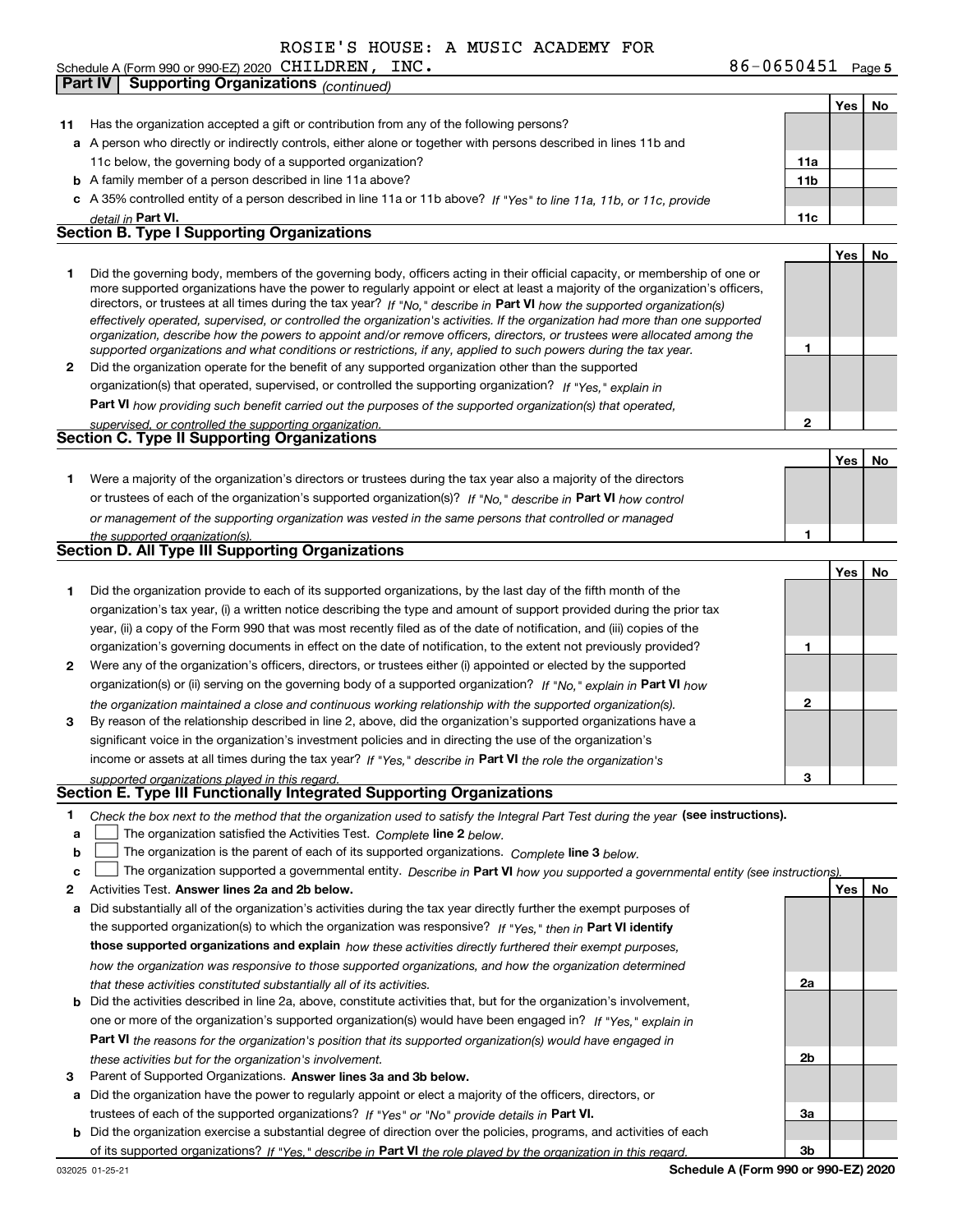#### **6**CHILDREN, INC. 86-0650451 **1Part VI** Check here if the organization satisfied the Integral Part Test as a qualifying trust on Nov. 20, 1970 ( *explain in* Part **VI**). See instructions. **Section A - Adjusted Net Income 123** Other gross income (see instructions) **4**Add lines 1 through 3. **56** Portion of operating expenses paid or incurred for production or **7** Other expenses (see instructions) **8** Adjusted Net Income (subtract lines 5, 6, and 7 from line 4) **8 8 1234567Section B - Minimum Asset Amount 1**Aggregate fair market value of all non-exempt-use assets (see **2**Acquisition indebtedness applicable to non-exempt-use assets **3** Subtract line 2 from line 1d. **4**Cash deemed held for exempt use. Enter 0.015 of line 3 (for greater amount, **5** Net value of non-exempt-use assets (subtract line 4 from line 3) **678a** Average monthly value of securities **b** Average monthly cash balances **c**Fair market value of other non-exempt-use assets **dTotal**  (add lines 1a, 1b, and 1c) **eDiscount** claimed for blockage or other factors **1a1b1c1d2345678**(explain in detail in Part VI): **Minimum Asset Amount**  (add line 7 to line 6) **Section C - Distributable Amount 123456123456Distributable Amount.** Subtract line 5 from line 4, unless subject to Schedule A (Form 990 or 990-EZ) 2020 CHILDREN, INC. All other Type III non-functionally integrated supporting organizations must complete Sections A through E. (B) Current Year (optional)(A) Prior Year Net short-term capital gain Recoveries of prior-year distributions Depreciation and depletion collection of gross income or for management, conservation, or maintenance of property held for production of income (see instructions) (B) Current Year (optional)(A) Prior Year instructions for short tax year or assets held for part of year): see instructions). Multiply line 5 by 0.035. Recoveries of prior-year distributions Current Year Adjusted net income for prior year (from Section A, line 8, column A) Enter 0.85 of line 1. Minimum asset amount for prior year (from Section B, line 8, column A) Enter greater of line 2 or line 3. Income tax imposed in prior year emergency temporary reduction (see instructions). **Part V Type III Non-Functionally Integrated 509(a)(3) Supporting Organizations**   $\mathcal{L}^{\text{max}}$

**7**Check here if the current year is the organization's first as a non-functionally integrated Type III supporting organization (see instructions). $\mathcal{L}^{\text{max}}$ 

**Schedule A (Form 990 or 990-EZ) 2020**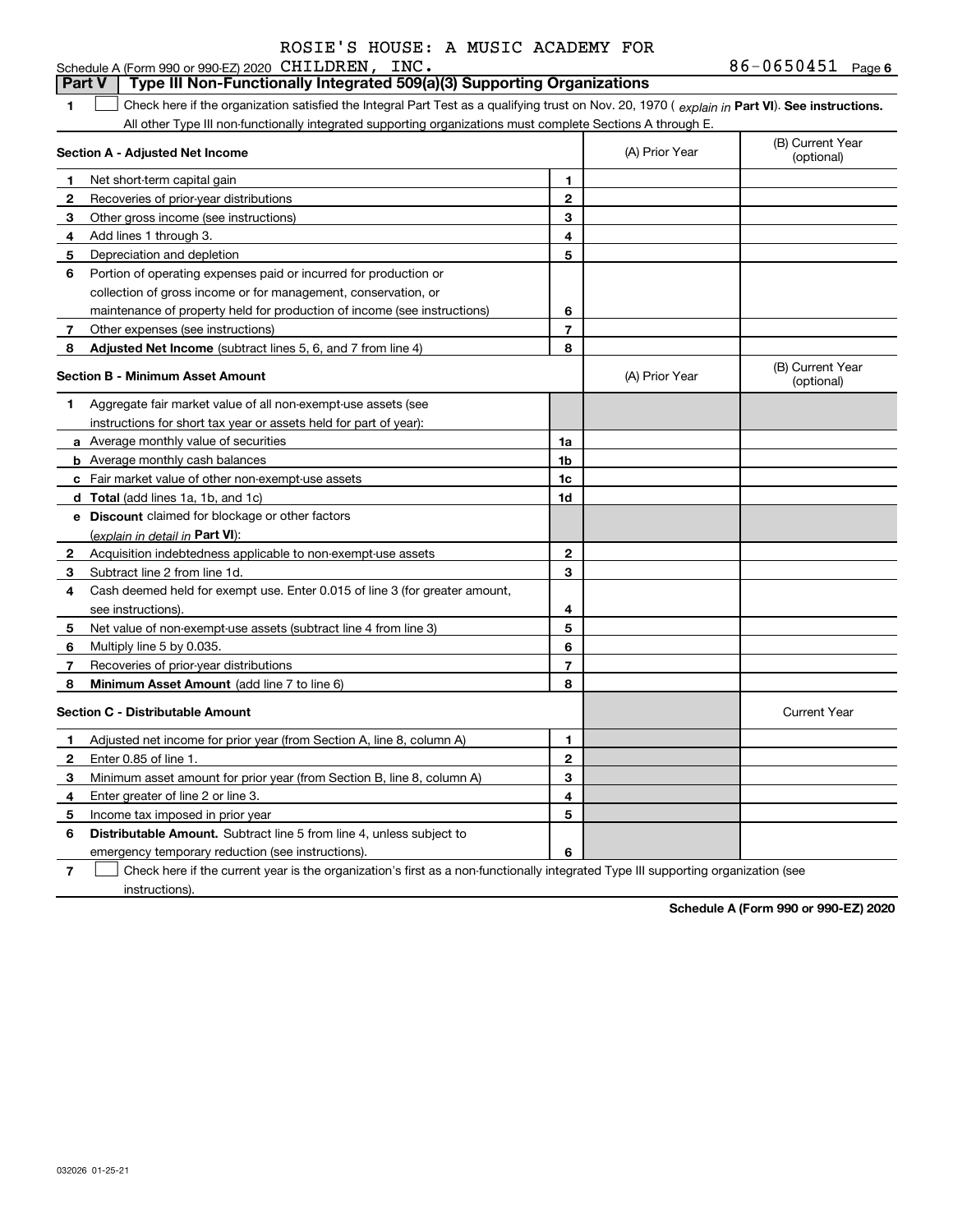| ROSIE'S HOUSE: A MUSIC ACADEMY FOR |  |  |  |  |
|------------------------------------|--|--|--|--|
| <b>. חדוור</b>                     |  |  |  |  |

|               | Schedule A (Form 990 or 990-EZ) 2020 CHILDREN, INC.                                           |                                    |                                               |                | $86 - 0650451$ Page 7                            |
|---------------|-----------------------------------------------------------------------------------------------|------------------------------------|-----------------------------------------------|----------------|--------------------------------------------------|
| <b>Part V</b> | Type III Non-Functionally Integrated 509(a)(3) Supporting Organizations                       |                                    | (continued)                                   |                |                                                  |
|               | Section D - Distributions                                                                     |                                    |                                               |                | <b>Current Year</b>                              |
| 1.            | Amounts paid to supported organizations to accomplish exempt purposes                         |                                    |                                               | 1              |                                                  |
| 2             | Amounts paid to perform activity that directly furthers exempt purposes of supported          |                                    |                                               |                |                                                  |
|               | organizations, in excess of income from activity                                              |                                    |                                               | 2              |                                                  |
| 3             | Administrative expenses paid to accomplish exempt purposes of supported organizations         |                                    |                                               | 3              |                                                  |
| 4             | Amounts paid to acquire exempt-use assets                                                     |                                    |                                               | 4              |                                                  |
| 5             | Qualified set-aside amounts (prior IRS approval required - <i>provide details in</i> Part VI) |                                    |                                               | 5              |                                                  |
| 6             | Other distributions ( <i>describe in</i> Part VI). See instructions.                          |                                    |                                               | 6              |                                                  |
| 7             | Total annual distributions. Add lines 1 through 6.                                            |                                    |                                               | $\overline{7}$ |                                                  |
| 8             | Distributions to attentive supported organizations to which the organization is responsive    |                                    |                                               |                |                                                  |
|               | (provide details in Part VI). See instructions.                                               |                                    |                                               | 8              |                                                  |
| 9             | Distributable amount for 2020 from Section C, line 6                                          |                                    |                                               | 9              |                                                  |
| 10            | Line 8 amount divided by line 9 amount                                                        |                                    |                                               | 10             |                                                  |
|               | <b>Section E - Distribution Allocations</b> (see instructions)                                | (i)<br><b>Excess Distributions</b> | (ii)<br><b>Underdistributions</b><br>Pre-2020 |                | (iii)<br><b>Distributable</b><br>Amount for 2020 |
| 1.            | Distributable amount for 2020 from Section C, line 6                                          |                                    |                                               |                |                                                  |
| 2             | Underdistributions, if any, for years prior to 2020 (reason-                                  |                                    |                                               |                |                                                  |
|               | able cause required - explain in Part VI). See instructions.                                  |                                    |                                               |                |                                                  |
| 3             | Excess distributions carryover, if any, to 2020                                               |                                    |                                               |                |                                                  |
|               | a From 2015                                                                                   |                                    |                                               |                |                                                  |
|               | <b>b</b> From 2016                                                                            |                                    |                                               |                |                                                  |
|               | $c$ From 2017                                                                                 |                                    |                                               |                |                                                  |
|               | d From 2018                                                                                   |                                    |                                               |                |                                                  |
|               | e From 2019                                                                                   |                                    |                                               |                |                                                  |
|               | f Total of lines 3a through 3e                                                                |                                    |                                               |                |                                                  |
|               | g Applied to underdistributions of prior years                                                |                                    |                                               |                |                                                  |
|               | <b>h</b> Applied to 2020 distributable amount                                                 |                                    |                                               |                |                                                  |
|               | i Carryover from 2015 not applied (see instructions)                                          |                                    |                                               |                |                                                  |
|               | Remainder. Subtract lines 3g, 3h, and 3i from line 3f.                                        |                                    |                                               |                |                                                  |
| 4             | Distributions for 2020 from Section D,                                                        |                                    |                                               |                |                                                  |
|               | \$<br>line $7:$                                                                               |                                    |                                               |                |                                                  |
|               | a Applied to underdistributions of prior years                                                |                                    |                                               |                |                                                  |
|               | <b>b</b> Applied to 2020 distributable amount                                                 |                                    |                                               |                |                                                  |
|               | <b>c</b> Remainder. Subtract lines 4a and 4b from line 4.                                     |                                    |                                               |                |                                                  |
|               | Remaining underdistributions for years prior to 2020, if                                      |                                    |                                               |                |                                                  |
|               | any. Subtract lines 3g and 4a from line 2. For result greater                                 |                                    |                                               |                |                                                  |
|               | than zero, explain in Part VI. See instructions.                                              |                                    |                                               |                |                                                  |
| 6             | Remaining underdistributions for 2020. Subtract lines 3h                                      |                                    |                                               |                |                                                  |
|               | and 4b from line 1. For result greater than zero, explain in                                  |                                    |                                               |                |                                                  |
|               | <b>Part VI.</b> See instructions.                                                             |                                    |                                               |                |                                                  |
| 7             | Excess distributions carryover to 2021. Add lines 3j                                          |                                    |                                               |                |                                                  |
|               | and 4c.                                                                                       |                                    |                                               |                |                                                  |
| 8             | Breakdown of line 7:                                                                          |                                    |                                               |                |                                                  |
|               | a Excess from 2016                                                                            |                                    |                                               |                |                                                  |
|               | <b>b</b> Excess from 2017                                                                     |                                    |                                               |                |                                                  |
|               | c Excess from 2018                                                                            |                                    |                                               |                |                                                  |
|               | d Excess from 2019                                                                            |                                    |                                               |                |                                                  |
|               | e Excess from 2020                                                                            |                                    |                                               |                |                                                  |
|               |                                                                                               |                                    |                                               |                |                                                  |

**Schedule A (Form 990 or 990-EZ) 2020**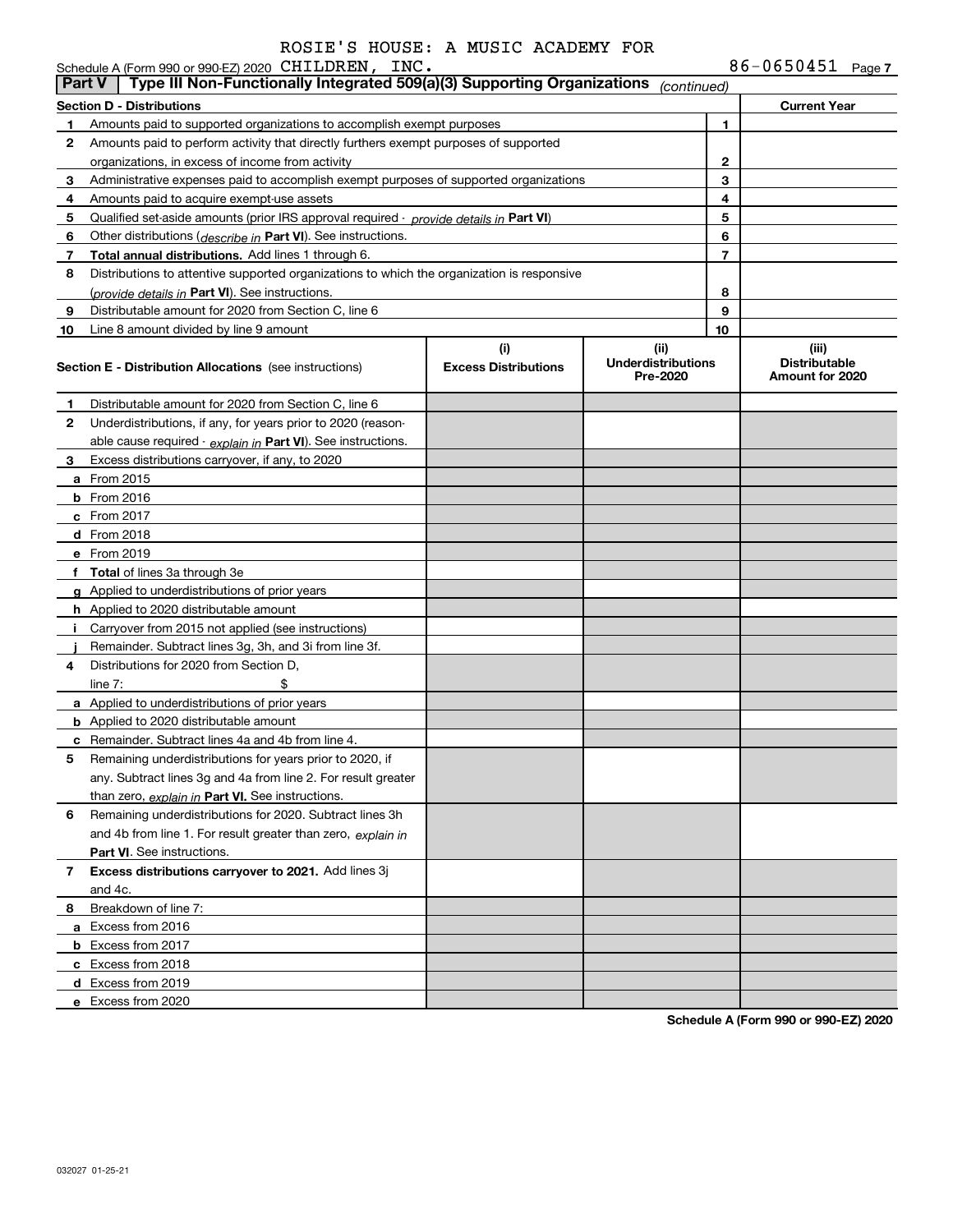|                |                                                                                                                                                                                                                                                                                         |  | ROSIE'S HOUSE: A MUSIC ACADEMY FOR |                                                                                                                                                                                                                                                                                                  |
|----------------|-----------------------------------------------------------------------------------------------------------------------------------------------------------------------------------------------------------------------------------------------------------------------------------------|--|------------------------------------|--------------------------------------------------------------------------------------------------------------------------------------------------------------------------------------------------------------------------------------------------------------------------------------------------|
|                | Schedule A (Form 990 or 990-EZ) 2020 CHILDREN, INC.                                                                                                                                                                                                                                     |  |                                    | 86-0650451 Page 8                                                                                                                                                                                                                                                                                |
| <b>Part VI</b> | Supplemental Information. Provide the explanations required by Part II, line 10; Part II, line 17a or 17b; Part III, line 12;<br>Section D, lines 5, 6, and 8; and Part V, Section E, lines 2, 5, and 6. Also complete this part for any additional information.<br>(See instructions.) |  |                                    | Part IV, Section A, lines 1, 2, 3b, 3c, 4b, 4c, 5a, 6, 9a, 9b, 9c, 11a, 11b, and 11c; Part IV, Section B, lines 1 and 2; Part IV, Section C,<br>line 1; Part IV, Section D, lines 2 and 3; Part IV, Section E, lines 1c, 2a, 2b, 3a, and 3b; Part V, line 1; Part V, Section B, line 1e; Part V, |
|                |                                                                                                                                                                                                                                                                                         |  |                                    |                                                                                                                                                                                                                                                                                                  |
|                |                                                                                                                                                                                                                                                                                         |  |                                    |                                                                                                                                                                                                                                                                                                  |
|                |                                                                                                                                                                                                                                                                                         |  |                                    |                                                                                                                                                                                                                                                                                                  |
|                |                                                                                                                                                                                                                                                                                         |  |                                    |                                                                                                                                                                                                                                                                                                  |
|                |                                                                                                                                                                                                                                                                                         |  |                                    |                                                                                                                                                                                                                                                                                                  |
|                |                                                                                                                                                                                                                                                                                         |  |                                    |                                                                                                                                                                                                                                                                                                  |
|                |                                                                                                                                                                                                                                                                                         |  |                                    |                                                                                                                                                                                                                                                                                                  |
|                |                                                                                                                                                                                                                                                                                         |  |                                    |                                                                                                                                                                                                                                                                                                  |
|                |                                                                                                                                                                                                                                                                                         |  |                                    |                                                                                                                                                                                                                                                                                                  |
|                |                                                                                                                                                                                                                                                                                         |  |                                    |                                                                                                                                                                                                                                                                                                  |
|                |                                                                                                                                                                                                                                                                                         |  |                                    |                                                                                                                                                                                                                                                                                                  |
|                |                                                                                                                                                                                                                                                                                         |  |                                    |                                                                                                                                                                                                                                                                                                  |
|                |                                                                                                                                                                                                                                                                                         |  |                                    |                                                                                                                                                                                                                                                                                                  |
|                |                                                                                                                                                                                                                                                                                         |  |                                    |                                                                                                                                                                                                                                                                                                  |
|                |                                                                                                                                                                                                                                                                                         |  |                                    |                                                                                                                                                                                                                                                                                                  |
|                |                                                                                                                                                                                                                                                                                         |  |                                    |                                                                                                                                                                                                                                                                                                  |
|                |                                                                                                                                                                                                                                                                                         |  |                                    |                                                                                                                                                                                                                                                                                                  |
|                |                                                                                                                                                                                                                                                                                         |  |                                    |                                                                                                                                                                                                                                                                                                  |
|                |                                                                                                                                                                                                                                                                                         |  |                                    |                                                                                                                                                                                                                                                                                                  |
|                |                                                                                                                                                                                                                                                                                         |  |                                    |                                                                                                                                                                                                                                                                                                  |
|                |                                                                                                                                                                                                                                                                                         |  |                                    |                                                                                                                                                                                                                                                                                                  |
|                |                                                                                                                                                                                                                                                                                         |  |                                    |                                                                                                                                                                                                                                                                                                  |
|                |                                                                                                                                                                                                                                                                                         |  |                                    |                                                                                                                                                                                                                                                                                                  |
|                |                                                                                                                                                                                                                                                                                         |  |                                    |                                                                                                                                                                                                                                                                                                  |
|                |                                                                                                                                                                                                                                                                                         |  |                                    |                                                                                                                                                                                                                                                                                                  |
|                |                                                                                                                                                                                                                                                                                         |  |                                    |                                                                                                                                                                                                                                                                                                  |
|                |                                                                                                                                                                                                                                                                                         |  |                                    |                                                                                                                                                                                                                                                                                                  |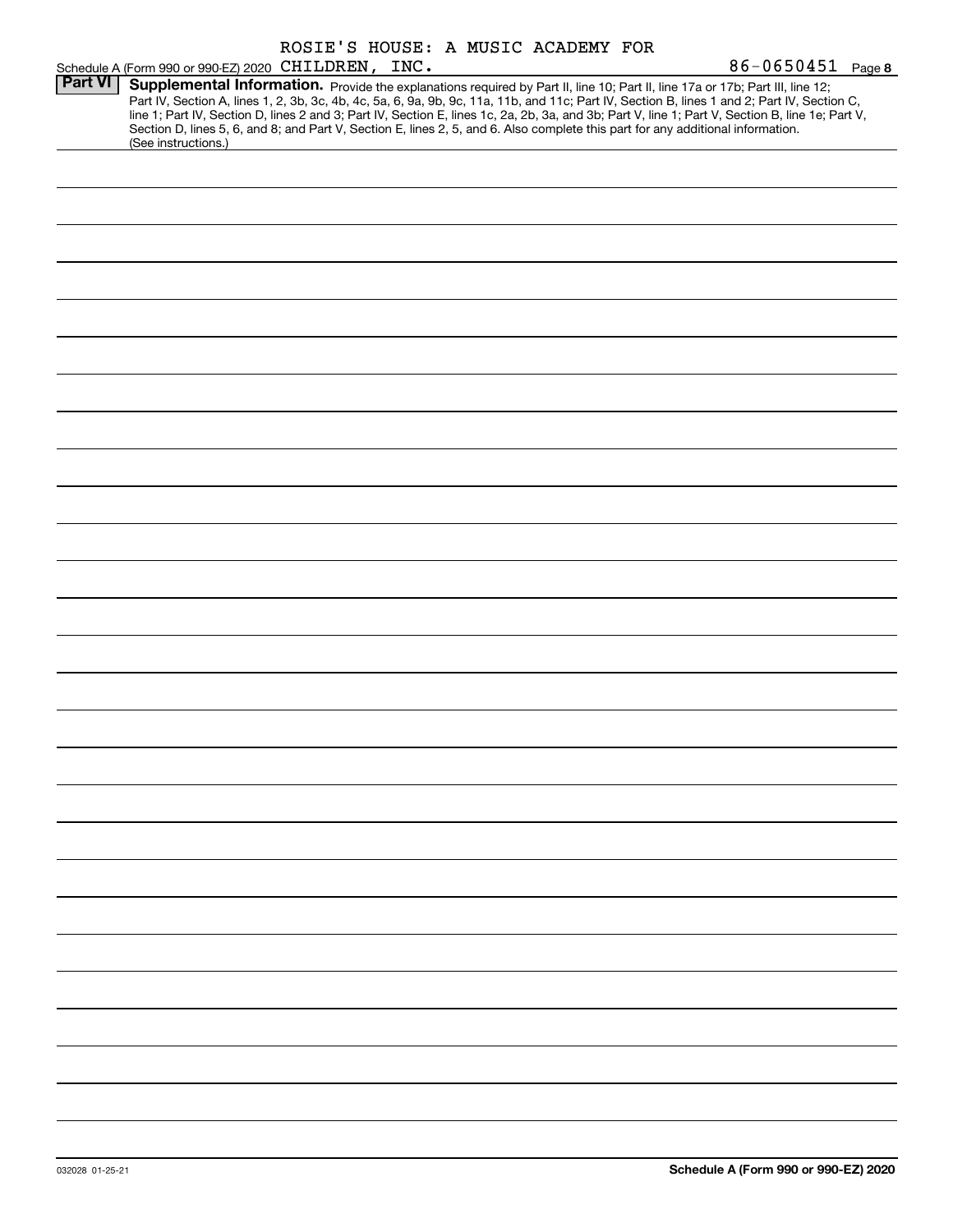# **Identification of Excess Contributions Included on Part II, Line 5 Schedule A 2020**

# **\*\* Do Not File \*\* \*\*\* Not Open to Public Inspection \*\*\***

| <b>Contributor's Name</b>    | <b>Total</b><br><b>Contributions</b> | <b>Excess</b><br><b>Contributions</b> |
|------------------------------|--------------------------------------|---------------------------------------|
| VIRGINIA G. PIPER FOUNDATION | <u>195,000.</u>                      | 46,054.                               |
| KAREN AND DAVID DIVINE       | 428,014.                             | 279,068.                              |
| BHHS LEGACY FOUNDATION       | 380,000.                             | 231,054.                              |
| STEELE FOUNDATION            | 300,000.                             | <u>151,054.</u>                       |
| D'ADDARIO FOUNDATION         | 205,000.                             | 56,054.                               |
| SARA AND CURT GLASER         | <u>174,650.</u>                      | 25,704.                               |
| MARY EHRET                   | 250,000.                             | 101,054.                              |
| MARK PETERSON                | 250,000.                             | 101,054.                              |
|                              |                                      |                                       |
|                              |                                      |                                       |
|                              |                                      |                                       |
|                              |                                      |                                       |
|                              |                                      |                                       |
|                              |                                      |                                       |
|                              |                                      |                                       |
|                              |                                      |                                       |
|                              |                                      |                                       |
|                              |                                      |                                       |
|                              |                                      |                                       |
|                              |                                      |                                       |
|                              |                                      |                                       |
|                              |                                      |                                       |
|                              |                                      |                                       |
|                              |                                      |                                       |
|                              |                                      |                                       |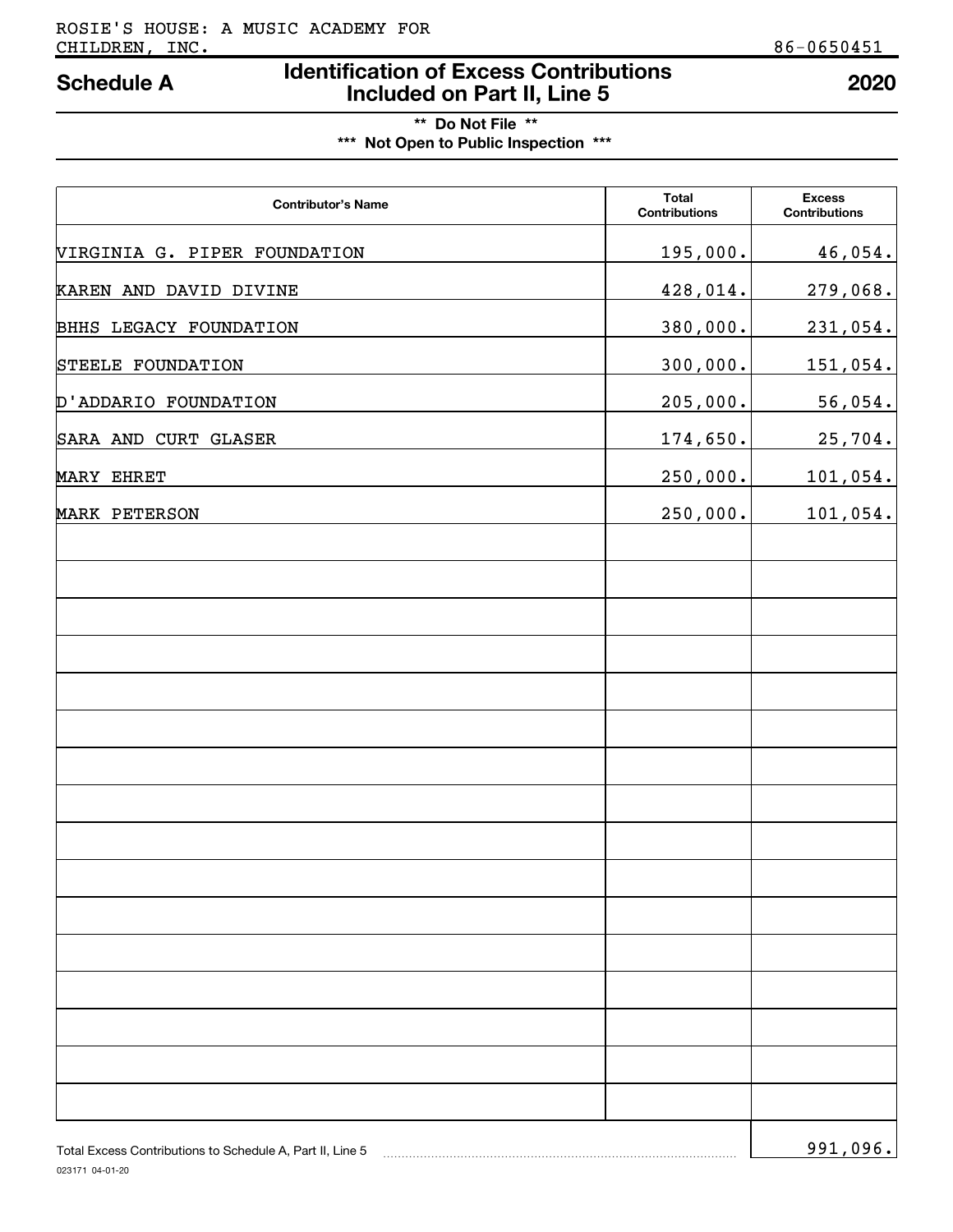|  | <b>Schedule B</b> |  |
|--|-------------------|--|
|--|-------------------|--|

Department of the Treasury Internal Revenue Service **(Form 990, 990-EZ, or 990-PF)**

|  | Name of the organization |
|--|--------------------------|
|  |                          |

|  |  | ** PUBLIC DISCLOSURE COPY ** |  |  |
|--|--|------------------------------|--|--|
|--|--|------------------------------|--|--|

# **Schedule of Contributors**

**| Attach to Form 990, Form 990-EZ, or Form 990-PF. | Go to www.irs.gov/Form990 for the latest information.** OMB No. 1545-0047

| ı | ٦<br>I | 2 |  |
|---|--------|---|--|
|   |        |   |  |

**Employer identification number**

| <b>TVALLIC OF GTC ORGANIZATION</b>    |                                                         | Enproyer rachtmoath |
|---------------------------------------|---------------------------------------------------------|---------------------|
|                                       | ROSIE'S HOUSE: A MUSIC ACADEMY FOR<br>INC.<br>CHILDREN, | 86-0650451          |
| <b>Organization type (check one):</b> |                                                         |                     |
| Filers of:                            | Section:                                                |                     |
|                                       | $\overline{\phantom{a}}$<br>∽                           |                     |

| Form 990 or 990-FZ | X  <br>501(c)( $\overline{3}$ ) (enter number) organization                 |
|--------------------|-----------------------------------------------------------------------------|
|                    | $4947(a)(1)$ nonexempt charitable trust not treated as a private foundation |
|                    | 527 political organization                                                  |
| Form 990-PF        | 501(c)(3) exempt private foundation                                         |
|                    | 4947(a)(1) nonexempt charitable trust treated as a private foundation       |
|                    | 501(c)(3) taxable private foundation                                        |

Check if your organization is covered by the **General Rule** or a **Special Rule. Note:**  Only a section 501(c)(7), (8), or (10) organization can check boxes for both the General Rule and a Special Rule. See instructions.

### **General Rule**

 $\mathcal{L}^{\text{max}}$ 

For an organization filing Form 990, 990-EZ, or 990-PF that received, during the year, contributions totaling \$5,000 or more (in money or property) from any one contributor. Complete Parts I and II. See instructions for determining a contributor's total contributions.

### **Special Rules**

| $\boxed{X}$ For an organization described in section 501(c)(3) filing Form 990 or 990-EZ that met the 33 1/3% support test of the regulations under   |
|-------------------------------------------------------------------------------------------------------------------------------------------------------|
| sections 509(a)(1) and 170(b)(1)(A)(vi), that checked Schedule A (Form 990 or 990-EZ), Part II, line 13, 16a, or 16b, and that received from          |
| any one contributor, during the year, total contributions of the greater of (1) \$5,000; or (2) 2% of the amount on (i) Form 990, Part VIII, line 1h; |
| or (ii) Form 990-EZ, line 1. Complete Parts I and II.                                                                                                 |

For an organization described in section 501(c)(7), (8), or (10) filing Form 990 or 990-EZ that received from any one contributor, during the year, total contributions of more than \$1,000 exclusively for religious, charitable, scientific, literary, or educational purposes, or for the prevention of cruelty to children or animals. Complete Parts I (entering "N/A" in column (b) instead of the contributor name and address), II, and III.  $\mathcal{L}^{\text{max}}$ 

purpose. Don't complete any of the parts unless the **General Rule** applies to this organization because it received *nonexclusively* year, contributions <sub>exclusively</sub> for religious, charitable, etc., purposes, but no such contributions totaled more than \$1,000. If this box is checked, enter here the total contributions that were received during the year for an *exclusively* religious, charitable, etc., For an organization described in section 501(c)(7), (8), or (10) filing Form 990 or 990-EZ that received from any one contributor, during the religious, charitable, etc., contributions totaling \$5,000 or more during the year  $\Box$ — $\Box$   $\Box$  $\mathcal{L}^{\text{max}}$ 

**Caution:**  An organization that isn't covered by the General Rule and/or the Special Rules doesn't file Schedule B (Form 990, 990-EZ, or 990-PF),  **must** but it answer "No" on Part IV, line 2, of its Form 990; or check the box on line H of its Form 990-EZ or on its Form 990-PF, Part I, line 2, to certify that it doesn't meet the filing requirements of Schedule B (Form 990, 990-EZ, or 990-PF).

**For Paperwork Reduction Act Notice, see the instructions for Form 990, 990-EZ, or 990-PF. Schedule B (Form 990, 990-EZ, or 990-PF) (2020)** LHA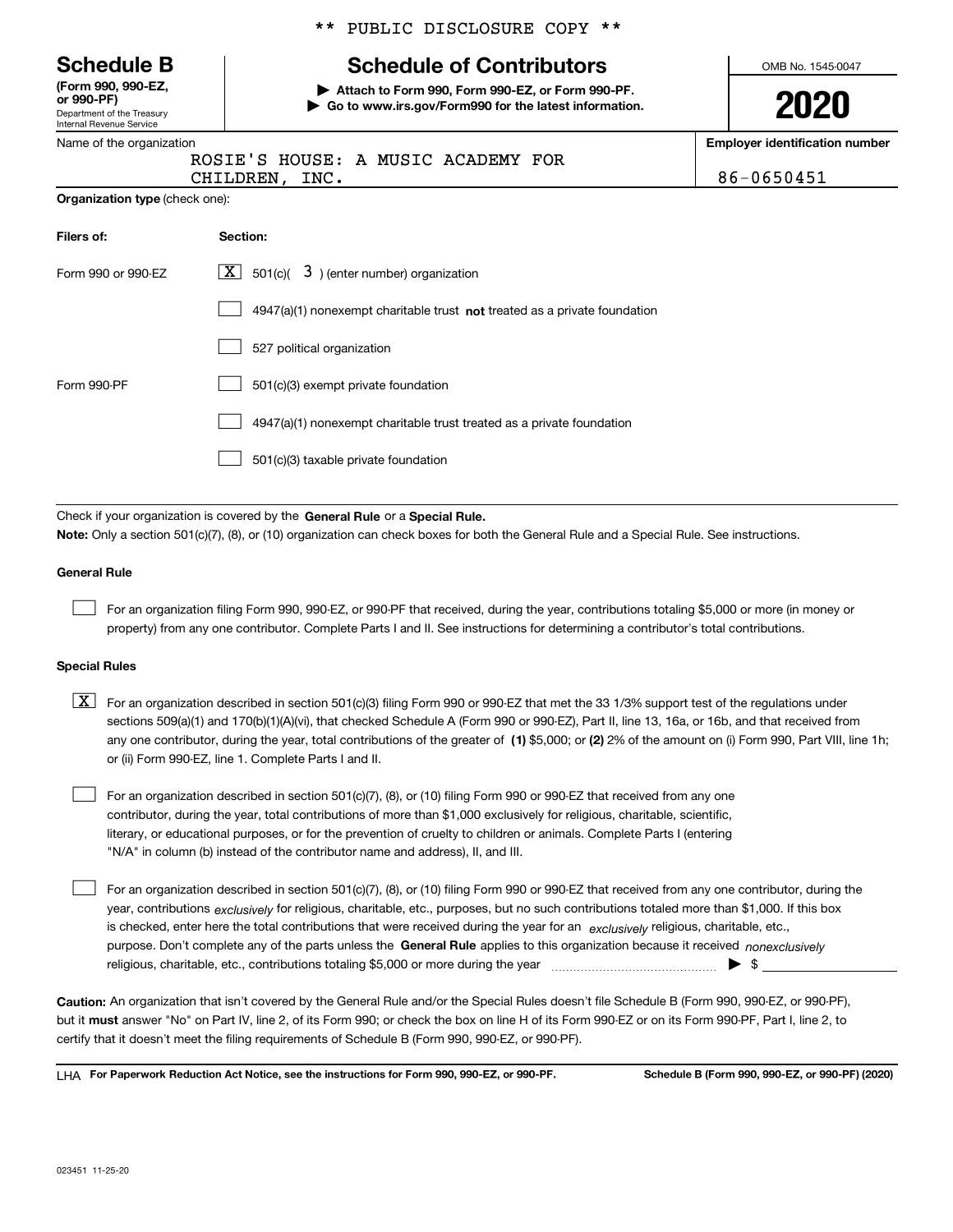### Schedule B (Form 990, 990-EZ, or 990-PF) (2020) **Page 2** Page 2 and the state of the state of the state of the state of the state of the state of the state of the state of the state of the state of the state of the state o

Name of organization

ROSIE'S HOUSE: A MUSIC ACADEMY FOR CHILDREN, INC. 86-0650451

**Employer identification number**

#### **(a)No.(b)Name, address, and ZIP + 4 (c)Total contributions (d)Type of contribution PersonPayrollNoncash (a)No.(b)Name, address, and ZIP + 4 (c)Total contributions (d)Type of contribution PersonPayrollNoncash (a)No.(b)Name, address, and ZIP + 4 (c)Total contributions (d)Type of contribution PersonPayrollNoncash (a) No.(b) Name, address, and ZIP + 4 (c) Total contributions (d) Type of contribution PersonPayrollNoncash (a) No.(b) Name, address, and ZIP + 4 (c) Total contributions (d) Type of contribution PersonPayrollNoncash (a) No.(b)Name, address, and ZIP + 4 (c) Total contributions (d) Type of contribution PersonPayrollNoncash Contributors** (see instructions). Use duplicate copies of Part I if additional space is needed. \$(Complete Part II for noncash contributions.) \$(Complete Part II for noncash contributions.) \$(Complete Part II for noncash contributions.) \$(Complete Part II for noncash contributions.) \$(Complete Part II for noncash contributions.) \$(Complete Part II for noncash contributions.) Chedule B (Form 990, 990-EZ, or 990-PF) (2020)<br> **2Page 2**<br>
2Part I **2Part I** Contributors (see instructions). Use duplicate copies of Part I if additional space is needed.<br>
2Part I **Contributors** (see instructions). Use du  $|X|$  $\mathcal{L}^{\text{max}}$  $\mathcal{L}^{\text{max}}$  $\boxed{\text{X}}$  $\mathcal{L}^{\text{max}}$  $\mathcal{L}^{\text{max}}$  $|X|$  $\mathcal{L}^{\text{max}}$  $\mathcal{L}^{\text{max}}$  $|X|$  $\mathcal{L}^{\text{max}}$  $\mathcal{L}^{\text{max}}$  $|X|$  $\mathcal{L}^{\text{max}}$  $\mathcal{L}^{\text{max}}$  $\boxed{\text{X}}$  $\mathcal{L}^{\text{max}}$  $\mathcal{L}^{\text{max}}$  $\begin{array}{c|c|c|c|c|c} 1 & \hspace{1.5cm} & \hspace{1.5cm} & \hspace{1.5cm} & \hspace{1.5cm} & \hspace{1.5cm} & \hspace{1.5cm} & \hspace{1.5cm} & \hspace{1.5cm} & \hspace{1.5cm} & \hspace{1.5cm} & \hspace{1.5cm} & \hspace{1.5cm} & \hspace{1.5cm} & \hspace{1.5cm} & \hspace{1.5cm} & \hspace{1.5cm} & \hspace{1.5cm} & \hspace{1.5cm} & \hspace{1.5cm} & \hspace{1.5cm} &$ 100,000.  $2$  | Person  $\overline{\text{X}}$ 100,000.  $\overline{3}$  | Person  $\overline{X}$ 250,000.  $4$  | Person  $\overline{\text{X}}$ 315,000.  $\sim$  5 | Person X 200,000.  $\sim$  6 | Person X 100,000.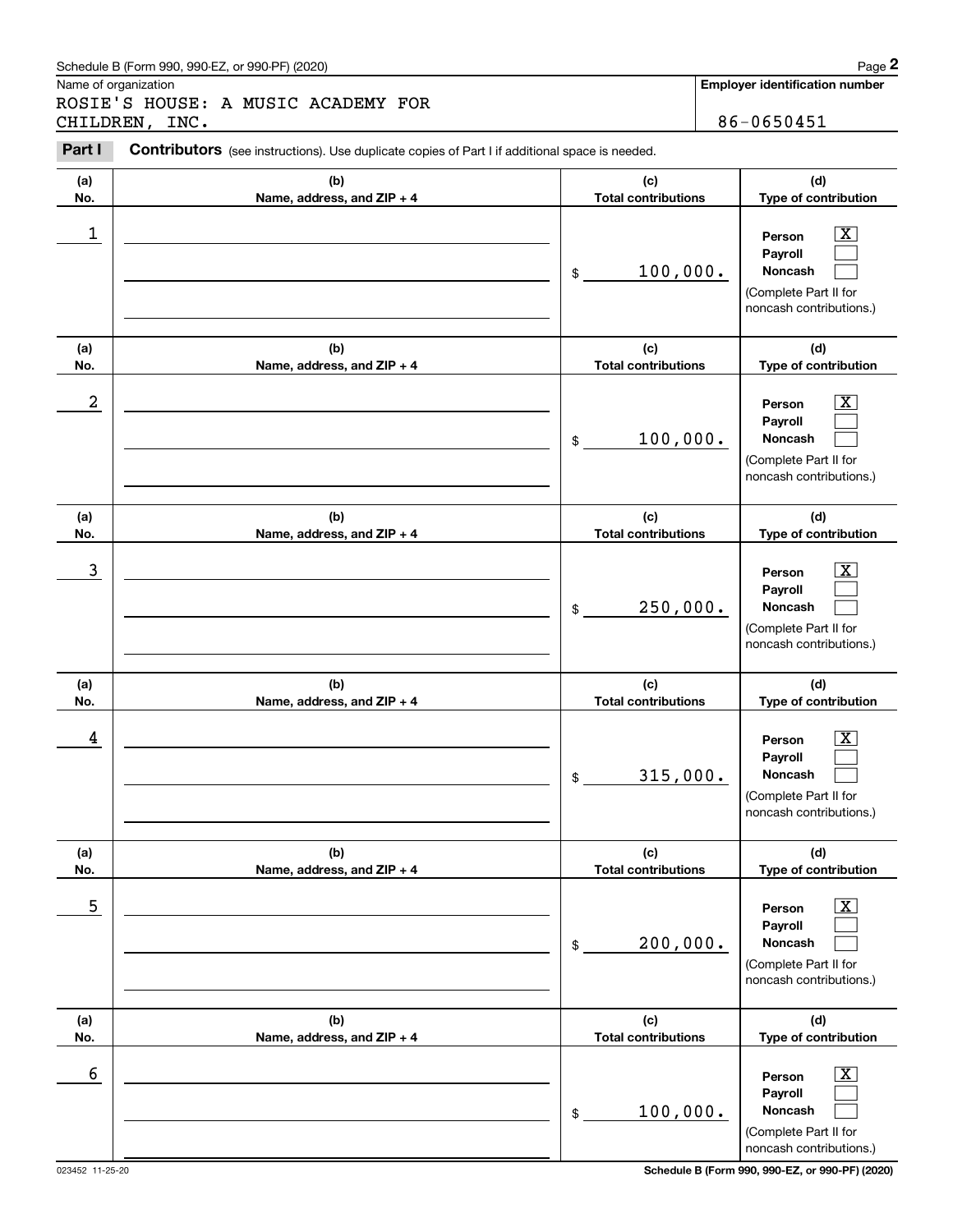### Schedule B (Form 990, 990-EZ, or 990-PF) (2020) **Page 2** Page 2 and the state of the state of the state of the state of the state of the state of the state of the state of the state of the state of the state of the state o

Name of organization

ROSIE'S HOUSE: A MUSIC ACADEMY FOR CHILDREN, INC. 86-0650451

**Employer identification number**

#### **(a)No.(b)Name, address, and ZIP + 4 (c)Total contributions (d)Type of contribution PersonPayrollNoncash (a)No.(b)Name, address, and ZIP + 4 (c)Total contributions (d)Type of contribution PersonPayrollNoncash (a)No.(b)Name, address, and ZIP + 4 (c)Total contributions (d)Type of contribution PersonPayrollNoncash (a) No.(b) Name, address, and ZIP + 4 (c) Total contributions (d) Type of contribution PersonPayrollNoncash (a) No.(b) Name, address, and ZIP + 4 (c) Total contributions (d) Type of contribution PersonPayrollNoncash (a) No.(b)Name, address, and ZIP + 4 (c) Total contributions (d) Type of contribution PersonPayrollNoncash Contributors** (see instructions). Use duplicate copies of Part I if additional space is needed. \$(Complete Part II for noncash contributions.) \$(Complete Part II for noncash contributions.) \$(Complete Part II for noncash contributions.) \$(Complete Part II for noncash contributions.) \$(Complete Part II for noncash contributions.) \$(Complete Part II for noncash contributions.) Chedule B (Form 990, 990-EZ, or 990-PF) (2020)<br> **2Page 2**<br>
2Part I **2Part I** Contributors (see instructions). Use duplicate copies of Part I if additional space is needed.<br>
2Part I **Contributors** (see instructions). Use du  $|X|$  $\mathcal{L}^{\text{max}}$  $\mathcal{L}^{\text{max}}$  $\boxed{\text{X}}$  $\mathcal{L}^{\text{max}}$  $\mathcal{L}^{\text{max}}$  $|X|$  $\mathcal{L}^{\text{max}}$  $\mathcal{L}^{\text{max}}$  $|X|$  $\mathcal{L}^{\text{max}}$  $\mathcal{L}^{\text{max}}$  $|X|$  $\mathcal{L}^{\text{max}}$  $\mathcal{L}^{\text{max}}$  $\boxed{\text{X}}$  $\mathcal{L}^{\text{max}}$  $\mathcal{L}^{\text{max}}$ 7 X 100,000. 8 X 293,000. example and the set of the set of the set of the set of the set of the set of the set of the set of the set of 163,250.  $10$  Person  $\overline{\text{X}}$ 250,000.  $11$  Person X 100,000.  $12$  Person X 250,000.

023452 11-25-20 **Schedule B (Form 990, 990-EZ, or 990-PF) (2020)**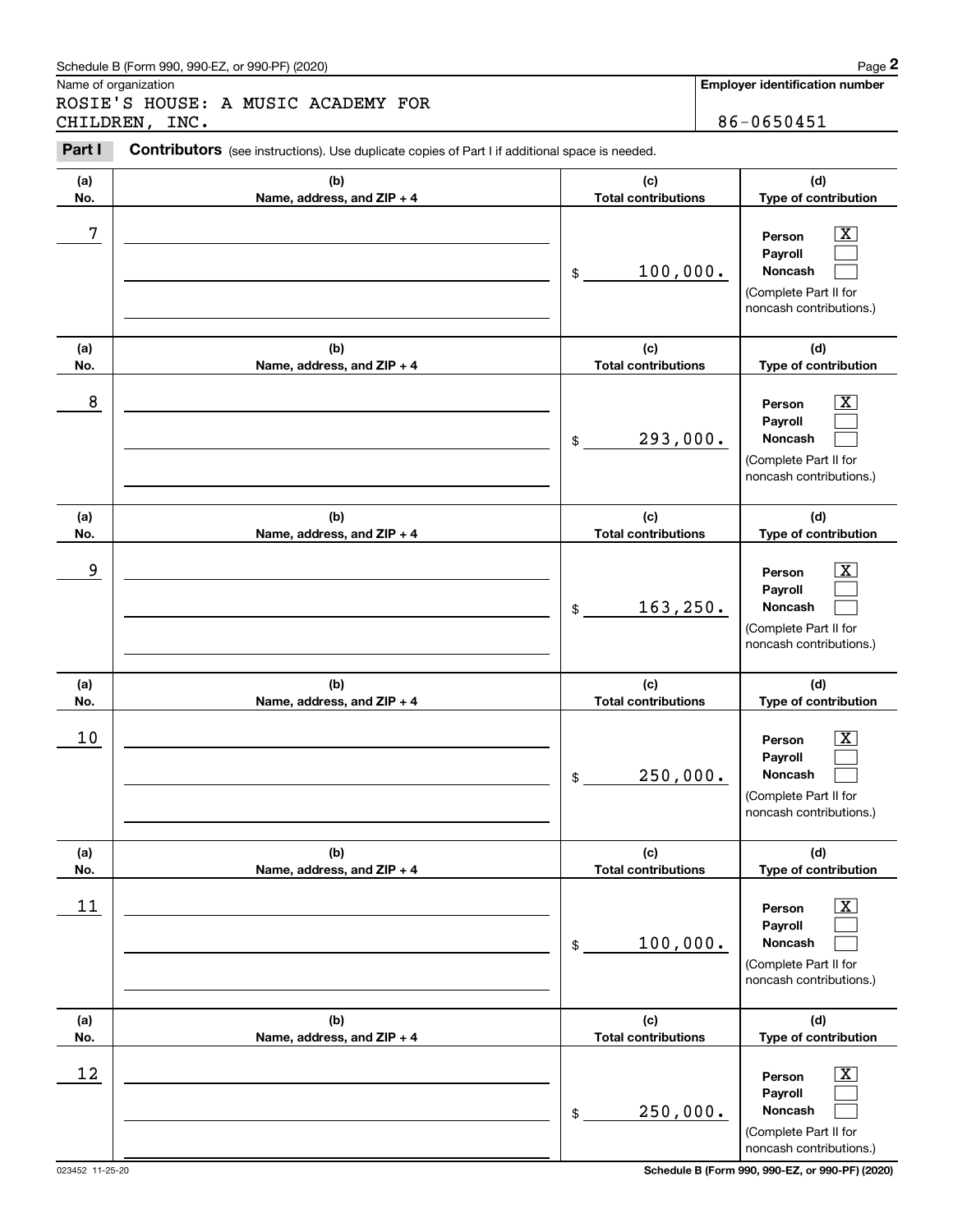### Schedule B (Form 990, 990-EZ, or 990-PF) (2020) **Page 2** Page 2 and the state of the state of the state of the state of the state of the state of the state of the state of the state of the state of the state of the state o

Name of organization

ROSIE'S HOUSE: A MUSIC ACADEMY FOR CHILDREN, INC. 86-0650451

**Employer identification number**

#### **(a)No.(b)Name, address, and ZIP + 4 (c)Total contributions (d)Type of contribution PersonPayrollNoncash (a)No.(b)Name, address, and ZIP + 4 (c)Total contributions (d)Type of contribution PersonPayrollNoncash (a)No.(b)Name, address, and ZIP + 4 (c)Total contributions (d)Type of contribution PersonPayrollNoncash (a) No.(b) Name, address, and ZIP + 4 (c) Total contributions (d) Type of contribution PersonPayrollNoncash(a) No.(b) Name, address, and ZIP + 4 (c) Total contributions (d) Type of contribution PersonPayrollNoncash (a) No.(b)Name, address, and ZIP + 4 (c) Total contributions (d) Type of contribution PersonPayrollNoncash Contributors** (see instructions). Use duplicate copies of Part I if additional space is needed. \$(Complete Part II for noncash contributions.) \$(Complete Part II for noncash contributions.) \$(Complete Part II for noncash contributions.) \$(Complete Part II for noncash contributions.) \$(Complete Part II for noncash contributions.) \$(Complete Part II for noncash contributions.) Chedule B (Form 990, 990-EZ, or 990-PF) (2020)<br> **2Page 2**<br>
2Part I **2Part I** Contributors (see instructions). Use duplicate copies of Part I if additional space is needed.<br>
2Part I **Contributors** (see instructions). Use du  $\lceil \text{X} \rceil$  $\mathcal{L}^{\text{max}}$  $\mathcal{L}^{\text{max}}$  $\boxed{\text{X}}$  $\mathcal{L}^{\text{max}}$  $\mathcal{L}^{\text{max}}$  $\mathcal{L}^{\text{max}}$  $\mathcal{L}^{\text{max}}$  $\mathcal{L}^{\text{max}}$  $\mathcal{L}^{\text{max}}$  $\mathcal{L}^{\text{max}}$  $\mathcal{L}^{\text{max}}$  $\mathcal{L}^{\text{max}}$  $\mathcal{L}^{\text{max}}$  $\mathcal{L}^{\text{max}}$  $\mathcal{L}^{\text{max}}$  $\mathcal{L}^{\text{max}}$  $\mathcal{L}^{\text{max}}$  $13$  Person X 100,000.  $14$  Person X 100,000.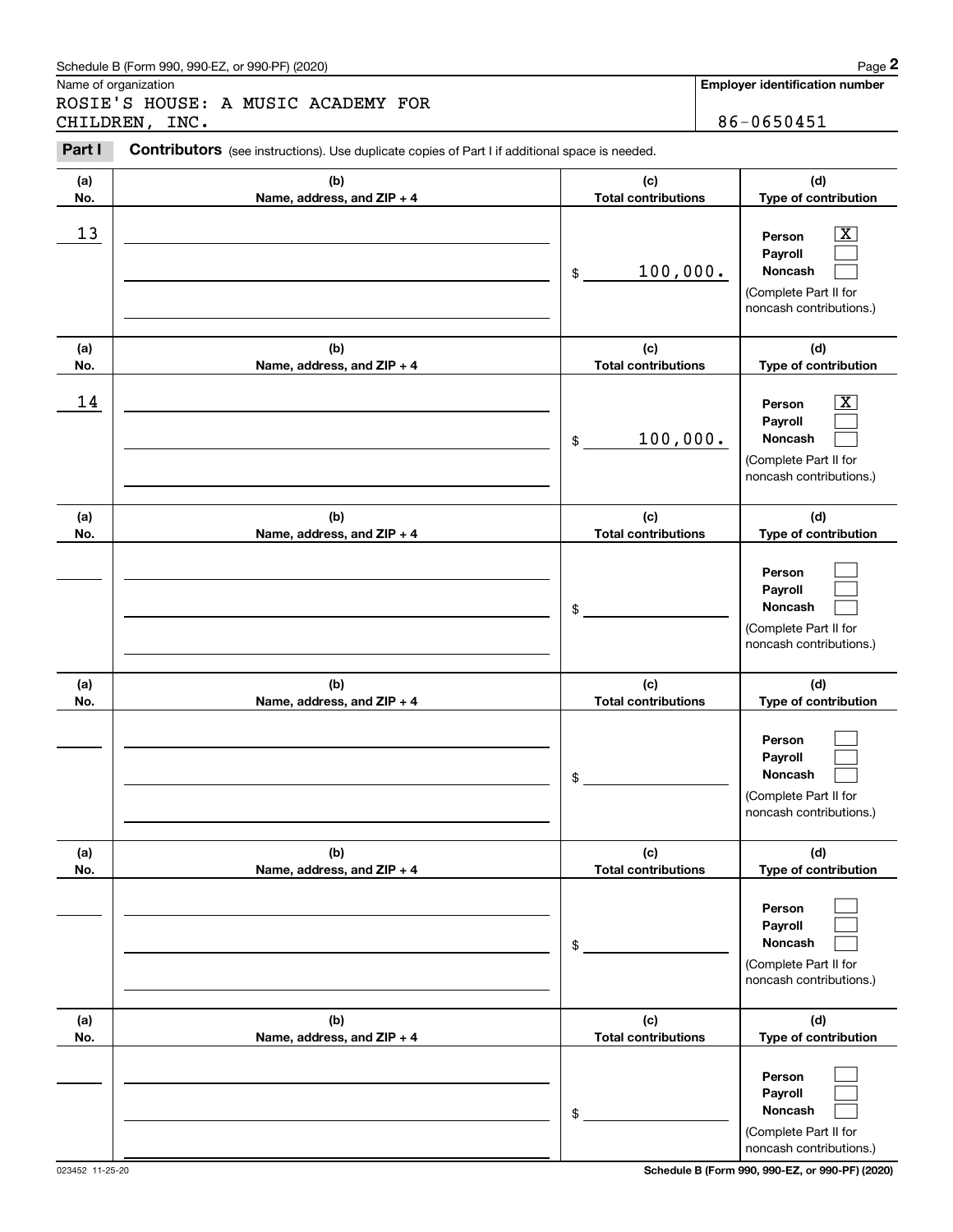|                              | Schedule B (Form 990, 990-EZ, or 990-PF) (2020)                                                     |                                                                  | Page 3                                              |
|------------------------------|-----------------------------------------------------------------------------------------------------|------------------------------------------------------------------|-----------------------------------------------------|
|                              | Name of organization<br>ROSIE'S HOUSE: A MUSIC ACADEMY FOR<br>CHILDREN, INC.                        |                                                                  | <b>Employer identification number</b><br>86-0650451 |
| Part II                      | Noncash Property (see instructions). Use duplicate copies of Part II if additional space is needed. |                                                                  |                                                     |
| (a)<br>No.<br>from<br>Part I | (b)<br>Description of noncash property given                                                        | (d)<br>FMV (or estimate)<br>Date received<br>(See instructions.) |                                                     |
|                              |                                                                                                     | \$                                                               |                                                     |
| (a)<br>No.<br>from<br>Part I | (b)<br>Description of noncash property given                                                        | (c)<br>FMV (or estimate)<br>(See instructions.)                  | (d)<br>Date received                                |
|                              |                                                                                                     | \$                                                               |                                                     |
| (a)<br>No.<br>from<br>Part I | (b)<br>Description of noncash property given                                                        | (c)<br>FMV (or estimate)<br>(See instructions.)                  | (d)<br>Date received                                |
|                              |                                                                                                     | \$                                                               |                                                     |
| (a)<br>No.<br>from<br>Part I | (b)<br>Description of noncash property given                                                        | (c)<br>FMV (or estimate)<br>(See instructions.)                  | (d)<br>Date received                                |
|                              |                                                                                                     | \$                                                               |                                                     |
| (a)<br>No.<br>from<br>Part I | (b)<br>Description of noncash property given                                                        | (c)<br>FMV (or estimate)<br>(See instructions.)                  | (d)<br>Date received                                |
|                              |                                                                                                     | \$                                                               |                                                     |
| (a)<br>No.<br>from<br>Part I | (b)<br>Description of noncash property given                                                        | (c)<br>FMV (or estimate)<br>(See instructions.)                  | (d)<br>Date received                                |
|                              |                                                                                                     | \$                                                               |                                                     |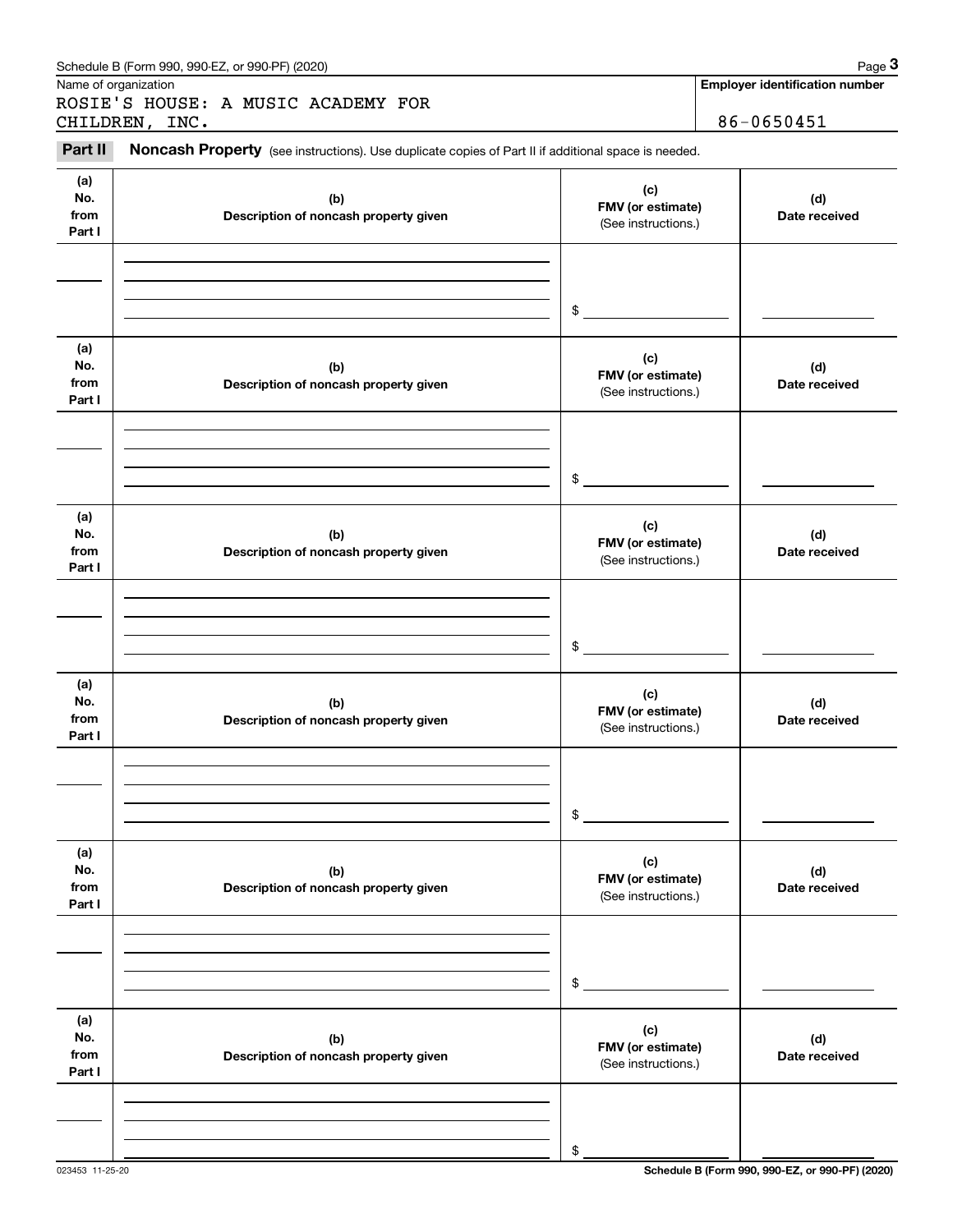|                 | Schedule B (Form 990, 990-EZ, or 990-PF) (2020)                                                                                                                                                                                                      |                      |  | Page 4                                                                                                                                                         |  |  |  |
|-----------------|------------------------------------------------------------------------------------------------------------------------------------------------------------------------------------------------------------------------------------------------------|----------------------|--|----------------------------------------------------------------------------------------------------------------------------------------------------------------|--|--|--|
|                 | Name of organization                                                                                                                                                                                                                                 |                      |  | <b>Employer identification number</b>                                                                                                                          |  |  |  |
|                 | ROSIE'S HOUSE: A MUSIC ACADEMY FOR                                                                                                                                                                                                                   |                      |  |                                                                                                                                                                |  |  |  |
|                 | CHILDREN, INC.                                                                                                                                                                                                                                       |                      |  | 86-0650451                                                                                                                                                     |  |  |  |
| Part III        | from any one contributor. Complete columns (a) through (e) and the following line entry. For organizations                                                                                                                                           |                      |  | Exclusively religious, charitable, etc., contributions to organizations described in section 501(c)(7), (8), or (10) that total more than \$1,000 for the year |  |  |  |
|                 | completing Part III, enter the total of exclusively religious, charitable, etc., contributions of \$1,000 or less for the year. (Enter this info. once.) $\blacktriangleright$ \$<br>Use duplicate copies of Part III if additional space is needed. |                      |  |                                                                                                                                                                |  |  |  |
| (a) No.         |                                                                                                                                                                                                                                                      |                      |  |                                                                                                                                                                |  |  |  |
| from<br>Part I  | (b) Purpose of gift                                                                                                                                                                                                                                  | (c) Use of gift      |  | (d) Description of how gift is held                                                                                                                            |  |  |  |
|                 |                                                                                                                                                                                                                                                      |                      |  |                                                                                                                                                                |  |  |  |
|                 |                                                                                                                                                                                                                                                      |                      |  |                                                                                                                                                                |  |  |  |
|                 |                                                                                                                                                                                                                                                      |                      |  |                                                                                                                                                                |  |  |  |
|                 |                                                                                                                                                                                                                                                      |                      |  |                                                                                                                                                                |  |  |  |
|                 |                                                                                                                                                                                                                                                      | (e) Transfer of gift |  |                                                                                                                                                                |  |  |  |
|                 |                                                                                                                                                                                                                                                      |                      |  |                                                                                                                                                                |  |  |  |
|                 | Transferee's name, address, and ZIP + 4                                                                                                                                                                                                              |                      |  | Relationship of transferor to transferee                                                                                                                       |  |  |  |
|                 |                                                                                                                                                                                                                                                      |                      |  |                                                                                                                                                                |  |  |  |
|                 |                                                                                                                                                                                                                                                      |                      |  |                                                                                                                                                                |  |  |  |
|                 |                                                                                                                                                                                                                                                      |                      |  |                                                                                                                                                                |  |  |  |
| (a) No.         |                                                                                                                                                                                                                                                      |                      |  |                                                                                                                                                                |  |  |  |
| from<br>Part I  | (b) Purpose of gift                                                                                                                                                                                                                                  | (c) Use of gift      |  | (d) Description of how gift is held                                                                                                                            |  |  |  |
|                 |                                                                                                                                                                                                                                                      |                      |  |                                                                                                                                                                |  |  |  |
|                 |                                                                                                                                                                                                                                                      |                      |  |                                                                                                                                                                |  |  |  |
|                 |                                                                                                                                                                                                                                                      |                      |  |                                                                                                                                                                |  |  |  |
|                 |                                                                                                                                                                                                                                                      |                      |  |                                                                                                                                                                |  |  |  |
|                 | (e) Transfer of gift                                                                                                                                                                                                                                 |                      |  |                                                                                                                                                                |  |  |  |
|                 |                                                                                                                                                                                                                                                      |                      |  |                                                                                                                                                                |  |  |  |
|                 | Transferee's name, address, and $ZIP + 4$                                                                                                                                                                                                            |                      |  | Relationship of transferor to transferee                                                                                                                       |  |  |  |
|                 |                                                                                                                                                                                                                                                      |                      |  |                                                                                                                                                                |  |  |  |
|                 |                                                                                                                                                                                                                                                      |                      |  |                                                                                                                                                                |  |  |  |
|                 |                                                                                                                                                                                                                                                      |                      |  |                                                                                                                                                                |  |  |  |
| (a) No.<br>from | (b) Purpose of gift                                                                                                                                                                                                                                  | (c) Use of gift      |  | (d) Description of how gift is held                                                                                                                            |  |  |  |
| Part I          |                                                                                                                                                                                                                                                      |                      |  |                                                                                                                                                                |  |  |  |
|                 |                                                                                                                                                                                                                                                      |                      |  |                                                                                                                                                                |  |  |  |
|                 |                                                                                                                                                                                                                                                      |                      |  |                                                                                                                                                                |  |  |  |
|                 |                                                                                                                                                                                                                                                      |                      |  |                                                                                                                                                                |  |  |  |
|                 | (e) Transfer of gift                                                                                                                                                                                                                                 |                      |  |                                                                                                                                                                |  |  |  |
|                 |                                                                                                                                                                                                                                                      |                      |  |                                                                                                                                                                |  |  |  |
|                 | Transferee's name, address, and $ZIP + 4$                                                                                                                                                                                                            |                      |  | Relationship of transferor to transferee                                                                                                                       |  |  |  |
|                 |                                                                                                                                                                                                                                                      |                      |  |                                                                                                                                                                |  |  |  |
|                 |                                                                                                                                                                                                                                                      |                      |  |                                                                                                                                                                |  |  |  |
|                 |                                                                                                                                                                                                                                                      |                      |  |                                                                                                                                                                |  |  |  |
| (a) No.<br>from |                                                                                                                                                                                                                                                      |                      |  |                                                                                                                                                                |  |  |  |
| Part I          | (b) Purpose of gift                                                                                                                                                                                                                                  | (c) Use of gift      |  | (d) Description of how gift is held                                                                                                                            |  |  |  |
|                 |                                                                                                                                                                                                                                                      |                      |  |                                                                                                                                                                |  |  |  |
|                 |                                                                                                                                                                                                                                                      |                      |  |                                                                                                                                                                |  |  |  |
|                 |                                                                                                                                                                                                                                                      |                      |  |                                                                                                                                                                |  |  |  |
|                 |                                                                                                                                                                                                                                                      |                      |  |                                                                                                                                                                |  |  |  |
|                 |                                                                                                                                                                                                                                                      | (e) Transfer of gift |  |                                                                                                                                                                |  |  |  |
|                 | Transferee's name, address, and $ZIP + 4$                                                                                                                                                                                                            |                      |  | Relationship of transferor to transferee                                                                                                                       |  |  |  |
|                 |                                                                                                                                                                                                                                                      |                      |  |                                                                                                                                                                |  |  |  |
|                 |                                                                                                                                                                                                                                                      |                      |  |                                                                                                                                                                |  |  |  |
|                 |                                                                                                                                                                                                                                                      |                      |  |                                                                                                                                                                |  |  |  |
|                 |                                                                                                                                                                                                                                                      |                      |  |                                                                                                                                                                |  |  |  |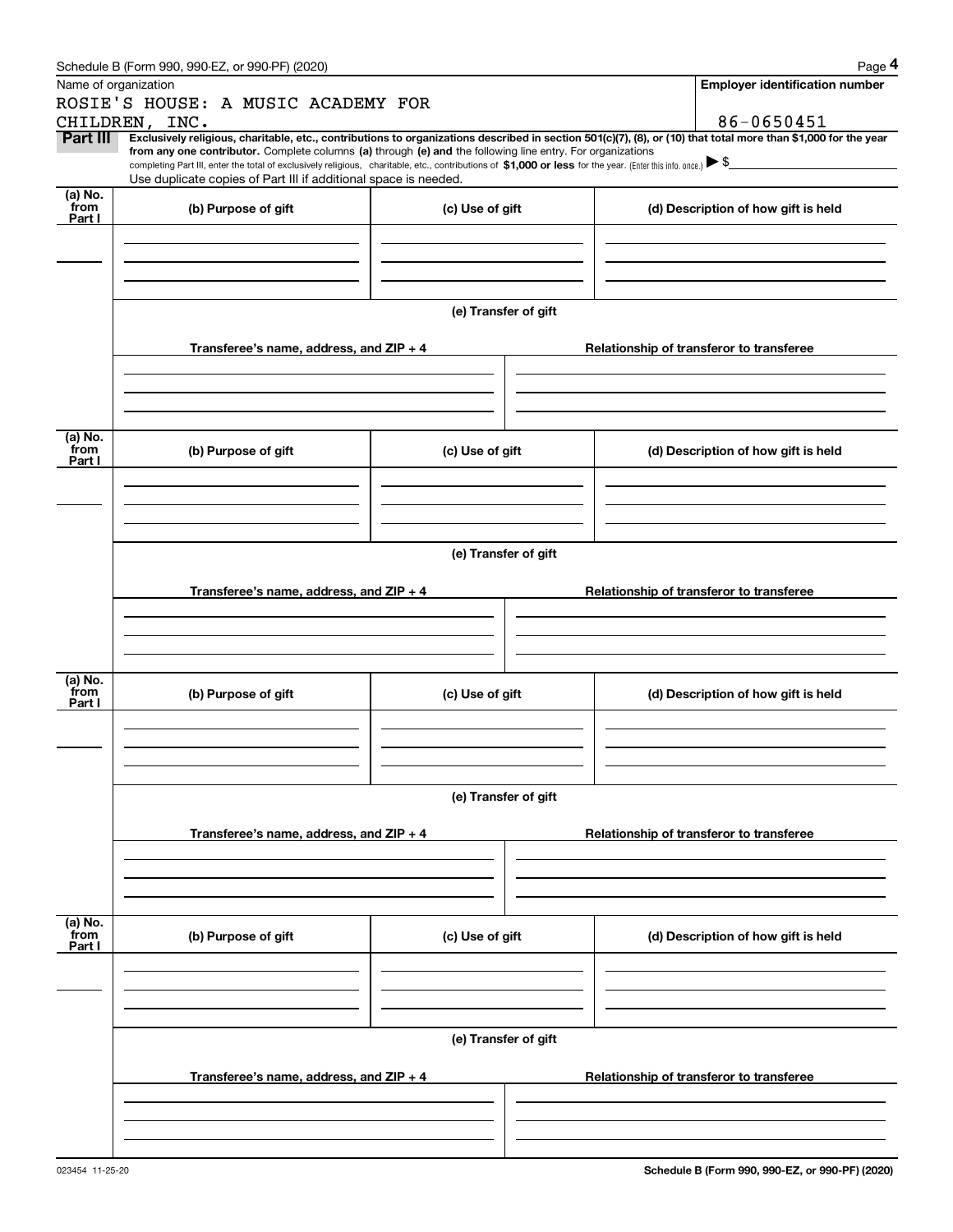|         | <b>SCHEDULE D</b>                                                      |                                                                                                        | <b>Supplemental Financial Statements</b>                                                                                                       |      | OMB No. 1545-0047                                                                                                                                                                                                                                                                                |
|---------|------------------------------------------------------------------------|--------------------------------------------------------------------------------------------------------|------------------------------------------------------------------------------------------------------------------------------------------------|------|--------------------------------------------------------------------------------------------------------------------------------------------------------------------------------------------------------------------------------------------------------------------------------------------------|
|         | Complete if the organization answered "Yes" on Form 990,<br>(Form 990) |                                                                                                        |                                                                                                                                                |      |                                                                                                                                                                                                                                                                                                  |
|         |                                                                        | Open to Public                                                                                         |                                                                                                                                                |      |                                                                                                                                                                                                                                                                                                  |
|         | Department of the Treasury<br>Internal Revenue Service                 | Inspection                                                                                             |                                                                                                                                                |      |                                                                                                                                                                                                                                                                                                  |
|         | Name of the organization                                               | <b>Employer identification number</b>                                                                  |                                                                                                                                                |      |                                                                                                                                                                                                                                                                                                  |
|         |                                                                        | CHILDREN, INC.                                                                                         |                                                                                                                                                |      | 86-0650451                                                                                                                                                                                                                                                                                       |
| Part I  |                                                                        |                                                                                                        | Organizations Maintaining Donor Advised Funds or Other Similar Funds or Accounts. Complete if the                                              |      |                                                                                                                                                                                                                                                                                                  |
|         |                                                                        | organization answered "Yes" on Form 990, Part IV, line 6.                                              |                                                                                                                                                |      |                                                                                                                                                                                                                                                                                                  |
|         |                                                                        |                                                                                                        | (a) Donor advised funds                                                                                                                        |      | (b) Funds and other accounts                                                                                                                                                                                                                                                                     |
| 1       |                                                                        |                                                                                                        |                                                                                                                                                |      |                                                                                                                                                                                                                                                                                                  |
| 2       |                                                                        | Aggregate value of contributions to (during year)                                                      |                                                                                                                                                |      |                                                                                                                                                                                                                                                                                                  |
| з       |                                                                        |                                                                                                        |                                                                                                                                                |      |                                                                                                                                                                                                                                                                                                  |
| 4       |                                                                        |                                                                                                        |                                                                                                                                                |      |                                                                                                                                                                                                                                                                                                  |
| 5       |                                                                        |                                                                                                        | Did the organization inform all donors and donor advisors in writing that the assets held in donor advised funds                               |      |                                                                                                                                                                                                                                                                                                  |
|         |                                                                        |                                                                                                        |                                                                                                                                                |      | Yes<br><b>No</b>                                                                                                                                                                                                                                                                                 |
| 6       |                                                                        |                                                                                                        | Did the organization inform all grantees, donors, and donor advisors in writing that grant funds can be used only                              |      |                                                                                                                                                                                                                                                                                                  |
|         |                                                                        |                                                                                                        | for charitable purposes and not for the benefit of the donor or donor advisor, or for any other purpose conferring                             |      |                                                                                                                                                                                                                                                                                                  |
| Part II | impermissible private benefit?                                         |                                                                                                        | Conservation Easements. Complete if the organization answered "Yes" on Form 990, Part IV, line 7.                                              |      | Yes<br>No                                                                                                                                                                                                                                                                                        |
|         |                                                                        | Purpose(s) of conservation easements held by the organization (check all that apply).                  |                                                                                                                                                |      |                                                                                                                                                                                                                                                                                                  |
| 1       |                                                                        | Preservation of land for public use (for example, recreation or education)                             | Preservation of a historically important land area                                                                                             |      |                                                                                                                                                                                                                                                                                                  |
|         |                                                                        | Protection of natural habitat                                                                          | Preservation of a certified historic structure                                                                                                 |      |                                                                                                                                                                                                                                                                                                  |
|         |                                                                        | Preservation of open space                                                                             |                                                                                                                                                |      |                                                                                                                                                                                                                                                                                                  |
| 2       |                                                                        |                                                                                                        | Complete lines 2a through 2d if the organization held a qualified conservation contribution in the form of a conservation easement on the last |      |                                                                                                                                                                                                                                                                                                  |
|         | day of the tax year.                                                   |                                                                                                        |                                                                                                                                                |      | Held at the End of the Tax Year                                                                                                                                                                                                                                                                  |
|         |                                                                        |                                                                                                        |                                                                                                                                                | 2a   |                                                                                                                                                                                                                                                                                                  |
| b       |                                                                        | Total acreage restricted by conservation easements                                                     |                                                                                                                                                | 2b   |                                                                                                                                                                                                                                                                                                  |
|         |                                                                        |                                                                                                        | Number of conservation easements on a certified historic structure included in (a) manufacture included in (a)                                 | 2c   |                                                                                                                                                                                                                                                                                                  |
|         |                                                                        |                                                                                                        | d Number of conservation easements included in (c) acquired after 7/25/06, and not on a historic structure                                     |      |                                                                                                                                                                                                                                                                                                  |
|         |                                                                        |                                                                                                        |                                                                                                                                                | 2d   |                                                                                                                                                                                                                                                                                                  |
| 3       |                                                                        |                                                                                                        | Number of conservation easements modified, transferred, released, extinguished, or terminated by the organization during the tax               |      |                                                                                                                                                                                                                                                                                                  |
|         | year                                                                   |                                                                                                        |                                                                                                                                                |      |                                                                                                                                                                                                                                                                                                  |
| 4       |                                                                        | Number of states where property subject to conservation easement is located                            |                                                                                                                                                |      |                                                                                                                                                                                                                                                                                                  |
| 5       |                                                                        | Does the organization have a written policy regarding the periodic monitoring, inspection, handling of |                                                                                                                                                |      |                                                                                                                                                                                                                                                                                                  |
|         |                                                                        | violations, and enforcement of the conservation easements it holds?                                    |                                                                                                                                                |      | <b>No</b><br>Yes                                                                                                                                                                                                                                                                                 |
| 6       |                                                                        |                                                                                                        | Staff and volunteer hours devoted to monitoring, inspecting, handling of violations, and enforcing conservation easements during the year      |      |                                                                                                                                                                                                                                                                                                  |
|         |                                                                        |                                                                                                        |                                                                                                                                                |      |                                                                                                                                                                                                                                                                                                  |
| 7       |                                                                        |                                                                                                        | Amount of expenses incurred in monitoring, inspecting, handling of violations, and enforcing conservation easements during the year            |      |                                                                                                                                                                                                                                                                                                  |
|         | ► \$                                                                   |                                                                                                        |                                                                                                                                                |      |                                                                                                                                                                                                                                                                                                  |
| 8       |                                                                        |                                                                                                        | Does each conservation easement reported on line 2(d) above satisfy the requirements of section 170(h)(4)(B)(i)                                |      |                                                                                                                                                                                                                                                                                                  |
|         |                                                                        |                                                                                                        |                                                                                                                                                |      | Yes<br>No                                                                                                                                                                                                                                                                                        |
| 9       |                                                                        |                                                                                                        | In Part XIII, describe how the organization reports conservation easements in its revenue and expense statement and                            |      |                                                                                                                                                                                                                                                                                                  |
|         |                                                                        |                                                                                                        | balance sheet, and include, if applicable, the text of the footnote to the organization's financial statements that describes the              |      |                                                                                                                                                                                                                                                                                                  |
|         |                                                                        | organization's accounting for conservation easements.                                                  | Organizations Maintaining Collections of Art, Historical Treasures, or Other Similar Assets.                                                   |      |                                                                                                                                                                                                                                                                                                  |
|         | Part III                                                               |                                                                                                        |                                                                                                                                                |      |                                                                                                                                                                                                                                                                                                  |
|         |                                                                        | Complete if the organization answered "Yes" on Form 990, Part IV, line 8.                              |                                                                                                                                                |      |                                                                                                                                                                                                                                                                                                  |
|         |                                                                        |                                                                                                        | 1a If the organization elected, as permitted under FASB ASC 958, not to report in its revenue statement and balance sheet works                |      |                                                                                                                                                                                                                                                                                                  |
|         |                                                                        |                                                                                                        | of art, historical treasures, or other similar assets held for public exhibition, education, or research in furtherance of public              |      |                                                                                                                                                                                                                                                                                                  |
|         |                                                                        |                                                                                                        | service, provide in Part XIII the text of the footnote to its financial statements that describes these items.                                 |      |                                                                                                                                                                                                                                                                                                  |
|         |                                                                        |                                                                                                        | <b>b</b> If the organization elected, as permitted under FASB ASC 958, to report in its revenue statement and balance sheet works of           |      |                                                                                                                                                                                                                                                                                                  |
|         |                                                                        |                                                                                                        | art, historical treasures, or other similar assets held for public exhibition, education, or research in furtherance of public service,        |      |                                                                                                                                                                                                                                                                                                  |
|         |                                                                        | provide the following amounts relating to these items:                                                 | (i) Revenue included on Form 990, Part VIII, line 1 [2000] [2010] Contract the included on Form 990, Part VIII, line 1                         |      |                                                                                                                                                                                                                                                                                                  |
|         |                                                                        | (ii) Assets included in Form 990, Part X                                                               |                                                                                                                                                |      | $\blacktriangleright$ \$                                                                                                                                                                                                                                                                         |
| 2       |                                                                        |                                                                                                        | If the organization received or held works of art, historical treasures, or other similar assets for financial gain, provide                   |      |                                                                                                                                                                                                                                                                                                  |
|         |                                                                        | the following amounts required to be reported under FASB ASC 958 relating to these items:              |                                                                                                                                                |      |                                                                                                                                                                                                                                                                                                  |
| а       |                                                                        |                                                                                                        |                                                                                                                                                |      | $\mathbb{S}$ and $\mathbb{S}$ and $\mathbb{S}$ and $\mathbb{S}$ and $\mathbb{S}$ and $\mathbb{S}$ and $\mathbb{S}$ and $\mathbb{S}$ and $\mathbb{S}$ and $\mathbb{S}$ and $\mathbb{S}$ and $\mathbb{S}$ and $\mathbb{S}$ and $\mathbb{S}$ and $\mathbb{S}$ and $\mathbb{S}$ and $\mathbb{S}$ and |
|         |                                                                        |                                                                                                        |                                                                                                                                                | - \$ |                                                                                                                                                                                                                                                                                                  |
|         |                                                                        | LHA For Paperwork Reduction Act Notice, see the Instructions for Form 990.                             |                                                                                                                                                |      | Schedule D (Form 990) 2020                                                                                                                                                                                                                                                                       |
|         |                                                                        |                                                                                                        |                                                                                                                                                |      |                                                                                                                                                                                                                                                                                                  |

032051 12-01-20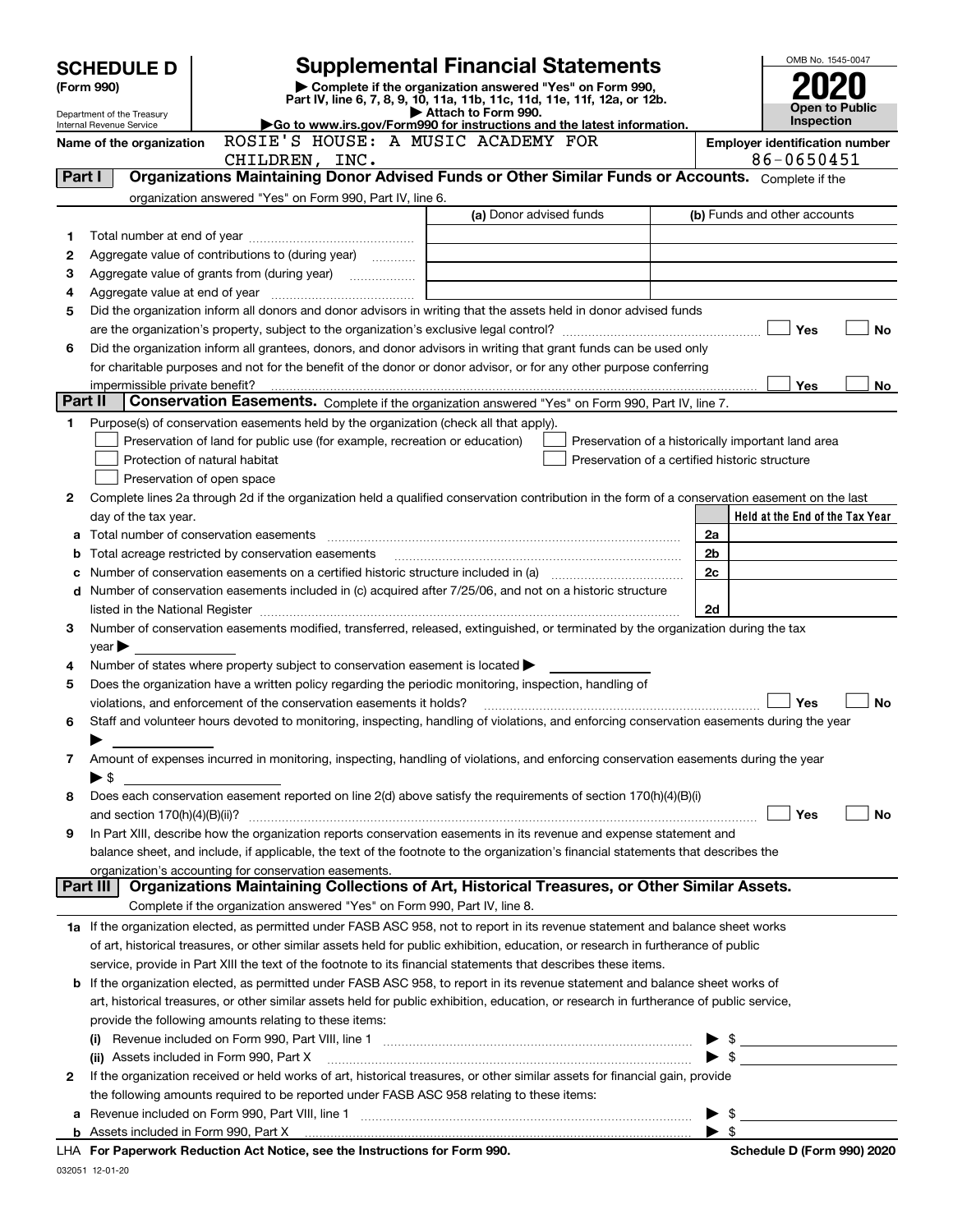|               |                                                                                                                                                                                                                                | ROSIE'S HOUSE: A MUSIC ACADEMY FOR |                |                                                                                                                                                                                                                               |                 |                                                          |                |          |         |
|---------------|--------------------------------------------------------------------------------------------------------------------------------------------------------------------------------------------------------------------------------|------------------------------------|----------------|-------------------------------------------------------------------------------------------------------------------------------------------------------------------------------------------------------------------------------|-----------------|----------------------------------------------------------|----------------|----------|---------|
|               | CHILDREN, INC.<br>Schedule D (Form 990) 2020                                                                                                                                                                                   |                                    |                |                                                                                                                                                                                                                               |                 | 86-0650451 Page 2                                        |                |          |         |
|               | Part III<br>Organizations Maintaining Collections of Art, Historical Treasures, or Other Similar Assets (continued)                                                                                                            |                                    |                |                                                                                                                                                                                                                               |                 |                                                          |                |          |         |
| 3             | Using the organization's acquisition, accession, and other records, check any of the following that make significant use of its                                                                                                |                                    |                |                                                                                                                                                                                                                               |                 |                                                          |                |          |         |
|               | collection items (check all that apply):                                                                                                                                                                                       |                                    |                |                                                                                                                                                                                                                               |                 |                                                          |                |          |         |
| a             | Public exhibition                                                                                                                                                                                                              |                                    |                | Loan or exchange program                                                                                                                                                                                                      |                 |                                                          |                |          |         |
| b             | Scholarly research                                                                                                                                                                                                             |                                    |                | Other and the contract of the contract of the contract of the contract of the contract of the contract of the contract of the contract of the contract of the contract of the contract of the contract of the contract of the |                 |                                                          |                |          |         |
| c             | Preservation for future generations                                                                                                                                                                                            |                                    |                |                                                                                                                                                                                                                               |                 |                                                          |                |          |         |
|               | Provide a description of the organization's collections and explain how they further the organization's exempt purpose in Part XIII.                                                                                           |                                    |                |                                                                                                                                                                                                                               |                 |                                                          |                |          |         |
| 5             | During the year, did the organization solicit or receive donations of art, historical treasures, or other similar assets                                                                                                       |                                    |                |                                                                                                                                                                                                                               |                 |                                                          |                |          |         |
|               | Yes<br>No                                                                                                                                                                                                                      |                                    |                |                                                                                                                                                                                                                               |                 |                                                          |                |          |         |
|               | <b>Part IV</b><br>Escrow and Custodial Arrangements. Complete if the organization answered "Yes" on Form 990, Part IV, line 9, or                                                                                              |                                    |                |                                                                                                                                                                                                                               |                 |                                                          |                |          |         |
|               | reported an amount on Form 990, Part X, line 21.                                                                                                                                                                               |                                    |                |                                                                                                                                                                                                                               |                 |                                                          |                |          |         |
|               | 1a Is the organization an agent, trustee, custodian or other intermediary for contributions or other assets not included                                                                                                       |                                    |                |                                                                                                                                                                                                                               |                 |                                                          |                |          |         |
|               | on Form 990, Part X? [11] matter contracts and contracts and contracts are contracted and contracts are contracted and contract and contract of the contract of the contract of the contract of the contract of the contract o |                                    |                |                                                                                                                                                                                                                               |                 |                                                          | Yes            |          | No      |
|               | b If "Yes," explain the arrangement in Part XIII and complete the following table:                                                                                                                                             |                                    |                |                                                                                                                                                                                                                               |                 |                                                          |                |          |         |
|               |                                                                                                                                                                                                                                |                                    |                |                                                                                                                                                                                                                               |                 |                                                          | Amount         |          |         |
|               | c Beginning balance measurements and the contract of Beginning balance measurements are all the contract of the contract of the contract of the contract of the contract of the contract of the contract of the contract of th |                                    |                |                                                                                                                                                                                                                               | 1c              |                                                          |                |          |         |
|               | d Additions during the year measurements are all an according to the year measurement of the year measurement of the state of the state of the state of the state of the state of the state of the state of the state of the s |                                    |                |                                                                                                                                                                                                                               | 1d              |                                                          |                |          |         |
|               | e Distributions during the year manufactured and continuum and contact the year manufactured and contact the year manufactured and contact the year manufactured and contact the year manufactured and contact the year manufa |                                    |                |                                                                                                                                                                                                                               | 1e              |                                                          |                |          |         |
| f             |                                                                                                                                                                                                                                |                                    |                |                                                                                                                                                                                                                               | 1f              |                                                          |                |          |         |
|               | 2a Did the organization include an amount on Form 990, Part X, line 21, for escrow or custodial account liability?                                                                                                             |                                    |                |                                                                                                                                                                                                                               |                 |                                                          | <b>Yes</b>     |          | No      |
|               | <b>b</b> If "Yes," explain the arrangement in Part XIII. Check here if the explanation has been provided on Part XIII                                                                                                          |                                    |                |                                                                                                                                                                                                                               |                 |                                                          |                |          |         |
| <b>Part V</b> | Endowment Funds. Complete if the organization answered "Yes" on Form 990, Part IV, line 10.                                                                                                                                    |                                    |                |                                                                                                                                                                                                                               |                 |                                                          |                |          |         |
|               |                                                                                                                                                                                                                                | (a) Current year                   | (b) Prior year | (c) Two years back                                                                                                                                                                                                            |                 | $\vert$ (d) Three years back $\vert$ (e) Four years back |                |          |         |
|               | 1a Beginning of year balance                                                                                                                                                                                                   | 10,472.                            | 11,353.        | 11,816.                                                                                                                                                                                                                       |                 | 11,659.                                                  |                |          | 10,725. |
| b             |                                                                                                                                                                                                                                |                                    |                |                                                                                                                                                                                                                               |                 |                                                          |                |          |         |
|               | Net investment earnings, gains, and losses                                                                                                                                                                                     | 2,078.                             | $-881.$        | $-463.$                                                                                                                                                                                                                       |                 | 155.                                                     |                |          | 1,825.  |
|               |                                                                                                                                                                                                                                |                                    |                |                                                                                                                                                                                                                               |                 |                                                          |                |          |         |
|               | e Other expenditures for facilities                                                                                                                                                                                            |                                    |                |                                                                                                                                                                                                                               |                 |                                                          |                |          |         |
|               | and programs                                                                                                                                                                                                                   |                                    |                |                                                                                                                                                                                                                               |                 |                                                          |                |          |         |
|               | f Administrative expenses <i></i>                                                                                                                                                                                              |                                    |                |                                                                                                                                                                                                                               |                 |                                                          |                |          |         |
| g             | End of year balance <i>manually contained</i>                                                                                                                                                                                  | 12,550.                            | 10,472.        | 11,353.                                                                                                                                                                                                                       |                 | 11,816.                                                  |                |          | 12,550. |
| 2             | Provide the estimated percentage of the current year end balance (line 1g, column (a)) held as:                                                                                                                                |                                    |                |                                                                                                                                                                                                                               |                 |                                                          |                |          |         |
|               | a Board designated or quasi-endowment >                                                                                                                                                                                        |                                    | %              |                                                                                                                                                                                                                               |                 |                                                          |                |          |         |
|               | Permanent endowment >                                                                                                                                                                                                          | %                                  |                |                                                                                                                                                                                                                               |                 |                                                          |                |          |         |
|               | $\mathbf c$ Term endowment $\blacktriangleright$                                                                                                                                                                               | %                                  |                |                                                                                                                                                                                                                               |                 |                                                          |                |          |         |
|               |                                                                                                                                                                                                                                |                                    |                |                                                                                                                                                                                                                               |                 |                                                          |                |          |         |
|               | The percentages on lines 2a, 2b, and 2c should equal 100%.                                                                                                                                                                     |                                    |                |                                                                                                                                                                                                                               |                 |                                                          |                |          |         |
|               | 3a Are there endowment funds not in the possession of the organization that are held and administered for the organization                                                                                                     |                                    |                |                                                                                                                                                                                                                               |                 |                                                          |                |          |         |
|               | by:                                                                                                                                                                                                                            |                                    |                |                                                                                                                                                                                                                               |                 |                                                          |                | Yes<br>X | No.     |
|               | (i)                                                                                                                                                                                                                            |                                    |                |                                                                                                                                                                                                                               |                 |                                                          | 3a(i)          |          | X       |
|               |                                                                                                                                                                                                                                |                                    |                |                                                                                                                                                                                                                               |                 |                                                          | 3a(ii)         |          |         |
|               |                                                                                                                                                                                                                                |                                    |                |                                                                                                                                                                                                                               |                 |                                                          | 3b             |          |         |
| 4             | Describe in Part XIII the intended uses of the organization's endowment funds.<br><b>Part VI</b><br>Land, Buildings, and Equipment.                                                                                            |                                    |                |                                                                                                                                                                                                                               |                 |                                                          |                |          |         |
|               |                                                                                                                                                                                                                                |                                    |                |                                                                                                                                                                                                                               |                 |                                                          |                |          |         |
|               | Complete if the organization answered "Yes" on Form 990, Part IV, line 11a. See Form 990, Part X, line 10.                                                                                                                     |                                    |                |                                                                                                                                                                                                                               |                 |                                                          |                |          |         |
|               | Description of property                                                                                                                                                                                                        | (a) Cost or other                  |                | (b) Cost or other                                                                                                                                                                                                             | (c) Accumulated |                                                          | (d) Book value |          |         |
|               |                                                                                                                                                                                                                                | basis (investment)                 | basis (other)  |                                                                                                                                                                                                                               | depreciation    |                                                          |                |          |         |
|               |                                                                                                                                                                                                                                |                                    |                |                                                                                                                                                                                                                               |                 |                                                          |                |          |         |
| b             |                                                                                                                                                                                                                                |                                    |                |                                                                                                                                                                                                                               |                 |                                                          |                |          |         |
|               |                                                                                                                                                                                                                                |                                    |                |                                                                                                                                                                                                                               |                 |                                                          |                |          |         |
|               |                                                                                                                                                                                                                                |                                    |                | 540,061.                                                                                                                                                                                                                      | 303, 726.       |                                                          | 236, 335.      |          |         |
|               |                                                                                                                                                                                                                                |                                    |                |                                                                                                                                                                                                                               |                 |                                                          |                |          |         |
|               |                                                                                                                                                                                                                                |                                    |                |                                                                                                                                                                                                                               |                 |                                                          | 236, 335.      |          |         |
|               |                                                                                                                                                                                                                                |                                    |                |                                                                                                                                                                                                                               |                 | Schedule D (Form 990) 2020                               |                |          |         |

032052 12-01-20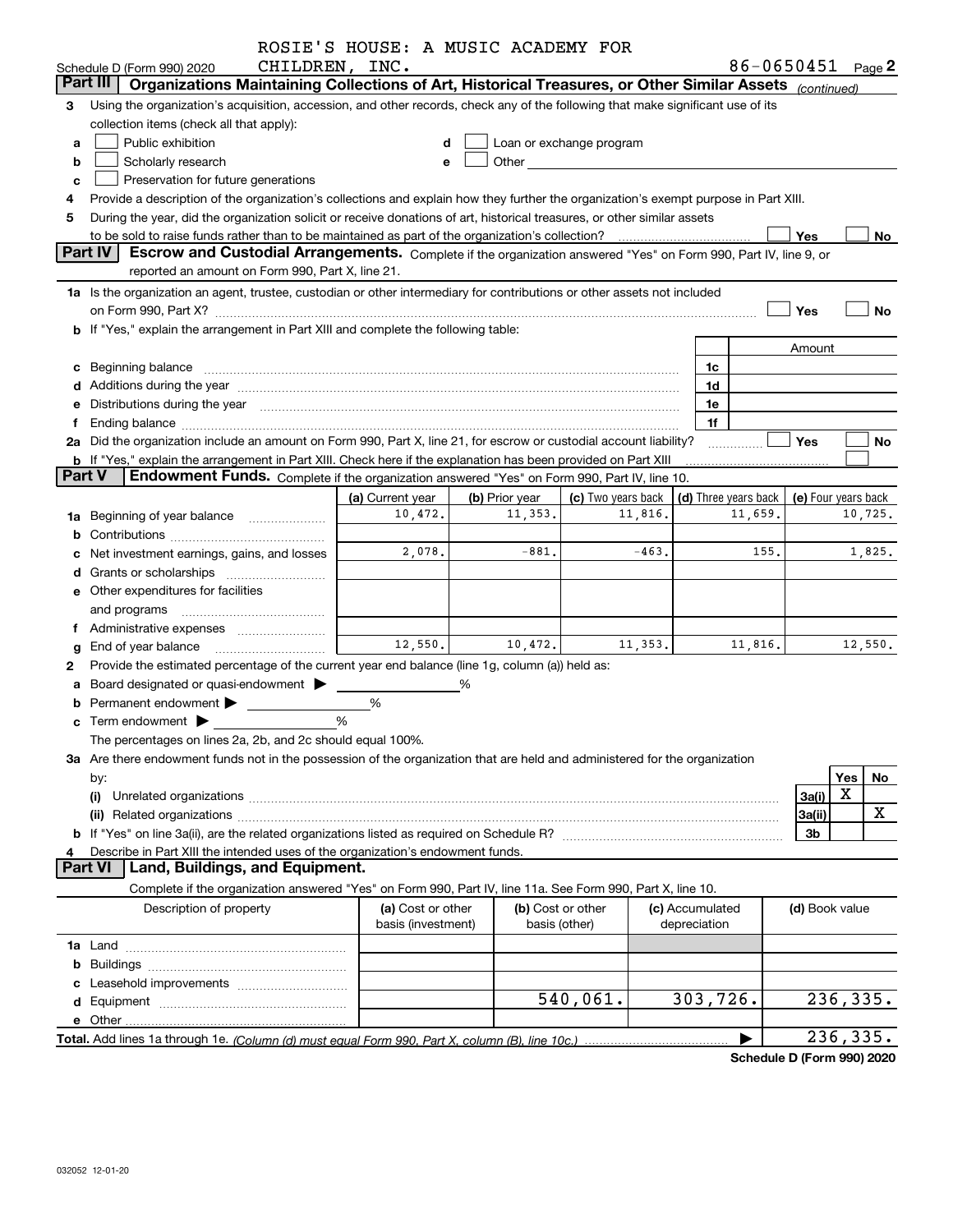|  |  | ROSIE'S HOUSE: A MUSIC ACADEMY FOR |  |
|--|--|------------------------------------|--|
|  |  |                                    |  |

| CHILDREN, INC.<br>Schedule D (Form 990) 2020                                                                      |                 |                                                           | 86-0650451<br>$Page$ <sup>3</sup> |
|-------------------------------------------------------------------------------------------------------------------|-----------------|-----------------------------------------------------------|-----------------------------------|
| Part VII Investments - Other Securities.                                                                          |                 |                                                           |                                   |
| Complete if the organization answered "Yes" on Form 990, Part IV, line 11b. See Form 990, Part X, line 12.        |                 |                                                           |                                   |
| (a) Description of security or category (including name of security)                                              | (b) Book value  | (c) Method of valuation: Cost or end-of-year market value |                                   |
| (1) Financial derivatives                                                                                         |                 |                                                           |                                   |
| (2) Closely held equity interests                                                                                 |                 |                                                           |                                   |
| (3) Other                                                                                                         |                 |                                                           |                                   |
| (A) ARIZONA COMMUNITY                                                                                             |                 |                                                           |                                   |
| FOUNDATION<br>(B)                                                                                                 | 12,550.         | END-OF-YEAR MARKET VALUE                                  |                                   |
| TIME DEPOSITS<br>(C)                                                                                              | 371, 291.       | END-OF-YEAR MARKET VALUE                                  |                                   |
| (D)                                                                                                               |                 |                                                           |                                   |
| (E)                                                                                                               |                 |                                                           |                                   |
| (F)                                                                                                               |                 |                                                           |                                   |
| (G)                                                                                                               |                 |                                                           |                                   |
|                                                                                                                   |                 |                                                           |                                   |
| (H)                                                                                                               | 383,841.        |                                                           |                                   |
| Total. (Col. (b) must equal Form 990, Part X, col. (B) line 12.)<br>Part VIII Investments - Program Related.      |                 |                                                           |                                   |
|                                                                                                                   |                 |                                                           |                                   |
| Complete if the organization answered "Yes" on Form 990, Part IV, line 11c. See Form 990, Part X, line 13.        |                 |                                                           |                                   |
| (a) Description of investment                                                                                     | (b) Book value  | (c) Method of valuation: Cost or end-of-year market value |                                   |
| (1)                                                                                                               |                 |                                                           |                                   |
| (2)                                                                                                               |                 |                                                           |                                   |
| (3)                                                                                                               |                 |                                                           |                                   |
| (4)                                                                                                               |                 |                                                           |                                   |
| (5)                                                                                                               |                 |                                                           |                                   |
| (6)                                                                                                               |                 |                                                           |                                   |
| (7)                                                                                                               |                 |                                                           |                                   |
| (8)                                                                                                               |                 |                                                           |                                   |
| (9)                                                                                                               |                 |                                                           |                                   |
| Total. (Col. (b) must equal Form 990, Part X, col. (B) line 13.)                                                  |                 |                                                           |                                   |
| Part IX<br><b>Other Assets.</b>                                                                                   |                 |                                                           |                                   |
| Complete if the organization answered "Yes" on Form 990, Part IV, line 11d. See Form 990, Part X, line 15.        |                 |                                                           |                                   |
|                                                                                                                   | (a) Description |                                                           | (b) Book value                    |
| SECURITY DEPOSIT<br>(1)                                                                                           |                 |                                                           | 202,850.                          |
| (2)                                                                                                               |                 |                                                           |                                   |
|                                                                                                                   |                 |                                                           |                                   |
| (3)                                                                                                               |                 |                                                           |                                   |
| (4)                                                                                                               |                 |                                                           |                                   |
| (5)                                                                                                               |                 |                                                           |                                   |
| (6)                                                                                                               |                 |                                                           |                                   |
| (7)                                                                                                               |                 |                                                           |                                   |
| (8)                                                                                                               |                 |                                                           |                                   |
| (9)                                                                                                               |                 |                                                           |                                   |
|                                                                                                                   |                 |                                                           | 202,850.                          |
| <b>Other Liabilities.</b><br>Part X                                                                               |                 |                                                           |                                   |
| Complete if the organization answered "Yes" on Form 990, Part IV, line 11e or 11f. See Form 990, Part X, line 25. |                 |                                                           |                                   |
| (a) Description of liability<br>1.                                                                                |                 |                                                           | (b) Book value                    |
| Federal income taxes<br>(1)                                                                                       |                 |                                                           |                                   |
| ACCRUED PAYROLL AND BENEFITS<br>(2)                                                                               |                 |                                                           | 13,179.                           |
| (3)                                                                                                               |                 |                                                           |                                   |
| (4)                                                                                                               |                 |                                                           |                                   |
| (5)                                                                                                               |                 |                                                           |                                   |
| (6)                                                                                                               |                 |                                                           |                                   |
| (7)                                                                                                               |                 |                                                           |                                   |
|                                                                                                                   |                 |                                                           |                                   |
| (8)                                                                                                               |                 |                                                           |                                   |
| (9)                                                                                                               |                 |                                                           |                                   |
| Total. (Column (b) must equal Form 990, Part X, col. (B) line 25.)                                                |                 |                                                           | 13,179.                           |

**2.** Liability for uncertain tax positions. In Part XIII, provide the text of the footnote to the organization's financial statements that reports the organization's liability for uncertain tax positions under FASB ASC 740. Check here if the text of the footnote has been provided in Part XIII  $\vert$  X  $\vert$ 

**Schedule D (Form 990) 2020**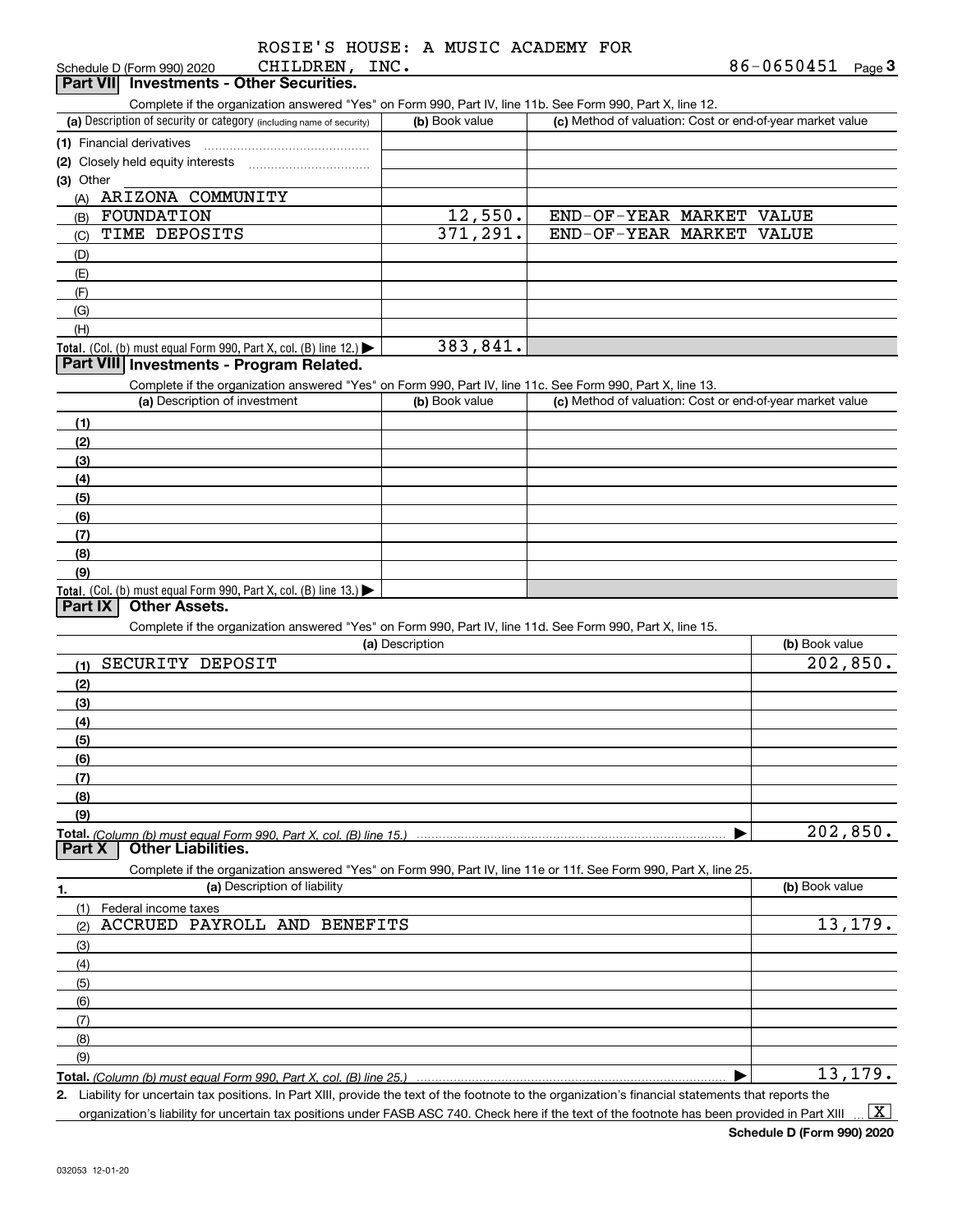|    | ROSIE'S HOUSE: A MUSIC ACADEMY FOR                                                                                                                                                                                                            |                |                |                         |
|----|-----------------------------------------------------------------------------------------------------------------------------------------------------------------------------------------------------------------------------------------------|----------------|----------------|-------------------------|
|    | CHILDREN, INC.<br>Schedule D (Form 990) 2020                                                                                                                                                                                                  |                |                | 86-0650451 $_{Page}$ 4  |
|    | Reconciliation of Revenue per Audited Financial Statements With Revenue per Return.<br><b>Part XI</b>                                                                                                                                         |                |                |                         |
|    | Complete if the organization answered "Yes" on Form 990, Part IV, line 12a.                                                                                                                                                                   |                |                |                         |
| 1  | Total revenue, gains, and other support per audited financial statements                                                                                                                                                                      |                | $\blacksquare$ | 4,005,688.              |
| 2  | Amounts included on line 1 but not on Form 990, Part VIII, line 12:                                                                                                                                                                           |                |                |                         |
| a  |                                                                                                                                                                                                                                               | 2a             |                |                         |
|    |                                                                                                                                                                                                                                               | 2 <sub>b</sub> |                |                         |
|    |                                                                                                                                                                                                                                               | 2c             |                |                         |
| d  | Other (Describe in Part XIII.) <b>COLOGIST: (2014)</b> (2014) <b>COLOGIST: (2014)</b> (2014) <b>COLOGIST: (2014)</b> (2014) (2014) (2014) (2014) (2014) (2014) (2014) (2014) (2014) (2014) (2014) (2014) (2014) (2014) (2014) (2014) (2014) ( | 2d             |                |                         |
| е  | Add lines 2a through 2d                                                                                                                                                                                                                       |                | 2е             | 0.                      |
| з  |                                                                                                                                                                                                                                               |                | 3              | 4,005,688.              |
| 4  | Amounts included on Form 990, Part VIII, line 12, but not on line 1:                                                                                                                                                                          |                |                |                         |
| a  |                                                                                                                                                                                                                                               | 4a             |                |                         |
| b  | Other (Describe in Part XIII.) <b>Construction Contract Construction</b> Chern Construction Construction Construction                                                                                                                         | 4b             |                |                         |
|    | Add lines 4a and 4b                                                                                                                                                                                                                           |                | 4с             | $0 \cdot$               |
| 5  |                                                                                                                                                                                                                                               |                | 5              | 4,005,688.              |
|    | Part XII   Reconciliation of Expenses per Audited Financial Statements With Expenses per Return.                                                                                                                                              |                |                |                         |
|    | Complete if the organization answered "Yes" on Form 990, Part IV, line 12a.                                                                                                                                                                   |                |                |                         |
| 1  |                                                                                                                                                                                                                                               |                | $\blacksquare$ | $\overline{1,035},353.$ |
| 2  | Amounts included on line 1 but not on Form 990, Part IX, line 25:                                                                                                                                                                             |                |                |                         |
| a  |                                                                                                                                                                                                                                               | 2a             |                |                         |
| b  | Prior year adjustments <i>www.www.www.www.www.www.www.www.www.</i> ww.                                                                                                                                                                        | 2 <sub>b</sub> |                |                         |
|    | Other losses                                                                                                                                                                                                                                  | 2c             |                |                         |
| d  |                                                                                                                                                                                                                                               | 2d             |                |                         |
| e  | Add lines 2a through 2d <b>contained a contained a contained a contained a</b> contained a contained a contained a contained a contained a contained a contained a contained a contained a contained a contained a contained a cont           |                | <b>2e</b>      |                         |
| 3  |                                                                                                                                                                                                                                               |                | 3              | 1,035,353.              |
| 4  | Amounts included on Form 990, Part IX, line 25, but not on line 1:                                                                                                                                                                            |                |                |                         |
| a  |                                                                                                                                                                                                                                               | 4a             |                |                         |
|    |                                                                                                                                                                                                                                               | 4 <sub>b</sub> |                |                         |
|    | Add lines 4a and 4b                                                                                                                                                                                                                           |                | 4c             |                         |
| 5. |                                                                                                                                                                                                                                               |                | 5              | 1,035,353.              |
|    | Part XIII Supplemental Information.                                                                                                                                                                                                           |                |                |                         |

Provide the descriptions required for Part II, lines 3, 5, and 9; Part III, lines 1a and 4; Part IV, lines 1b and 2b; Part V, line 4; Part X, line 2; Part XI, lines 2d and 4b; and Part XII, lines 2d and 4b. Also complete this part to provide any additional information.

## PART X, LINE 2:

|  |                                       |  |  |  |  | THE ORGANIZATION IS EXEMPT FROM FEDERAL INCOME TAX UNDER SECTION 501(C)(3) |  |                                                                            |
|--|---------------------------------------|--|--|--|--|----------------------------------------------------------------------------|--|----------------------------------------------------------------------------|
|  |                                       |  |  |  |  | OF THE INTERNAL REVENUE CODE AND SIMILAR STATE OF ARIZONA TAX PROVISIONS.  |  |                                                                            |
|  |                                       |  |  |  |  | THE ORGANIZATION'S FORM 990, RETURN OF ORGANIZATION EXEMPT FROM INCOME     |  |                                                                            |
|  |                                       |  |  |  |  |                                                                            |  | TAXES, IS GENERALLY SUBJECT TO EXAMINATION BY THE INTERNAL REVENUE SERVICE |
|  | FOR THREE YEARS AFTER THE DATE FILED. |  |  |  |  |                                                                            |  |                                                                            |
|  |                                       |  |  |  |  |                                                                            |  |                                                                            |

# MANAGEMENT HAS EVALUATED THE TAX POSITIONS TAKEN OR EXPECTED TO BE TAKEN,

IF ANY, ON ITS EXEMPT ORGANIZATION FILINGS, AND THE LIKELIHOOD THAT UPON

EXAMINATION THOSE POSITIONS WOULD BE SUSTAINED. BASED ON THE RESULTS OF

## THIS EVALUATION, MANAGEMENT BELIEVES THERE ARE NO UNCERTAIN TAX POSITIONS.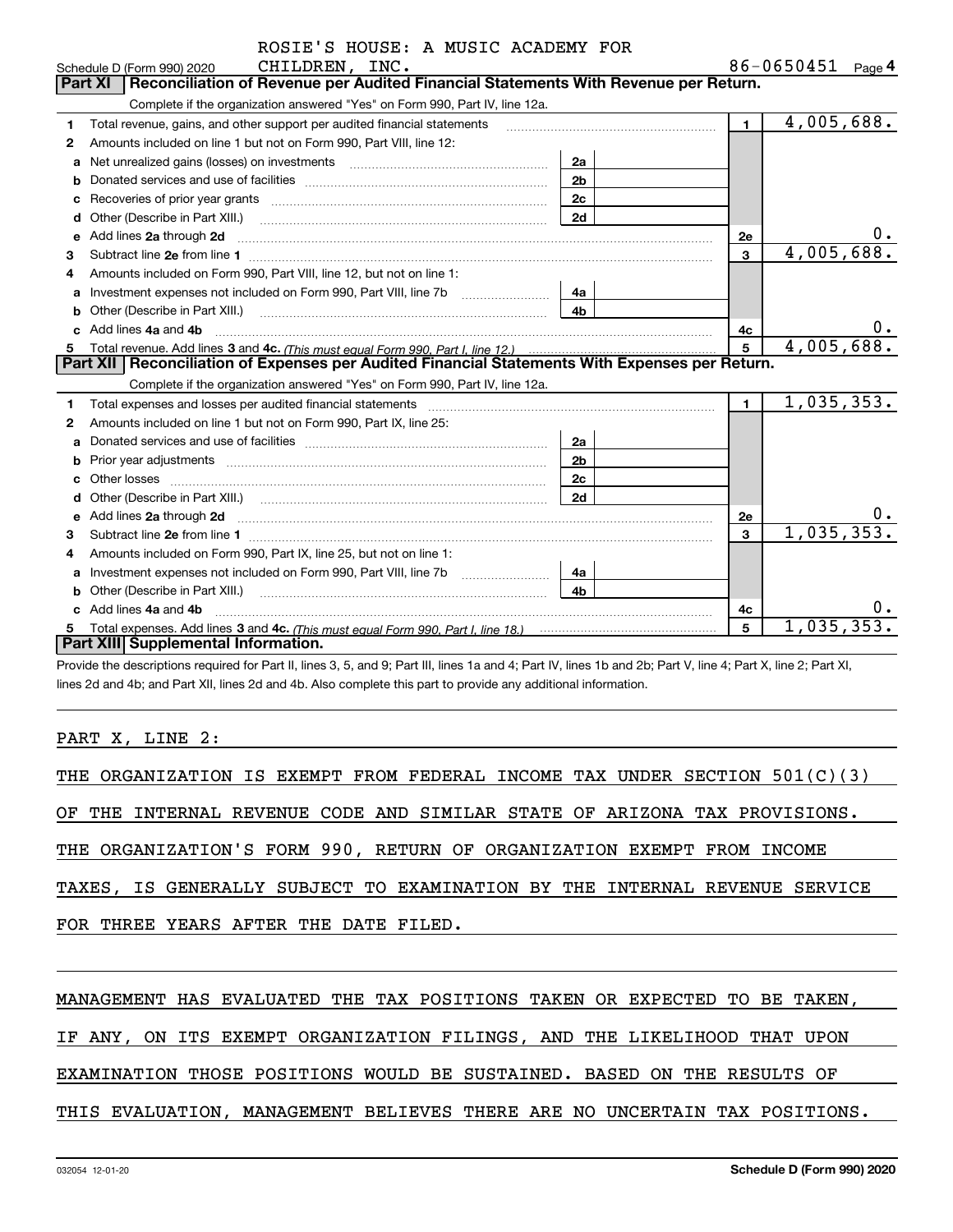|                                                                                             |                | ROSIE'S HOUSE: A MUSIC ACADEMY FOR |                   |
|---------------------------------------------------------------------------------------------|----------------|------------------------------------|-------------------|
| Schedule D (Form 990) 2020 CHILDREN, I.<br>Part XIII   Supplemental Information (continued) | CHILDREN, INC. |                                    | 86-0650451 Page 5 |
|                                                                                             |                |                                    |                   |
|                                                                                             |                |                                    |                   |
|                                                                                             |                |                                    |                   |
|                                                                                             |                |                                    |                   |
|                                                                                             |                |                                    |                   |
|                                                                                             |                |                                    |                   |
|                                                                                             |                |                                    |                   |
|                                                                                             |                |                                    |                   |
|                                                                                             |                |                                    |                   |
|                                                                                             |                |                                    |                   |
|                                                                                             |                |                                    |                   |
|                                                                                             |                |                                    |                   |
|                                                                                             |                |                                    |                   |
|                                                                                             |                |                                    |                   |
|                                                                                             |                |                                    |                   |
|                                                                                             |                |                                    |                   |
|                                                                                             |                |                                    |                   |
|                                                                                             |                |                                    |                   |
|                                                                                             |                |                                    |                   |
|                                                                                             |                |                                    |                   |
|                                                                                             |                |                                    |                   |
|                                                                                             |                |                                    |                   |
|                                                                                             |                |                                    |                   |
|                                                                                             |                |                                    |                   |
|                                                                                             |                |                                    |                   |
|                                                                                             |                |                                    |                   |
|                                                                                             |                |                                    |                   |
|                                                                                             |                |                                    |                   |
|                                                                                             |                |                                    |                   |
|                                                                                             |                |                                    |                   |
|                                                                                             |                |                                    |                   |
|                                                                                             |                |                                    |                   |
|                                                                                             |                |                                    |                   |
|                                                                                             |                |                                    |                   |
|                                                                                             |                |                                    |                   |
|                                                                                             |                |                                    |                   |
|                                                                                             |                |                                    |                   |
|                                                                                             |                |                                    |                   |
|                                                                                             |                |                                    |                   |
|                                                                                             |                |                                    |                   |
|                                                                                             |                |                                    |                   |
|                                                                                             |                |                                    |                   |
|                                                                                             |                |                                    |                   |
|                                                                                             |                |                                    |                   |
|                                                                                             |                |                                    |                   |
|                                                                                             |                |                                    |                   |
|                                                                                             |                |                                    |                   |
|                                                                                             |                |                                    |                   |
|                                                                                             |                |                                    |                   |
|                                                                                             |                |                                    |                   |
|                                                                                             |                |                                    |                   |
|                                                                                             |                |                                    |                   |
|                                                                                             |                |                                    |                   |
|                                                                                             |                |                                    |                   |
|                                                                                             |                |                                    |                   |
|                                                                                             |                |                                    |                   |
|                                                                                             |                |                                    |                   |
|                                                                                             |                |                                    |                   |
|                                                                                             |                |                                    |                   |
|                                                                                             |                |                                    |                   |
|                                                                                             |                |                                    |                   |
|                                                                                             |                |                                    |                   |
|                                                                                             |                |                                    |                   |
|                                                                                             |                |                                    |                   |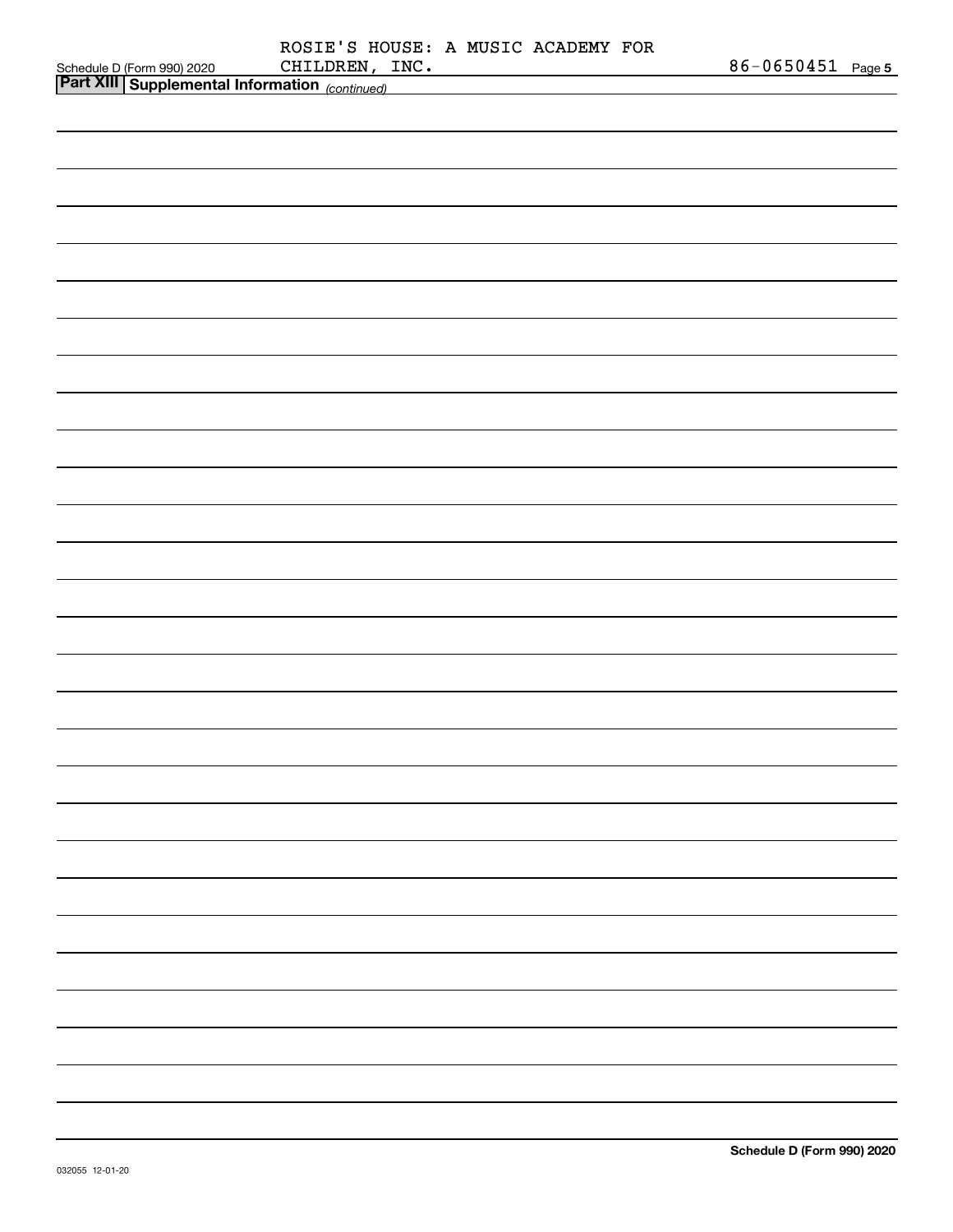| <b>SCHEDULE G</b>                                                                                                                                                                                                                                                                                                                                                                                                                                                                                                                 |                                                                                      |         |               |                                                                            |    | <b>Supplemental Information Regarding Fundraising or Gaming Activities</b>                                                                                                                                                                              |  |                                                                            | OMB No. 1545-0047                                       |
|-----------------------------------------------------------------------------------------------------------------------------------------------------------------------------------------------------------------------------------------------------------------------------------------------------------------------------------------------------------------------------------------------------------------------------------------------------------------------------------------------------------------------------------|--------------------------------------------------------------------------------------|---------|---------------|----------------------------------------------------------------------------|----|---------------------------------------------------------------------------------------------------------------------------------------------------------------------------------------------------------------------------------------------------------|--|----------------------------------------------------------------------------|---------------------------------------------------------|
| (Form 990 or 990-EZ)                                                                                                                                                                                                                                                                                                                                                                                                                                                                                                              |                                                                                      |         |               |                                                                            |    | Complete if the organization answered "Yes" on Form 990, Part IV, line 17, 18, or 19, or if the<br>organization entered more than \$15,000 on Form 990-EZ, line 6a.                                                                                     |  |                                                                            |                                                         |
| Department of the Treasury                                                                                                                                                                                                                                                                                                                                                                                                                                                                                                        | Attach to Form 990 or Form 990-EZ.<br><b>Open to Public</b>                          |         |               |                                                                            |    |                                                                                                                                                                                                                                                         |  |                                                                            |                                                         |
| Internal Revenue Service                                                                                                                                                                                                                                                                                                                                                                                                                                                                                                          | Inspection<br>Go to www.irs.gov/Form990 for instructions and the latest information. |         |               |                                                                            |    |                                                                                                                                                                                                                                                         |  |                                                                            |                                                         |
| Name of the organization<br><b>Employer identification number</b><br>ROSIE'S HOUSE: A MUSIC ACADEMY FOR                                                                                                                                                                                                                                                                                                                                                                                                                           |                                                                                      |         |               |                                                                            |    |                                                                                                                                                                                                                                                         |  |                                                                            |                                                         |
|                                                                                                                                                                                                                                                                                                                                                                                                                                                                                                                                   | CHILDREN, INC.                                                                       |         |               |                                                                            |    |                                                                                                                                                                                                                                                         |  | 86-0650451                                                                 |                                                         |
| Part I                                                                                                                                                                                                                                                                                                                                                                                                                                                                                                                            | required to complete this part.                                                      |         |               |                                                                            |    | Fundraising Activities. Complete if the organization answered "Yes" on Form 990, Part IV, line 17. Form 990-EZ filers are not                                                                                                                           |  |                                                                            |                                                         |
| 1 Indicate whether the organization raised funds through any of the following activities. Check all that apply.<br>$\overline{X}$ Mail solicitations<br>$X \mid$<br>b<br>$\mathbf{X}$ Phone solicitations<br>C<br>$X \mid$<br>In-person solicitations<br>d<br>2 a Did the organization have a written or oral agreement with any individual (including officers, directors, trustees, or<br>b If "Yes," list the 10 highest paid individuals or entities (fundraisers) pursuant to agreements under which the fundraiser is to be | Internet and email solicitations                                                     |         | g             | Special fundraising events                                                 |    | $\mathbf{e}$ $\boxed{\mathbf{X}}$ Solicitation of non-government grants<br>$f\left[\frac{X}{X}\right]$ Solicitation of government grants<br>key employees listed in Form 990, Part VII) or entity in connection with professional fundraising services? |  | $\boxed{\text{X}}$ Yes                                                     | No                                                      |
| compensated at least \$5,000 by the organization.<br>(i) Name and address of individual<br>or entity (fundraiser)                                                                                                                                                                                                                                                                                                                                                                                                                 |                                                                                      |         | (ii) Activity | (iii) Did<br>fundraiser<br>have custody<br>or control of<br>contributions? |    | (iv) Gross receipts<br>from activity                                                                                                                                                                                                                    |  | (v) Amount paid<br>to (or retained by)<br>fundraiser<br>listed in col. (i) | (vi) Amount paid<br>to (or retained by)<br>organization |
| CHRIS EWING - 4225 NORTH 21ST                                                                                                                                                                                                                                                                                                                                                                                                                                                                                                     |                                                                                      |         |               | Yes                                                                        | No |                                                                                                                                                                                                                                                         |  |                                                                            |                                                         |
| STREET UNIT 5, PHOENIX, AZ                                                                                                                                                                                                                                                                                                                                                                                                                                                                                                        |                                                                                      | COUNSEL |               |                                                                            | X  | 1,496,653.                                                                                                                                                                                                                                              |  | 122,250.                                                                   | 1,374,403.                                              |
|                                                                                                                                                                                                                                                                                                                                                                                                                                                                                                                                   |                                                                                      |         |               |                                                                            |    |                                                                                                                                                                                                                                                         |  |                                                                            |                                                         |
| <b>Total</b><br>3 List all states in which the organization is registered or licensed to solicit contributions or has been notified it is exempt from registration                                                                                                                                                                                                                                                                                                                                                                |                                                                                      |         |               |                                                                            |    | 1,496,653.                                                                                                                                                                                                                                              |  | 122,250.                                                                   | 1,374,403.                                              |
| or licensing.                                                                                                                                                                                                                                                                                                                                                                                                                                                                                                                     |                                                                                      |         |               |                                                                            |    |                                                                                                                                                                                                                                                         |  |                                                                            |                                                         |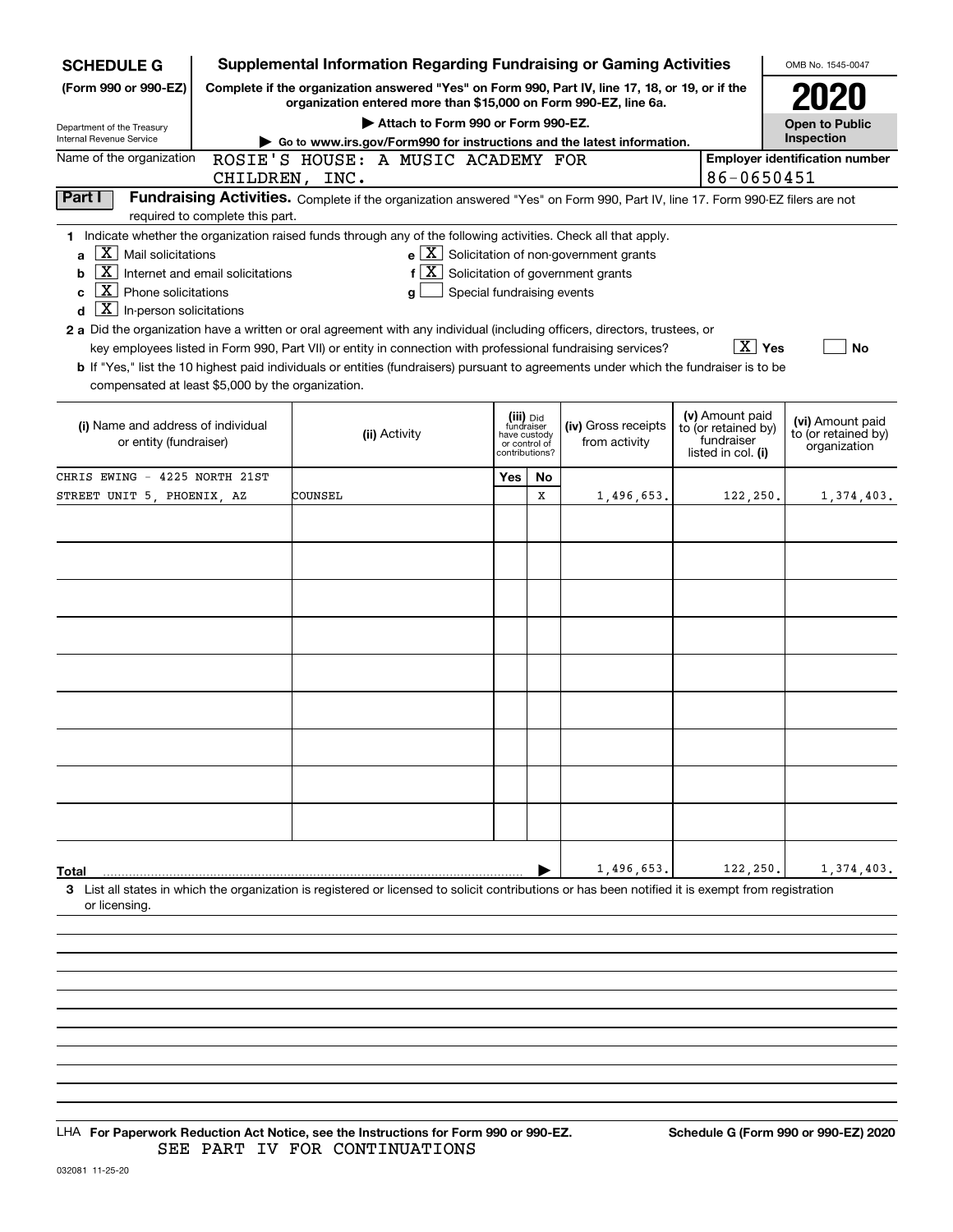Schedule G (Form 990 or 990-EZ) 2020 <code>CHILDREN</code> , <code>INC</code> . The contraction of the contraction of  $86-0650451$  Page

**2** CHILDREN, INC. 86-0650451

| Part II   Fundraising Events. Complete if the organization answered "Yes" on Form 990, Part IV, line 18, or reported more than \$15,000   |
|-------------------------------------------------------------------------------------------------------------------------------------------|
| of fundraising event contributions and gross income on Form 990-EZ, lines 1 and 6b. List events with gross receipts greater than \$5,000. |

| (a) Event $#1$<br>$(b)$ Event #2<br>(c) Other events<br>(d) Total events<br>(add col. (a) through<br>(total number)<br>(event type)<br>(event type)<br>Revenue<br>1.<br>Gross income (line 1 minus line 2)<br>3<br>5<br>Direct Expenses<br>7 Food and beverages<br>8<br>the contract of the contract of<br>9<br>10 Direct expense summary. Add lines 4 through 9 in column (d)<br>Part III<br>Gaming. Complete if the organization answered "Yes" on Form 990, Part IV, line 19, or reported more than<br>\$15,000 on Form 990-EZ, line 6a.<br>(b) Pull tabs/instant<br>(d) Total gaming (add<br>(a) Bingo<br>(c) Other gaming<br>Revenue<br>bingo/progressive bingo<br>col. (a) through col. (c))<br>Direct Expenses<br>Yes<br>Yes<br>%<br>%<br>Yes<br>%<br>Volunteer labor<br>No<br>No<br>No<br>6<br>Direct expense summary. Add lines 2 through 5 in column (d)<br>7 |
|-------------------------------------------------------------------------------------------------------------------------------------------------------------------------------------------------------------------------------------------------------------------------------------------------------------------------------------------------------------------------------------------------------------------------------------------------------------------------------------------------------------------------------------------------------------------------------------------------------------------------------------------------------------------------------------------------------------------------------------------------------------------------------------------------------------------------------------------------------------------------|
|                                                                                                                                                                                                                                                                                                                                                                                                                                                                                                                                                                                                                                                                                                                                                                                                                                                                         |
|                                                                                                                                                                                                                                                                                                                                                                                                                                                                                                                                                                                                                                                                                                                                                                                                                                                                         |
|                                                                                                                                                                                                                                                                                                                                                                                                                                                                                                                                                                                                                                                                                                                                                                                                                                                                         |
|                                                                                                                                                                                                                                                                                                                                                                                                                                                                                                                                                                                                                                                                                                                                                                                                                                                                         |
|                                                                                                                                                                                                                                                                                                                                                                                                                                                                                                                                                                                                                                                                                                                                                                                                                                                                         |
|                                                                                                                                                                                                                                                                                                                                                                                                                                                                                                                                                                                                                                                                                                                                                                                                                                                                         |
|                                                                                                                                                                                                                                                                                                                                                                                                                                                                                                                                                                                                                                                                                                                                                                                                                                                                         |
|                                                                                                                                                                                                                                                                                                                                                                                                                                                                                                                                                                                                                                                                                                                                                                                                                                                                         |
|                                                                                                                                                                                                                                                                                                                                                                                                                                                                                                                                                                                                                                                                                                                                                                                                                                                                         |
|                                                                                                                                                                                                                                                                                                                                                                                                                                                                                                                                                                                                                                                                                                                                                                                                                                                                         |
|                                                                                                                                                                                                                                                                                                                                                                                                                                                                                                                                                                                                                                                                                                                                                                                                                                                                         |
|                                                                                                                                                                                                                                                                                                                                                                                                                                                                                                                                                                                                                                                                                                                                                                                                                                                                         |
|                                                                                                                                                                                                                                                                                                                                                                                                                                                                                                                                                                                                                                                                                                                                                                                                                                                                         |
|                                                                                                                                                                                                                                                                                                                                                                                                                                                                                                                                                                                                                                                                                                                                                                                                                                                                         |
|                                                                                                                                                                                                                                                                                                                                                                                                                                                                                                                                                                                                                                                                                                                                                                                                                                                                         |
|                                                                                                                                                                                                                                                                                                                                                                                                                                                                                                                                                                                                                                                                                                                                                                                                                                                                         |
|                                                                                                                                                                                                                                                                                                                                                                                                                                                                                                                                                                                                                                                                                                                                                                                                                                                                         |
|                                                                                                                                                                                                                                                                                                                                                                                                                                                                                                                                                                                                                                                                                                                                                                                                                                                                         |
|                                                                                                                                                                                                                                                                                                                                                                                                                                                                                                                                                                                                                                                                                                                                                                                                                                                                         |
|                                                                                                                                                                                                                                                                                                                                                                                                                                                                                                                                                                                                                                                                                                                                                                                                                                                                         |
|                                                                                                                                                                                                                                                                                                                                                                                                                                                                                                                                                                                                                                                                                                                                                                                                                                                                         |
|                                                                                                                                                                                                                                                                                                                                                                                                                                                                                                                                                                                                                                                                                                                                                                                                                                                                         |
|                                                                                                                                                                                                                                                                                                                                                                                                                                                                                                                                                                                                                                                                                                                                                                                                                                                                         |
|                                                                                                                                                                                                                                                                                                                                                                                                                                                                                                                                                                                                                                                                                                                                                                                                                                                                         |
|                                                                                                                                                                                                                                                                                                                                                                                                                                                                                                                                                                                                                                                                                                                                                                                                                                                                         |
|                                                                                                                                                                                                                                                                                                                                                                                                                                                                                                                                                                                                                                                                                                                                                                                                                                                                         |
|                                                                                                                                                                                                                                                                                                                                                                                                                                                                                                                                                                                                                                                                                                                                                                                                                                                                         |
|                                                                                                                                                                                                                                                                                                                                                                                                                                                                                                                                                                                                                                                                                                                                                                                                                                                                         |
|                                                                                                                                                                                                                                                                                                                                                                                                                                                                                                                                                                                                                                                                                                                                                                                                                                                                         |
|                                                                                                                                                                                                                                                                                                                                                                                                                                                                                                                                                                                                                                                                                                                                                                                                                                                                         |
|                                                                                                                                                                                                                                                                                                                                                                                                                                                                                                                                                                                                                                                                                                                                                                                                                                                                         |
|                                                                                                                                                                                                                                                                                                                                                                                                                                                                                                                                                                                                                                                                                                                                                                                                                                                                         |
|                                                                                                                                                                                                                                                                                                                                                                                                                                                                                                                                                                                                                                                                                                                                                                                                                                                                         |
|                                                                                                                                                                                                                                                                                                                                                                                                                                                                                                                                                                                                                                                                                                                                                                                                                                                                         |
|                                                                                                                                                                                                                                                                                                                                                                                                                                                                                                                                                                                                                                                                                                                                                                                                                                                                         |
|                                                                                                                                                                                                                                                                                                                                                                                                                                                                                                                                                                                                                                                                                                                                                                                                                                                                         |
| 8                                                                                                                                                                                                                                                                                                                                                                                                                                                                                                                                                                                                                                                                                                                                                                                                                                                                       |
| <b>9</b> Enter the state(s) in which the organization conducts gaming activities:                                                                                                                                                                                                                                                                                                                                                                                                                                                                                                                                                                                                                                                                                                                                                                                       |
|                                                                                                                                                                                                                                                                                                                                                                                                                                                                                                                                                                                                                                                                                                                                                                                                                                                                         |
|                                                                                                                                                                                                                                                                                                                                                                                                                                                                                                                                                                                                                                                                                                                                                                                                                                                                         |
| <b>b</b> If "No," explain:                                                                                                                                                                                                                                                                                                                                                                                                                                                                                                                                                                                                                                                                                                                                                                                                                                              |
|                                                                                                                                                                                                                                                                                                                                                                                                                                                                                                                                                                                                                                                                                                                                                                                                                                                                         |
|                                                                                                                                                                                                                                                                                                                                                                                                                                                                                                                                                                                                                                                                                                                                                                                                                                                                         |
|                                                                                                                                                                                                                                                                                                                                                                                                                                                                                                                                                                                                                                                                                                                                                                                                                                                                         |
| <b>b</b> If "Yes," explain:                                                                                                                                                                                                                                                                                                                                                                                                                                                                                                                                                                                                                                                                                                                                                                                                                                             |

**Schedule G (Form 990 or 990-EZ) 2020**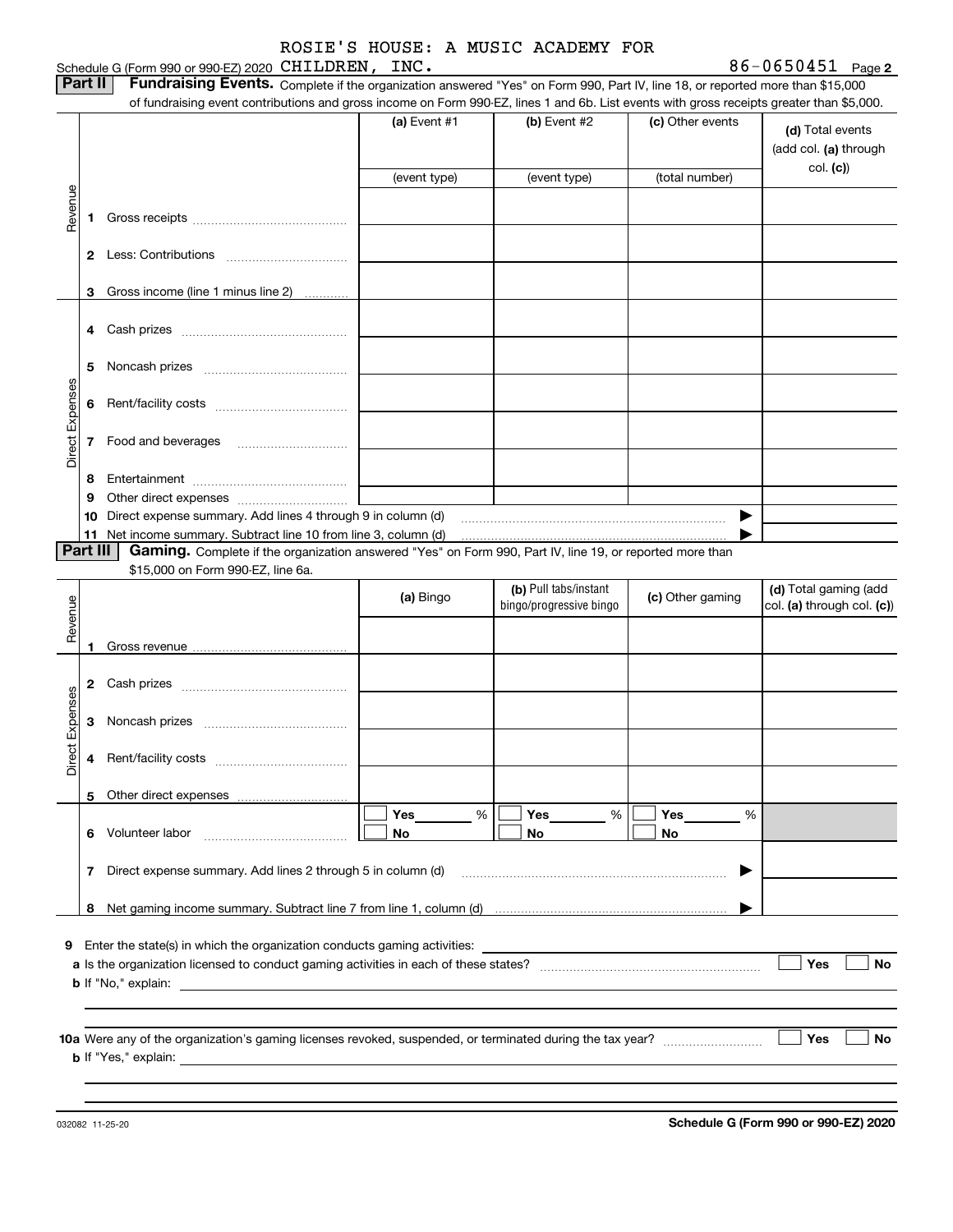|       | ROSIE'S HOUSE: A MUSIC ACADEMY FOR                                                                                                                                                                                                                                                                                                                    |                 |        |
|-------|-------------------------------------------------------------------------------------------------------------------------------------------------------------------------------------------------------------------------------------------------------------------------------------------------------------------------------------------------------|-----------------|--------|
|       | Schedule G (Form 990 or 990-EZ) 2020 CHILDREN, INC.                                                                                                                                                                                                                                                                                                   | 86-0650451      | Page 3 |
|       |                                                                                                                                                                                                                                                                                                                                                       | Yes             | No     |
|       | 12 Is the organization a grantor, beneficiary or trustee of a trust, or a member of a partnership or other entity formed                                                                                                                                                                                                                              | Yes             | No     |
|       | 13 Indicate the percentage of gaming activity conducted in:                                                                                                                                                                                                                                                                                           |                 |        |
|       |                                                                                                                                                                                                                                                                                                                                                       | 1За             | %      |
|       | <b>b</b> An outside facility <b>contained a contract and a contract of the contract of the contract of the contract of the contract of the contract of the contract of the contract of the contract of the contract of the contract o</b>                                                                                                             | 13 <sub>b</sub> | %      |
|       | 14 Enter the name and address of the person who prepares the organization's gaming/special events books and records:<br>Name > 2008 - 2009 - 2009 - 2009 - 2009 - 2009 - 2009 - 2009 - 2009 - 2009 - 2009 - 2009 - 2009 - 2009 - 2009 - 2009 - 2009 - 2009 - 2009 - 2009 - 2009 - 2009 - 2009 - 2009 - 2009 - 2009 - 2009 - 2009 - 2009 - 2009 - 2009 |                 |        |
|       |                                                                                                                                                                                                                                                                                                                                                       |                 |        |
|       | 15a Does the organization have a contract with a third party from whom the organization receives gaming revenue?                                                                                                                                                                                                                                      | Yes             | No     |
|       | <b>b</b> If "Yes," enter the amount of gaming revenue received by the organization $\triangleright$ \$ and the amount                                                                                                                                                                                                                                 |                 |        |
|       | of gaming revenue retained by the third party $\triangleright$ \$                                                                                                                                                                                                                                                                                     |                 |        |
|       | c If "Yes," enter name and address of the third party:                                                                                                                                                                                                                                                                                                |                 |        |
|       | <u> 1980 - Jan Sterling av den større og større og større og større og større og større og større og s</u><br>Name $\blacktriangleright$                                                                                                                                                                                                              |                 |        |
|       | Address $\begin{array}{c} \begin{array}{ccc} \text{\textcolor{blue}{\large\textbf{}}}\end{array} \end{array}$                                                                                                                                                                                                                                         |                 |        |
|       |                                                                                                                                                                                                                                                                                                                                                       |                 |        |
|       | <b>16</b> Gaming manager information:                                                                                                                                                                                                                                                                                                                 |                 |        |
|       | <u> 1989 - Andrea Stadt Britain, amerikansk politiker (</u><br>Name $\blacktriangleright$                                                                                                                                                                                                                                                             |                 |        |
|       | Gaming manager compensation > \$                                                                                                                                                                                                                                                                                                                      |                 |        |
|       | $\blacksquare$ Description of services provided $\blacktriangleright$                                                                                                                                                                                                                                                                                 |                 |        |
|       |                                                                                                                                                                                                                                                                                                                                                       |                 |        |
|       | Director/officer<br>Employee<br>Independent contractor                                                                                                                                                                                                                                                                                                |                 |        |
|       |                                                                                                                                                                                                                                                                                                                                                       |                 |        |
|       | <b>17</b> Mandatory distributions:<br>a Is the organization required under state law to make charitable distributions from the gaming proceeds to                                                                                                                                                                                                     |                 |        |
|       | retain the state gaming license?                                                                                                                                                                                                                                                                                                                      | Yes             | No     |
|       | <b>b</b> Enter the amount of distributions required under state law to be distributed to other exempt organizations or spent in the                                                                                                                                                                                                                   |                 |        |
|       | organization's own exempt activities during the tax year $\triangleright$ \$                                                                                                                                                                                                                                                                          |                 |        |
|       | <b>Part IV</b><br>Supplemental Information. Provide the explanations required by Part I, line 2b, columns (iii) and (v); and Part III, lines 9, 9b, 10b,<br>15b, 15c, 16, and 17b, as applicable. Also provide any additional information. See instructions.                                                                                          |                 |        |
|       | SCHEDULE G, PART I, LINE 2B, LIST OF TEN HIGHEST PAID FUNDRAISERS:                                                                                                                                                                                                                                                                                    |                 |        |
|       |                                                                                                                                                                                                                                                                                                                                                       |                 |        |
| ( I ) | NAME OF FUNDRAISER: CHRIS EWING                                                                                                                                                                                                                                                                                                                       |                 |        |
|       |                                                                                                                                                                                                                                                                                                                                                       |                 |        |
| (I)   | ADDRESS OF FUNDRAISER:                                                                                                                                                                                                                                                                                                                                |                 |        |
|       | 85016<br>4225<br>NORTH 21ST STREET UNIT 5, PHOENIX, AZ                                                                                                                                                                                                                                                                                                |                 |        |
|       |                                                                                                                                                                                                                                                                                                                                                       |                 |        |
|       |                                                                                                                                                                                                                                                                                                                                                       |                 |        |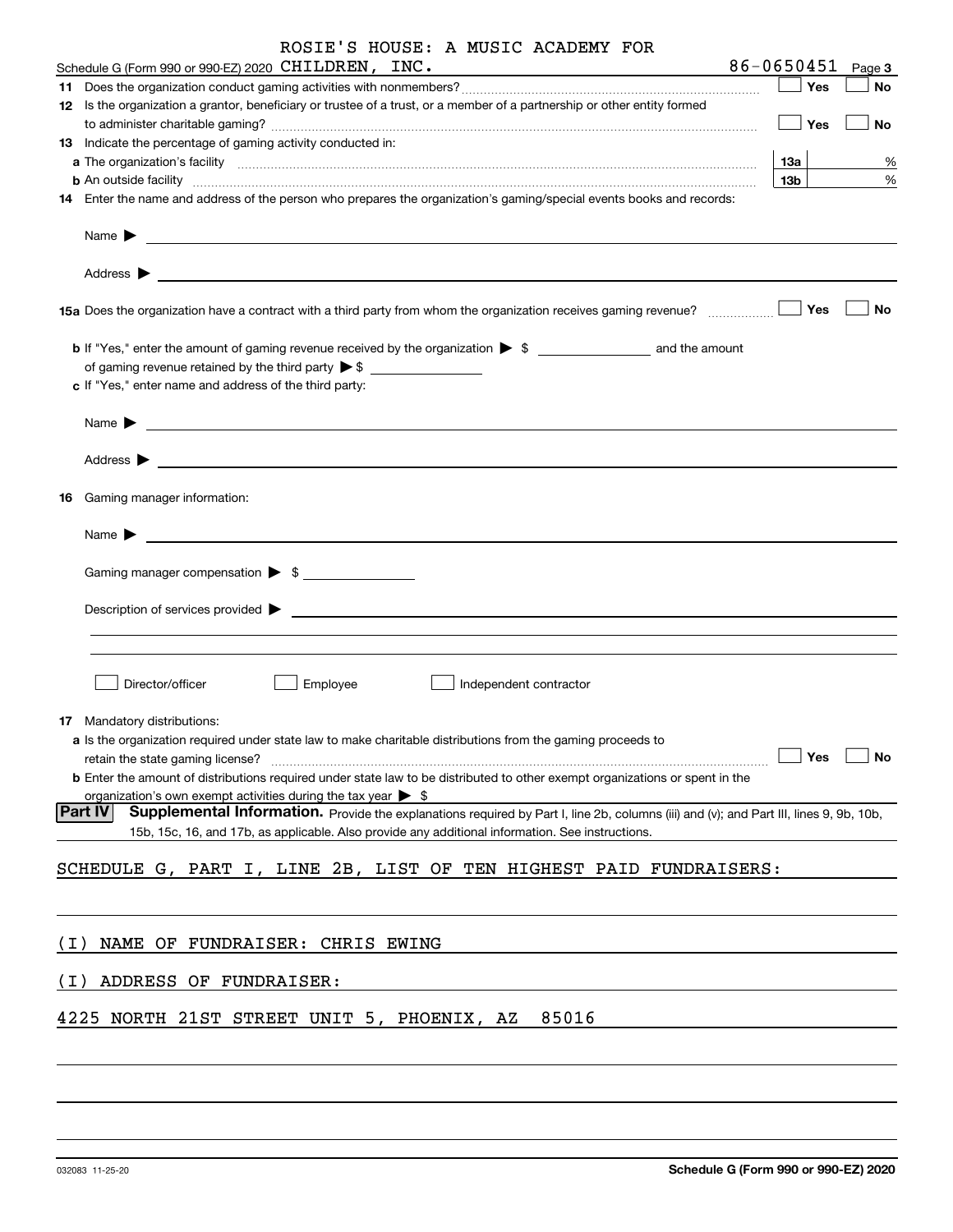|                                           |                |  | ROSIE'S HOUSE: A MUSIC ACADEMY FOR | 86-0650451 Page 4 |  |
|-------------------------------------------|----------------|--|------------------------------------|-------------------|--|
| Schedule G (Form 990 or 990-EZ) CHILDREN, | CHILDREN, INC. |  |                                    |                   |  |
|                                           |                |  |                                    |                   |  |
|                                           |                |  |                                    |                   |  |
|                                           |                |  |                                    |                   |  |
|                                           |                |  |                                    |                   |  |
|                                           |                |  |                                    |                   |  |
|                                           |                |  |                                    |                   |  |
|                                           |                |  |                                    |                   |  |
|                                           |                |  |                                    |                   |  |
|                                           |                |  |                                    |                   |  |
|                                           |                |  |                                    |                   |  |
|                                           |                |  |                                    |                   |  |
|                                           |                |  |                                    |                   |  |
|                                           |                |  |                                    |                   |  |
|                                           |                |  |                                    |                   |  |
|                                           |                |  |                                    |                   |  |
|                                           |                |  |                                    |                   |  |
|                                           |                |  |                                    |                   |  |
|                                           |                |  |                                    |                   |  |
|                                           |                |  |                                    |                   |  |
|                                           |                |  |                                    |                   |  |
|                                           |                |  |                                    |                   |  |
|                                           |                |  |                                    |                   |  |
|                                           |                |  |                                    |                   |  |
|                                           |                |  |                                    |                   |  |
|                                           |                |  |                                    |                   |  |
|                                           |                |  |                                    |                   |  |
|                                           |                |  |                                    |                   |  |
|                                           |                |  |                                    |                   |  |
|                                           |                |  |                                    |                   |  |
|                                           |                |  |                                    |                   |  |
|                                           |                |  |                                    |                   |  |
|                                           |                |  |                                    |                   |  |
|                                           |                |  |                                    |                   |  |
|                                           |                |  |                                    |                   |  |
|                                           |                |  |                                    |                   |  |
|                                           |                |  |                                    |                   |  |
|                                           |                |  |                                    |                   |  |
|                                           |                |  |                                    |                   |  |
|                                           |                |  |                                    |                   |  |
|                                           |                |  |                                    |                   |  |
|                                           |                |  |                                    |                   |  |
|                                           |                |  |                                    |                   |  |
|                                           |                |  |                                    |                   |  |
|                                           |                |  |                                    |                   |  |
|                                           |                |  |                                    |                   |  |
|                                           |                |  |                                    |                   |  |
|                                           |                |  |                                    |                   |  |
|                                           |                |  |                                    |                   |  |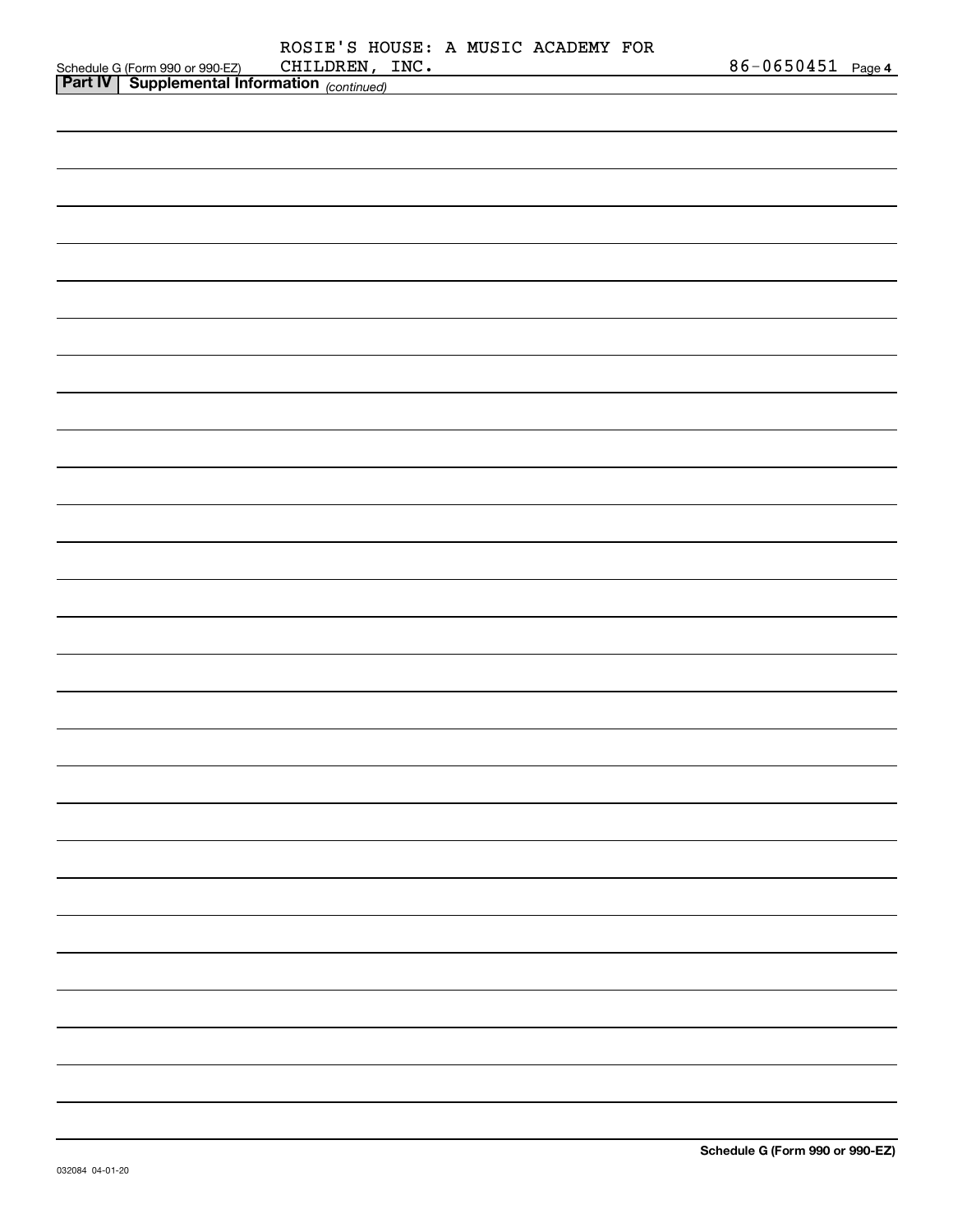|        | (Form 990)<br>2020                                           |                                                                                                                                |                               |                                      |                                                                                                                                                                |  |                                                              |     |    |
|--------|--------------------------------------------------------------|--------------------------------------------------------------------------------------------------------------------------------|-------------------------------|--------------------------------------|----------------------------------------------------------------------------------------------------------------------------------------------------------------|--|--------------------------------------------------------------|-----|----|
|        | Department of the Treasury<br>Internal Revenue Service       | Attach to Form 990.                                                                                                            |                               |                                      | ► Complete if the organizations answered "Yes" on Form 990, Part IV, lines 29 or 30.<br>Go to www.irs.gov/Form990 for instructions and the latest information. |  | <b>Open to Public</b><br>Inspection                          |     |    |
|        | Name of the organization                                     | ROSIE'S HOUSE: A MUSIC ACADEMY FOR                                                                                             |                               |                                      |                                                                                                                                                                |  | <b>Employer identification number</b>                        |     |    |
|        |                                                              | CHILDREN, INC.                                                                                                                 |                               |                                      |                                                                                                                                                                |  | 86-0650451                                                   |     |    |
| Part I |                                                              | <b>Types of Property</b>                                                                                                       |                               |                                      |                                                                                                                                                                |  |                                                              |     |    |
|        |                                                              |                                                                                                                                | (a)<br>Check if<br>applicable | (b)<br>Number of<br>contributions or | (c)<br>Noncash contribution<br>amounts reported on<br>items contributed Form 990, Part VIII, line 1g                                                           |  | (d)<br>Method of determining<br>noncash contribution amounts |     |    |
| 1      |                                                              |                                                                                                                                |                               |                                      |                                                                                                                                                                |  |                                                              |     |    |
| 2      |                                                              |                                                                                                                                |                               |                                      |                                                                                                                                                                |  |                                                              |     |    |
| 3      |                                                              | Art - Fractional interests                                                                                                     |                               |                                      |                                                                                                                                                                |  |                                                              |     |    |
| 4      |                                                              |                                                                                                                                |                               |                                      |                                                                                                                                                                |  |                                                              |     |    |
| 5      |                                                              | Clothing and household goods                                                                                                   |                               |                                      |                                                                                                                                                                |  |                                                              |     |    |
| 6      |                                                              |                                                                                                                                |                               |                                      |                                                                                                                                                                |  |                                                              |     |    |
| 7      |                                                              |                                                                                                                                |                               |                                      |                                                                                                                                                                |  |                                                              |     |    |
| 8      |                                                              |                                                                                                                                |                               |                                      |                                                                                                                                                                |  |                                                              |     |    |
| 9      |                                                              | Securities - Publicly traded                                                                                                   |                               |                                      |                                                                                                                                                                |  |                                                              |     |    |
| 10     |                                                              | Securities - Closely held stock                                                                                                |                               |                                      |                                                                                                                                                                |  |                                                              |     |    |
| 11     | Securities - Partnership, LLC, or                            |                                                                                                                                |                               |                                      |                                                                                                                                                                |  |                                                              |     |    |
|        | trust interests                                              |                                                                                                                                |                               |                                      |                                                                                                                                                                |  |                                                              |     |    |
| 12     |                                                              |                                                                                                                                |                               |                                      |                                                                                                                                                                |  |                                                              |     |    |
| 13     | Qualified conservation contribution -<br>Historic structures |                                                                                                                                |                               |                                      |                                                                                                                                                                |  |                                                              |     |    |
| 14     |                                                              | Qualified conservation contribution - Other                                                                                    |                               |                                      |                                                                                                                                                                |  |                                                              |     |    |
| 15     |                                                              |                                                                                                                                |                               |                                      |                                                                                                                                                                |  |                                                              |     |    |
| 16     |                                                              | Real estate - Commercial                                                                                                       |                               |                                      |                                                                                                                                                                |  |                                                              |     |    |
| 17     |                                                              |                                                                                                                                |                               |                                      |                                                                                                                                                                |  |                                                              |     |    |
| 18     |                                                              |                                                                                                                                |                               |                                      |                                                                                                                                                                |  |                                                              |     |    |
| 19     |                                                              |                                                                                                                                |                               |                                      |                                                                                                                                                                |  |                                                              |     |    |
| 20     |                                                              | Drugs and medical supplies                                                                                                     |                               |                                      |                                                                                                                                                                |  |                                                              |     |    |
| 21     |                                                              |                                                                                                                                |                               |                                      |                                                                                                                                                                |  |                                                              |     |    |
| 22     |                                                              |                                                                                                                                |                               |                                      |                                                                                                                                                                |  |                                                              |     |    |
| 23     |                                                              |                                                                                                                                |                               |                                      |                                                                                                                                                                |  |                                                              |     |    |
| 24     |                                                              |                                                                                                                                |                               |                                      |                                                                                                                                                                |  |                                                              |     |    |
| 25     |                                                              | Other $\blacktriangleright$ ( <b>MUSICAL INSTR</b> )                                                                           | X                             | 64                                   | 77,541.FMV                                                                                                                                                     |  |                                                              |     |    |
| 26     | Other                                                        | (ROOFING SUPPL)                                                                                                                | $\overline{\text{x}}$         | $\overline{1}$                       | 24,000.FMV                                                                                                                                                     |  |                                                              |     |    |
| 27     | Other                                                        |                                                                                                                                |                               |                                      |                                                                                                                                                                |  |                                                              |     |    |
| 28     | Other                                                        |                                                                                                                                |                               |                                      |                                                                                                                                                                |  |                                                              |     |    |
| 29     |                                                              | Number of Forms 8283 received by the organization during the tax year for contributions                                        |                               |                                      |                                                                                                                                                                |  |                                                              |     |    |
|        |                                                              | for which the organization completed Form 8283, Part V, Donee Acknowledgement                                                  |                               |                                      | 29                                                                                                                                                             |  |                                                              |     |    |
|        |                                                              |                                                                                                                                |                               |                                      |                                                                                                                                                                |  |                                                              | Yes | No |
|        |                                                              | 30a During the year, did the organization receive by contribution any property reported in Part I, lines 1 through 28, that it |                               |                                      |                                                                                                                                                                |  |                                                              |     |    |
|        |                                                              | must hold for at least three years from the date of the initial contribution, and which isn't required to be used for          |                               |                                      |                                                                                                                                                                |  |                                                              |     |    |
|        |                                                              | exempt purposes for the entire holding period?                                                                                 |                               |                                      |                                                                                                                                                                |  | <b>30a</b>                                                   |     | x  |
| b      |                                                              | If "Yes," describe the arrangement in Part II.                                                                                 |                               |                                      |                                                                                                                                                                |  |                                                              |     |    |
| 31     |                                                              | Does the organization have a gift acceptance policy that requires the review of any nonstandard contributions?                 |                               |                                      |                                                                                                                                                                |  | 31                                                           | х   |    |
|        |                                                              | 32a Does the organization hire or use third parties or related organizations to solicit, process, or sell noncash              |                               |                                      |                                                                                                                                                                |  |                                                              |     |    |
|        | contributions?                                               |                                                                                                                                |                               |                                      |                                                                                                                                                                |  | 32a                                                          |     | х  |
| b      | If "Yes," describe in Part II.                               |                                                                                                                                |                               |                                      |                                                                                                                                                                |  |                                                              |     |    |
| 33     |                                                              | If the organization didn't report an amount in column (c) for a type of property for which column (a) is checked,              |                               |                                      |                                                                                                                                                                |  |                                                              |     |    |
|        | describe in Part II.                                         |                                                                                                                                |                               |                                      |                                                                                                                                                                |  |                                                              |     |    |

**Noncash Contributions**

**For Paperwork Reduction Act Notice, see the Instructions for Form 990. Schedule M (Form 990) 2020** LHA

OMB No. 1545-0047

**SCHEDULE M**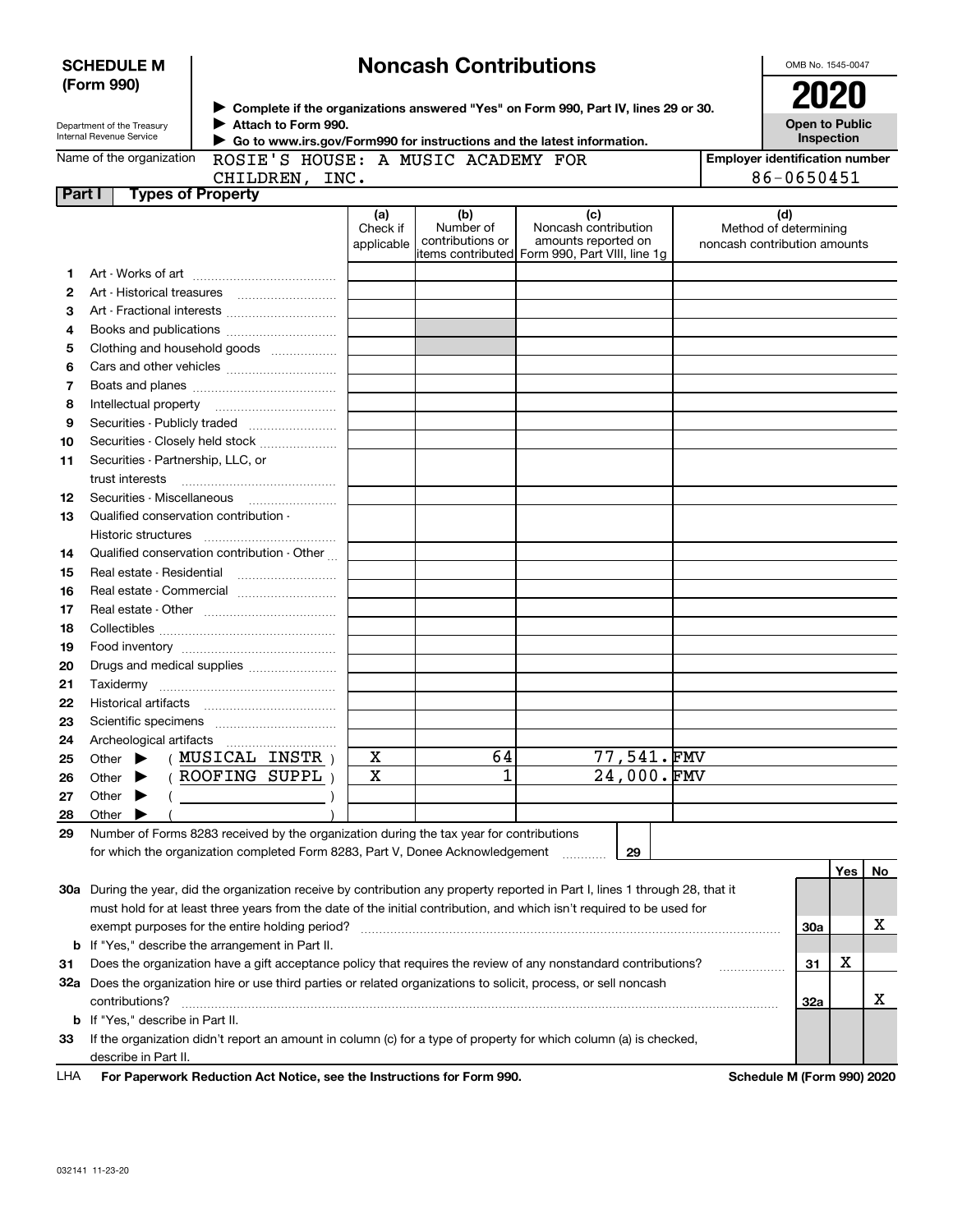| Schedule M (Form 990) 2020<br>Page 2<br>Part II<br>Supplemental Information. Provide the information required by Part I, lines 30b, 32b, and 33, and whether the organization<br>is reporting in Part I, column (b), the number of contributions, the number of items received, or a combination of both. Also complete<br>this part for any additional information. | ROSIE'S HOUSE: A MUSIC ACADEMY FOR |
|----------------------------------------------------------------------------------------------------------------------------------------------------------------------------------------------------------------------------------------------------------------------------------------------------------------------------------------------------------------------|------------------------------------|
|                                                                                                                                                                                                                                                                                                                                                                      | 86-0650451<br>CHILDREN, INC.       |
|                                                                                                                                                                                                                                                                                                                                                                      |                                    |
|                                                                                                                                                                                                                                                                                                                                                                      |                                    |
|                                                                                                                                                                                                                                                                                                                                                                      |                                    |
|                                                                                                                                                                                                                                                                                                                                                                      |                                    |
|                                                                                                                                                                                                                                                                                                                                                                      |                                    |
|                                                                                                                                                                                                                                                                                                                                                                      |                                    |
|                                                                                                                                                                                                                                                                                                                                                                      |                                    |
|                                                                                                                                                                                                                                                                                                                                                                      |                                    |
|                                                                                                                                                                                                                                                                                                                                                                      |                                    |
|                                                                                                                                                                                                                                                                                                                                                                      |                                    |
|                                                                                                                                                                                                                                                                                                                                                                      |                                    |
|                                                                                                                                                                                                                                                                                                                                                                      |                                    |
|                                                                                                                                                                                                                                                                                                                                                                      |                                    |
|                                                                                                                                                                                                                                                                                                                                                                      |                                    |
|                                                                                                                                                                                                                                                                                                                                                                      |                                    |
|                                                                                                                                                                                                                                                                                                                                                                      |                                    |
|                                                                                                                                                                                                                                                                                                                                                                      |                                    |
|                                                                                                                                                                                                                                                                                                                                                                      |                                    |
|                                                                                                                                                                                                                                                                                                                                                                      |                                    |
|                                                                                                                                                                                                                                                                                                                                                                      |                                    |
|                                                                                                                                                                                                                                                                                                                                                                      |                                    |
|                                                                                                                                                                                                                                                                                                                                                                      |                                    |
|                                                                                                                                                                                                                                                                                                                                                                      |                                    |
|                                                                                                                                                                                                                                                                                                                                                                      |                                    |
|                                                                                                                                                                                                                                                                                                                                                                      |                                    |
|                                                                                                                                                                                                                                                                                                                                                                      |                                    |
|                                                                                                                                                                                                                                                                                                                                                                      |                                    |
|                                                                                                                                                                                                                                                                                                                                                                      |                                    |
|                                                                                                                                                                                                                                                                                                                                                                      |                                    |
|                                                                                                                                                                                                                                                                                                                                                                      |                                    |